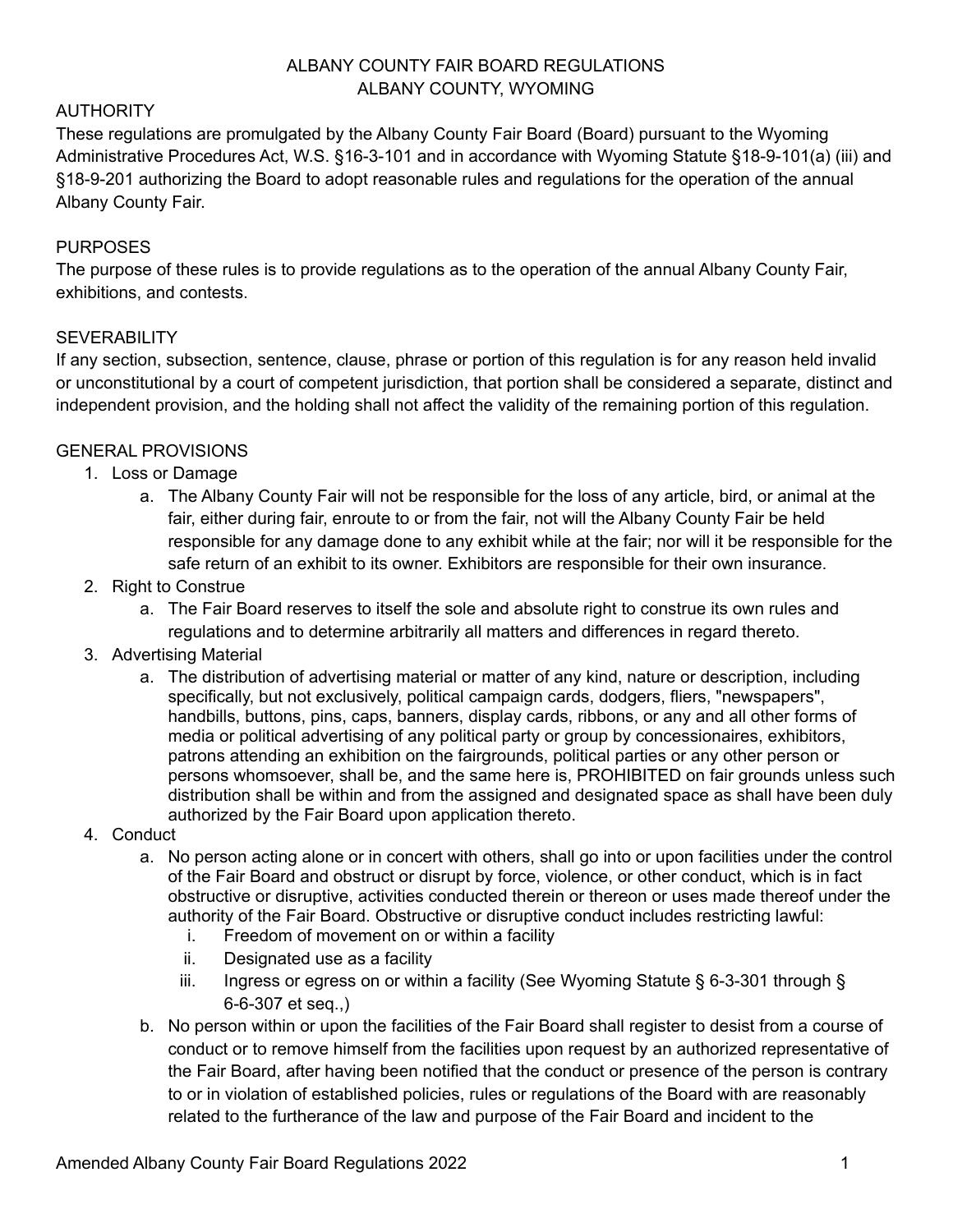maintenance or orderly and efficient use of the facilities for the purposes for which acquired or designed. (Wyoming Statute § 6-6-305 et seq).

- c. Any person violating paragraph (a) or (b) above is guilty of a misdemeanor, and upon conviction thereof shall be punished by a fine of nor more than \$750/00 or by imprisonment in the county jail for a period not to exceed sixty (60) days, or both.
- d. Any person violating the regularly adopted Rules and Regulations of the Fair Board or whose presence is otherwise prohibited by law may be subject to ejection from the fair grounds and may forfeit any fees paid to the Albany County Fair Board, upon refusal to leave upon request. (Wyoming Statute § 6-6-303 et seq.).
- e. No dogs, cats, or other pets of any type whatsoever are permitted on the Fair Grounds unless such animal is there for exhibit purposes or involved in lawful competition (except in the case of service, seeing eye or hearing dogs).
- 5. Residency Requirements
	- a. Eligibility. To show at the Albany County Fair, a youth exhibitor shall be:
		- i. In good standing with their organization; AND
		- ii. A resident of Albany County; OR attend school in Albany County; OR reside in Albany County during fair due to a court ordered custody arrangement; AND
		- iii. Subject to ownership deadlines, required weigh-in dates, and other project requirements.
	- b. Exhibitors that participated in the 2021 and preceding Albany County fairs and their immediate siblings shall raise and house all exhibited animals in the immediate care of the exhibitor.
- 6. Exceptions
	- a. The Fair Board reserves the right to make exceptions to any provisions contained herein by a majority vote.

## ALBANY COUNTY FAIR FEE & PREMIUM SCHEDULE

1. Fee Schedule

| Fee     | Item                                  |
|---------|---------------------------------------|
| \$25.00 | Market Animal Late Entry (Per Animal) |
| \$50.00 | Late Showmanship Entry                |
| \$50.00 | Grievance Fee                         |
| \$50.00 | RV Space for Week - Full Hookup       |
| \$25.00 | RV Space for Week - Electricity Only  |

### 2. Premium Schedule

| Department          | 1st<br>Place | 2 <sub>nd</sub><br>Place | 3rd<br>Place | 4th<br>Place | 5th<br>Place |
|---------------------|--------------|--------------------------|--------------|--------------|--------------|
| 4-H Exhibits        | \$4.00       | \$3.00                   | \$2.00       |              |              |
| 4-H Contests        | \$4.00       | \$3.00                   | \$2.00       | \$1.00       |              |
| 4-H Shows           | \$5.00       | \$4.00                   | \$3.00       | \$2.00       | \$1.00       |
| <b>FFA Exhibits</b> | \$4.00       | \$3.00                   | \$2.00       | \$1.00       |              |
| <b>FFA Shows</b>    | \$5.00       | \$4.00                   | \$3.00       | \$2.00       | \$1.00       |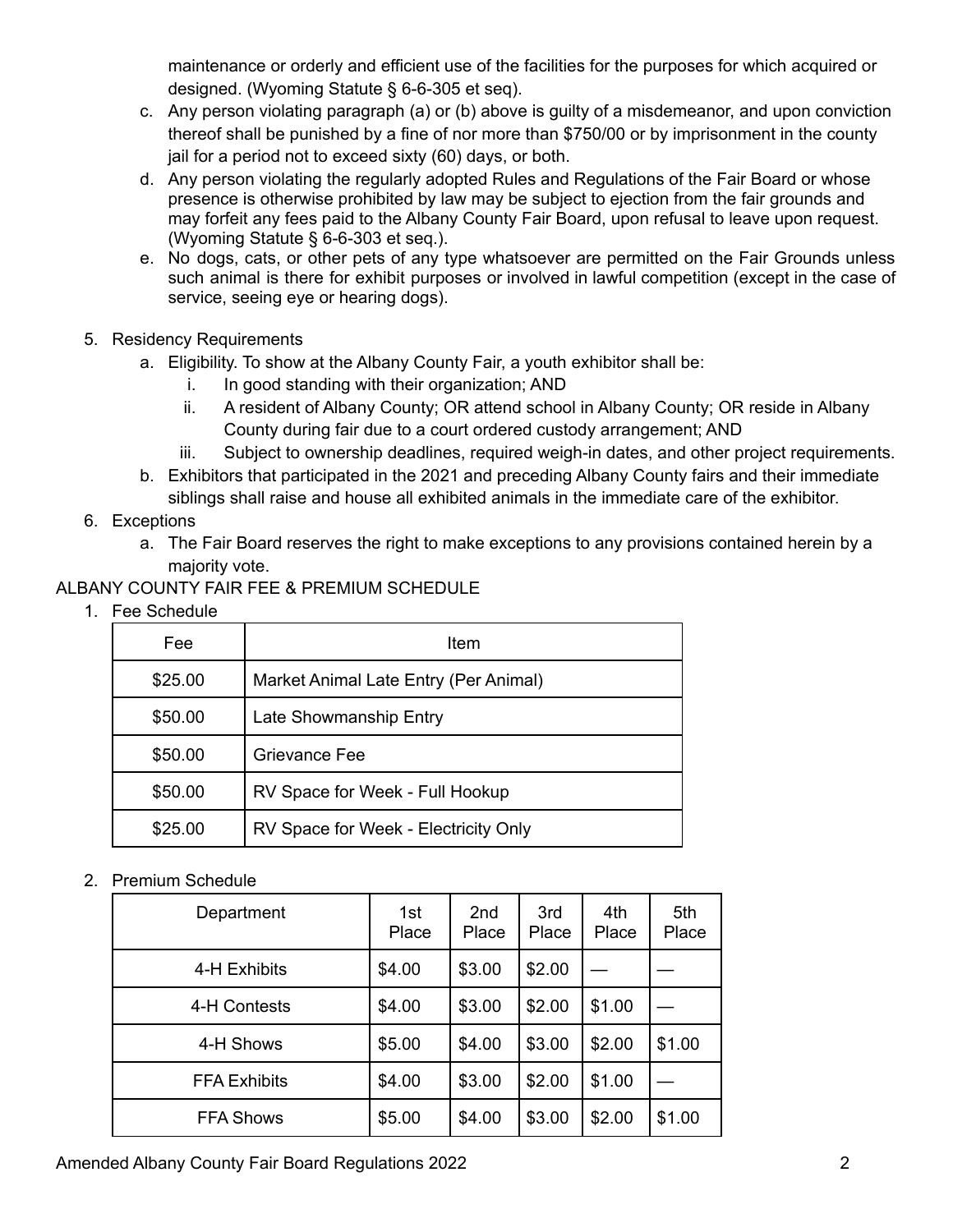| <b>Junior Livestock Shows</b> | \$10.00 | \$8.00 | \$6.00 | \$4.00 | \$2.00 |
|-------------------------------|---------|--------|--------|--------|--------|
| Junior Horse Show             | \$10.00 | \$8.00 | \$6.00 | \$4.00 | \$2.00 |
| Open Exhibits                 | \$4.00  | \$3.00 | \$2.00 |        |        |

- 3. Premium Checks
	- a. Premium Checks will be available for pickup on Tuesday following the Sale and load out of animals, tack, and indoor projects. Pick up during normal business hours as listed on the current year fair schedule.
	- b. Checks will be available in the fair office for two months, after that time, remaining checks will be mailed.
	- c. Checks less than \$3.00 will not be mailed.
	- d. You have 30 days to report errors in writing to the Fair Manager.
	- e. Remember that not all classes pay the same amount.
	- f. Refer to the premium schedule for questions
	- g. If you need an itemized list of your premiums, you can email manager@albanycountyfair.org to obtain those.

### RULES

- 1. General Rules
	- a. Bicycles and Golf Carts on Fairgrounds
		- i. There will be no Golf Carts or Bicycles allowed on the fairgrounds during the fair for safety reasons.
	- b. No horseplay in the barns.
	- c. Each exhibitor will be solely responsible for any consequential or other loss, injury or damage done to, or occasioned by, or arising from, any animal or article exhibited by him/her.
- 2. Grievances/Protests
	- a. Shall be in writing accompanied by a \$50.00 Cashier's check, money order or cash and given to the proper Superintendent or Fair Manager.
	- b. They must be filed on the day the infraction/complaint takes place.
	- c. If allowed by the Fair Board the fee is returned.
	- d. Judges' decisions are final and may not be protested.
- 3. Eligibility
	- a. 4-H "age" is your age as of January 1 of the current year.
		- i. You may turn 19 during the year, you may not show in 4-H if you were 19 on January 1 of the current year.
		- ii. 4-H eligibility is determined by Wyoming State 4-H Rules.
	- b. FFA members in Albany County are eligible to exhibit and sell at the Albany County Fair up to the second county fair following their high school graduation regardless of age. FFA members will be able to show as an FFA member for a maximum of eight years.
		- i. FFA members must be bona-fide members and in good standing with their FFA Chapter.
		- ii. Any issues regarding FFA member eligibility will be decided upon by the members FFA advisors.
		- iii. FFA eligibility is determined by the Wyoming State FFA Rules.
		- iv. You must meet the requirements for active membership as listed in the current FFA rulebook to participate in any contest at this fair. This is defined by enrollment in a secondary agricultural education class, dues current and eligible to show.
	- c. Exhibits should be completed since the last fair and may not have been exhibited at any previous county fair.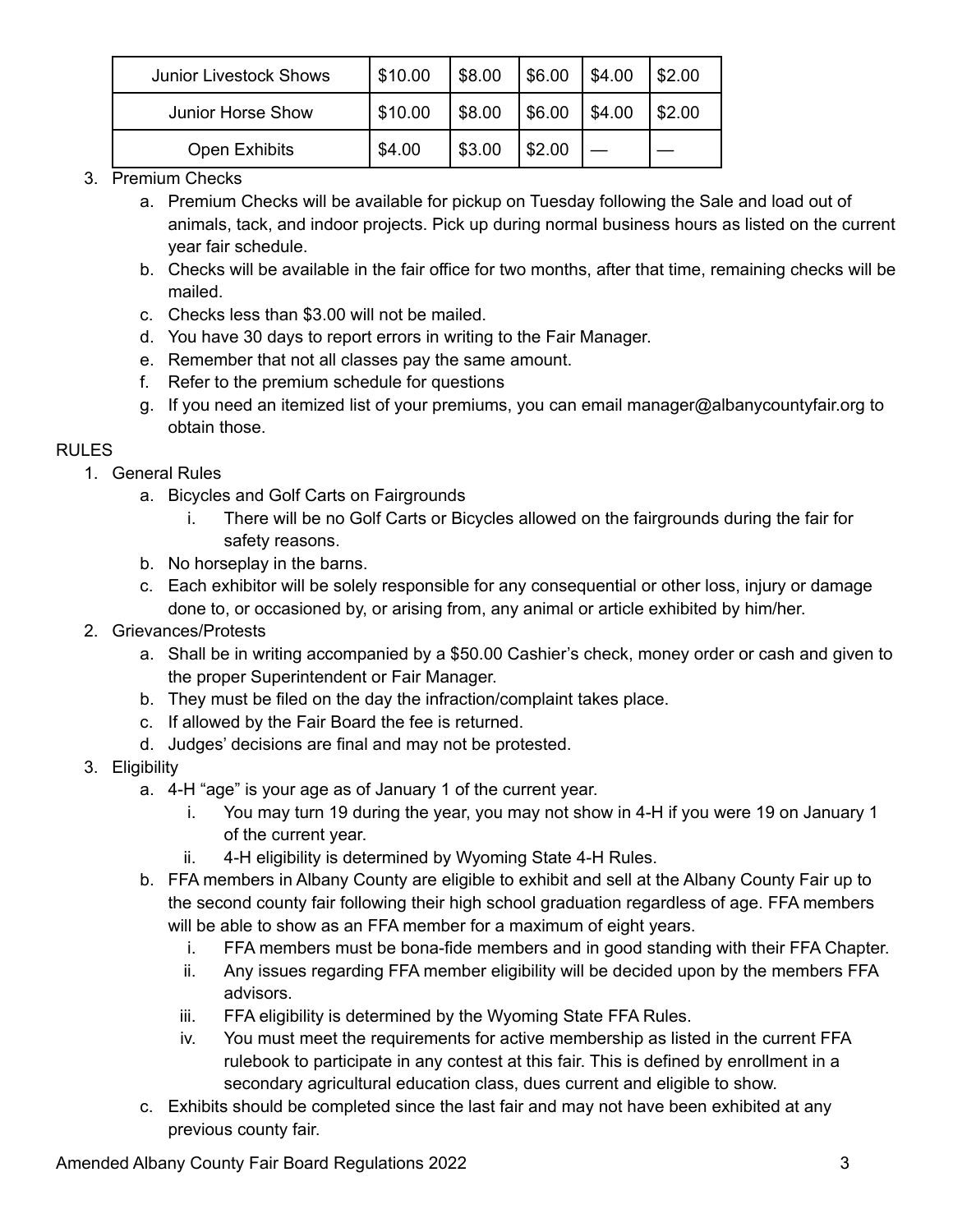- d. Members of other youth organizations may request approval for entry from the Fair Board. Approval will be granted by a majority vote from the Fair Board.
- 4. Code of Conduct
	- a. Exhibitors or their parents, guardians, or guests, causing public disturbances, those that are uncooperative, and/or unsportsmanlike, those not following good animals welfare practices as determined by Management, or those found to be in violation of the rules, any who practice unethical behavior shall be penalized.
	- b. The forfeiture of premiums and prizes awarded, payment of fines to the county for property damaged, privileges and/or disqualification at this or subsequent county fairs may be deemed appropriate by Management and the Fair Board.
	- c. If the exhibitor and/or the exhibitor's adult supervisor, parent or other family member's actions are deemed to be illegal or inhumane to livestock, the proper authorities will be notified for further investigation by those agencies for possible prosecution and/or civil penalties.
	- d. Exhibitor agrees to indemnify and hold harmless Albany County, Albany County Fair and all officers, agents, and employees thereof from all claims, demands, damages, costs, expenses, or liability costs, suits, or action of every name, kind, and description brought forth from or resulting from the performance of the exhibits or its' entries.
	- e. All exhibitors and exhibits are under the control of Fair Management.
	- f. Other work entered and exhibited by an exhibitor as their own is fraud and will result in the disqualification of the entry and loss of premiums and prizes it may have won.
	- g. Conduct by the exhibitor, their parents, guardians, or guests, determined to be unacceptable will be dealt with on a case-by-case basis by Management. Penalties may include removal of exhibits, loss of Junior Livestock Sale privileges.
- 5. Illegal Substances
	- a. Possession or use by a minor of alcoholic beverages or drugs on the fairgrounds will result in immediate expulsion of the member and his/her exhibits. An appearance before the Fair Board is mandatory before an exhibitor may show at subsequent fairs.
- 6. Violation of Rules
	- a. Any willful disregard for the rules established by the Albany County Fair Board may result in loss of premiums, privileges, expulsion from fair, forfeiture of sale proceeds and may affect participation at future fairs.
	- b. Removal of exhibits (including animals) before they are released will result in a loss of prize money and prizes won for that exhibit.
- 7. Artificial Weights
	- a. Any attempt to defraud by artificially increasing or decreasing a market animal's weight by any means will result in all of the exhibitor's animals of that species being eliminated from competition at the current year's fair.
- 8. Substitution of Animals
	- a. Any attempt to substitute an animal for the consigned sale animal (or the animal of another consignor) either before or after the sale will result in cancellation of the sale and all monies returned. The buyer of record at the sale must receive the animal or the carcass of the animal they purchased at the Junior Livestock Sale after the sale or the sale will be cancelled, and the consignor will be barred from participation in the following years' sale.
- 9. Failure to Care for Animals
	- a. Failure to return the same animal for slaughter that was sold through the Junior Livestock Sale or the attempted substitution of another animal will result in an automatic no sale. In that case, the buyer's money will be refunded, and ownership reverts to the seller.
- 10. Inhumane Treatment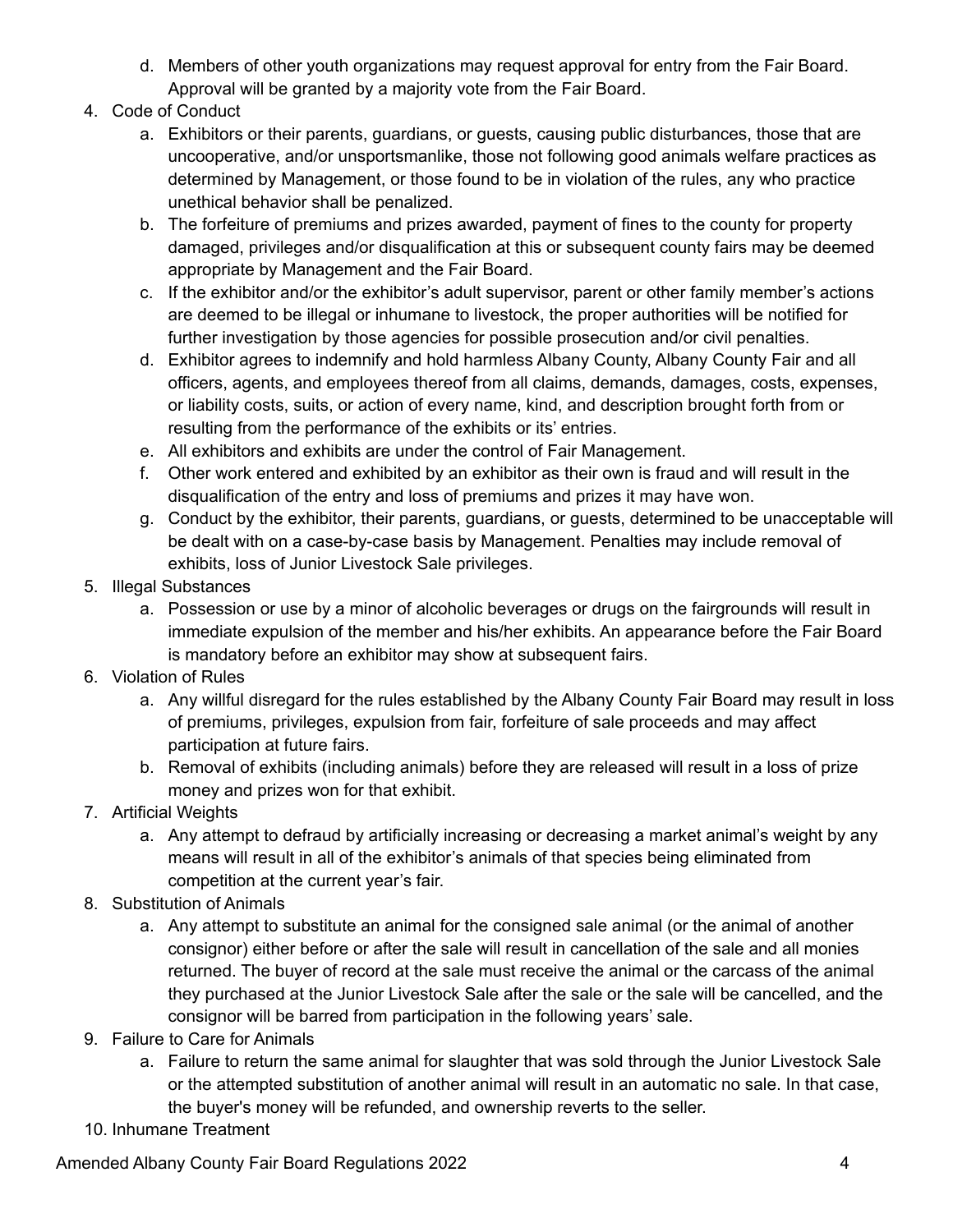- a. The first offense may result in expulsion from the fairgrounds for all the exhibitor's animals, loss of premiums, prizes, and disqualification from the sale.
- b. This covers but is not limited to drug use, surgical alterations, failure to offer clean adequate water at regular intervals, failure to feed animals daily, beating of an animal, use of any foreign substance in or on the body, veterinary procedures to an animal, etc.
- c. An appearance before the Fair Board is necessary before an exhibitor may participate in subsequent fairs.
- 11. Compliance with State and Federal Laws and Regulations
	- a. Due to the nature of the livestock show, there are a number of regulations imposed on exhibitors by the State of Wyoming or the Federal Government. The Fair Board expects compliance and cooperation by exhibitors in enforcement of those laws and regulations.
- 12. Livestock Rules
	- a. Fitting, Feeding and Project Preparation
		- i. All participants in the Albany County Fair must be involved and interact in teh daily care and preparation of their fair projects. We usederstand that 4-H and FFA are family-oriented organizations and help may be needed.
		- ii. Please use common sense when caring for and/or preparing your projects for fair. If you have questions, please contact the superintendent for that area.
		- iii. 4-H and FFA members are expected to take care of, groom, and fit their own animals at fair. A member may be assisted by a parent, guardian, extension agent, FFA advisor, 4-H leaders, or superintendents and or current Wyoming 4-H or FFA members.
		- iv. Violations of this rule must be reported to the show superintendent before the animal enters the show ring. First violation will result in a verbal warning. Second violation will result in disqualification of the animal from the Albany County Fair.
	- b. Livestock Release
		- i. Refer to the Fair Schedule for release dates and times. There will be no load out on Saturday (except fur and feathers) due to sale and transporting sale animals.
		- ii. Breeding animals may be released after their respective show.
	- c. Tagging Market Animals
		- i. Animals must be tagged at the Spring Weigh-In and have a Wyoming State Fair ear tag in their ear to enter and exhibit at this year's fair.
	- d. Weigh-In
		- i. All animals must have been weighed at the spring weigh days and shall be shown in the organization the animal was registered for at the first weigh in.
		- ii. You may not change the organization once the list has been sent to the State Fair.
	- e. Proof of Ownership
		- i. Exhibitors of cattle & sheep must present a current brand inspection, hogs, goats, rabbits, & poultry must present a current bill-of-sale except in some cases of home raised animals.
		- ii. Horses must have a Safety Certification form on file in the extension office by the June 1 deadline.
		- iii. Poultry and Rabbits must be purchased and Identified by June 1st.
	- f. Animal Health Certificates
		- i. Exhibitors must present a current (within the last 10 days) health certificate at check in, prior to unloading. The certificate must have been written at the farm or place of origin of the animal as required by state statutes.
		- ii. This also applies to those shows where the animal is hauled in for one day and taken home.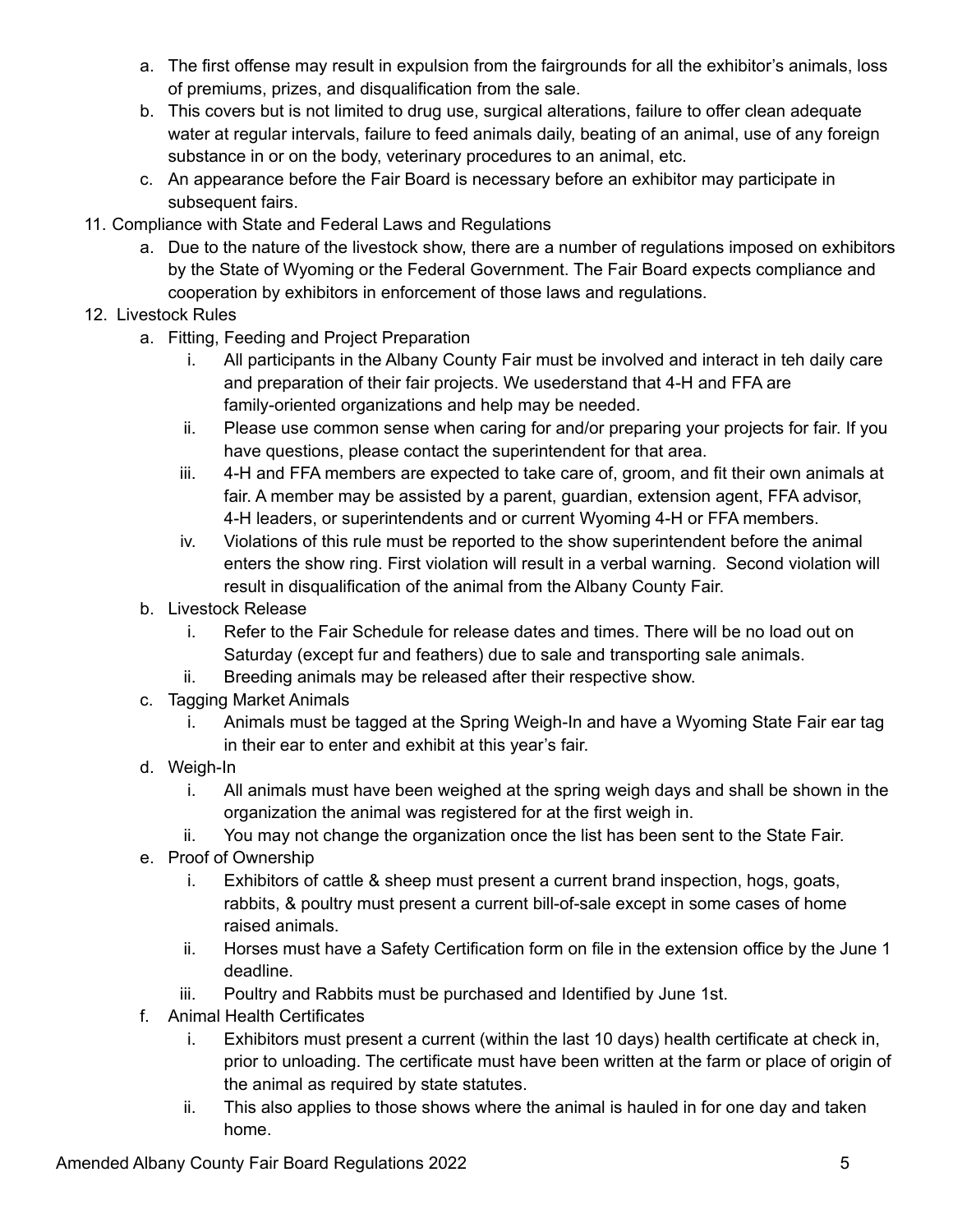- iii. If a hog is purchased out-of-state then a written confirmation of release from quarantine (if required) from the office of the Wyoming State Veterinarian is required.
- iv. It is your responsibility to know and comply with Wyoming and Federal Health regulations.
- g. Lost Ear Tags
	- i. Ear tags that fall out or break during the summer must be reported to the fair office as soon as they are discovered missing. Tags will be replaced at a scheduled time shortly after they are lost.
	- ii. No tag will be replaced at fair unless prior notification has been made.
- h. Number of Animals Allowed
	- i. You may weigh up to eight (8) animals in market classes, per species, at the spring weigh.
	- ii. You may enter six (6) at the fair.
	- iii. Following the scheduled weigh in at the fair, weight classes will be established and any exhibitor that has more than two (2) animals in any one weight subdivision (class) will be asked to take the excess animals home immediately.
	- iv. You may not show more than two animals in any weight class.
	- v. Classes with less than three (3) entries may be combined or canceled.
	- vi. The decision will be made by show management.
- i. Market Animals
	- i. Lambs, goats, and hogs must be females or castrated males. Market beef must be steers or heifers. Market heifers must be spayed, or pregnancy checked open on grounds to be eligible to exhibit.
	- ii. Only polled or dehorned cattle are eligible.
	- iii. Market goats may be dehorned, disbudded or naturally polled. However, they may have horns.
- j. Pen or Stall Reservations
	- i. Space is at a premium at our fair. We need accurate counts on the numbers of animals you are bringing. You must note the total head on your entry form.
	- ii. Make note of cow-calf pairs, rams and bucks on your entry.
	- iii. Species Superintendents may adjust stall assignments as they see fit in their species barn.
	- iv. Livestock must be in their pens/stalls by the posted deadline according to the schedule for the current year's fair.
	- v. Please use the North gate by the Rodeo Arena. In the interest of the safety of our kids and their animals, you will have no access through the paved parking area.
	- vi. Rabbits and Poultry must arrive according to the posted fair schedule.
- k. Veterinary Assistance
	- i. No veterinary procedures are allowed on the fairgrounds unless performed by a licensed veterinarian. Procedure for veterinary attention for animals housed during the week of fair:
	- ii. Notify the species specific superintendent.
	- iii. After inspection of the animal by a licensed veterinarian, a report on any treatment must be on file in the fair office.
	- iv. An exhibitor, with a written vet report on file in the fair office may follow the written direction of that veterinarian for the same animal on which the report and inspections were made.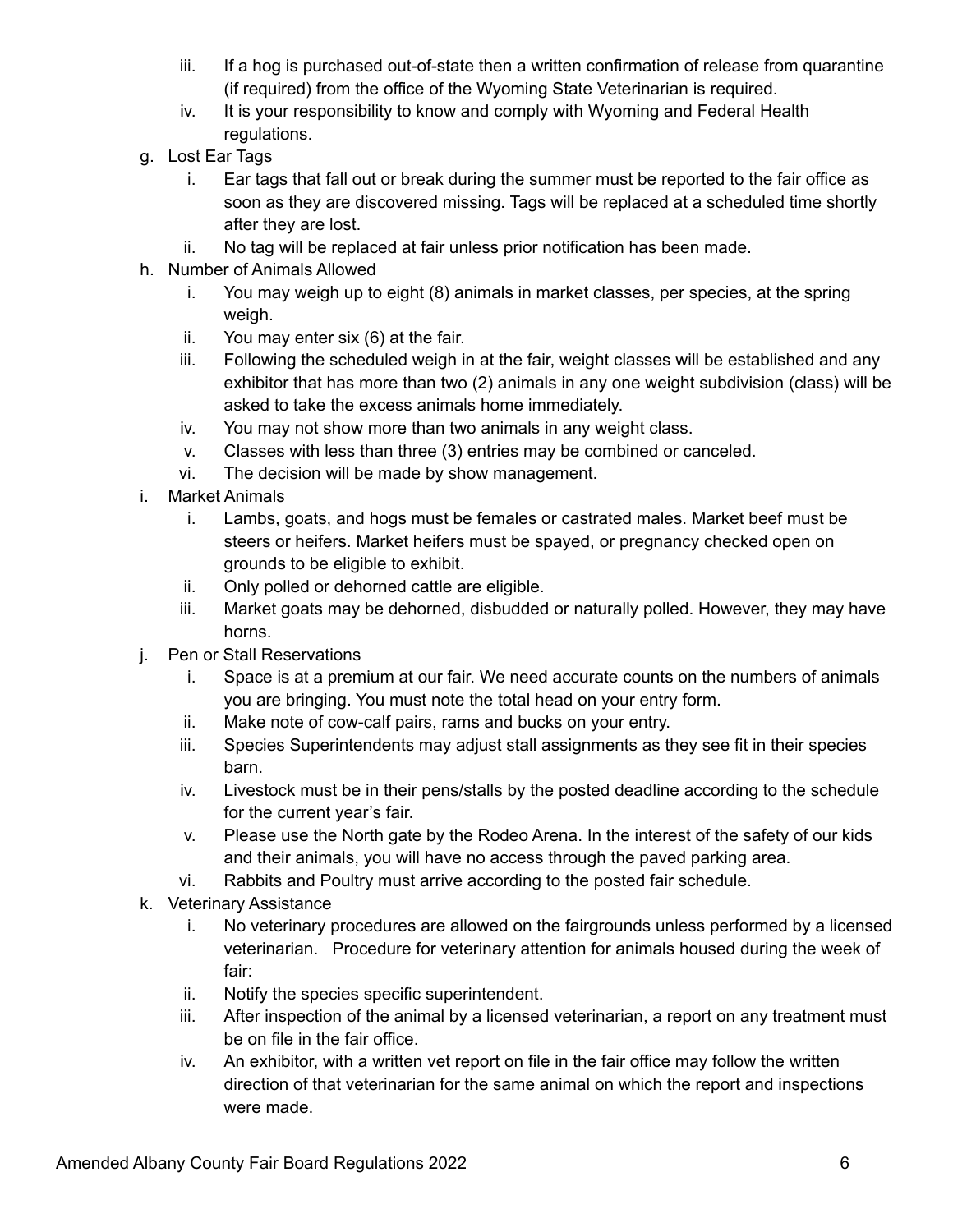- v. Remember, the Federal government prohibits using certain drugs on animals headed for slaughter.
- l. Bedding
	- i. Hogs and poultry can be stalled on shavings only.
	- ii. Beef can be stalled on sand or shavings
	- iii. Goats and sheep can be stalled on shavings or carpet only.
- m. Dangerous Animals
	- i. Any animal that, in the opinion of show management, poses a danger to any other person or animal may be dismissed from the fair. It is your responsibility to ensure that your animal is safely halter broken and controllable.
- n. Humane Treatment
	- i. Animals must be cared for daily. No abuse or neglect of any animal will be tolerated.
	- ii. The first offense will result in expulsion from the fairgrounds for all of the exhibitor's animals.
	- iii. This covers and includes but is not limited to drug use, surgical alterations, failure to offer clean adequate water at regular intervals, failure to feed animals daily, beating of an animal, use of any foreign substance in or on the body, cosmetic veterinary procedures to an animal, etc.
	- iv. Exhibitors are responsible for cleaning their own pens daily. This includes your tie out stall.
- o. Late Arrival of Animals
	- i. If animals are late, into the barn, for weigh in or for show, the penalty is:
		- 1. For breeding animals, it is a first place premium; and,
		- 2. For market animals the penalty is \$25, per infraction.
- p. Ownership Deadlines
	- i. Ownership Deadlines are set by the State 4-H & FFA Organizations. The Albany County Fair recognizes the authority of those two organizations to set these deadlines and will enforce their policies. Questions regarding eligibility or ownership should be referred to the county agents or FFA advisors.
		- 1. February 1 Market Beef and Dairy Cattle
		- 2. May 1 4-H Dog and Horse Owned or Leased
		- 3. June 1 All other species and Breeding Beef
		- 4. May 1 FFA Horse Owned or Leased
		- 5. June 1 Poultry and Rabbit ID Due

## **ENTRIES**

- 1. Youth Entries
	- a. Online entries are due by submitting an online entry via ShoWorks Fairwire Software.
	- b. By submitting an online entry form via ShoWorks Fairwire Software, you agree to the Albany County Fair Board Regulations
		- i. By submitting any paper based entries also implies you agree to the Fair Board Regulations.
	- c. Open Entries
		- i. Online entries are due by submitting an online entry via ShoWorks Fairwire Software.
		- ii. Paper entry forms may be picked up and submitted to the fair office.
	- d. Deadline
		- i. Deadline for entry will be announced by May 15th of the current year.
		- ii. Announcements can be found on the Albany County Fair website.

### OPEN EXHIBITS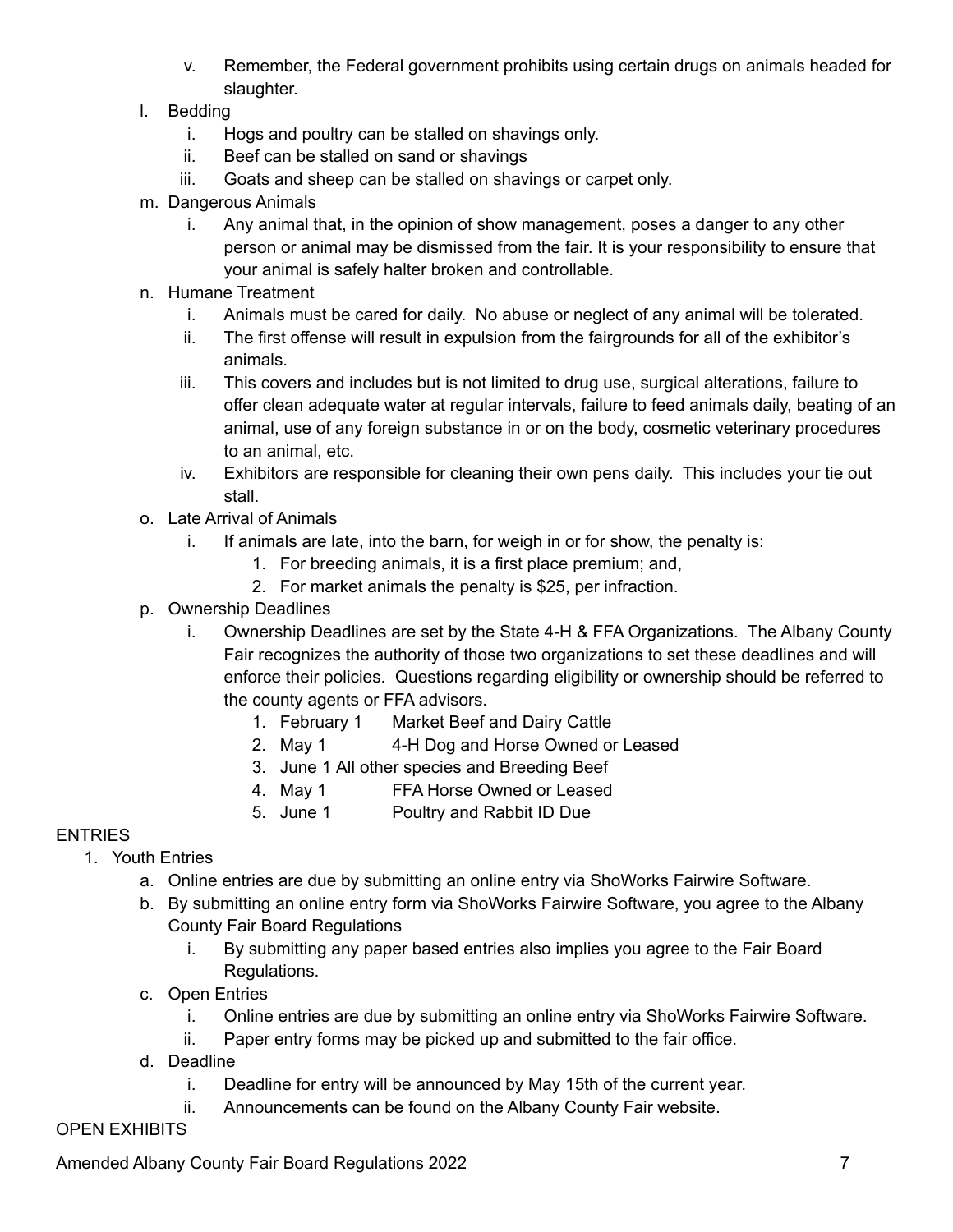- a. Placings will be american. Each class is allowed one blue, one red, and one white ribbon. Each division will be awarded a grand champion and reserve champion rosette ribbon. If there is no competition, the judge may award any placing or no placing if he/she feels that a "no place" is justified.
- b. Open class exhibitors under 18 years of age should indicate their birthday on their entries. Their entries will be judged as a separate Open Division Youth Division.
- c. 4-H members may not enter items that they have prepared for 4-H classes. Entries must be a totally separate, different entry not a duplicate of a 4-H entry.
- d. Fair Board Sweepstakes Award
	- i. The Fair Board will award \$50 to the exhibitor with the highest point total in each of the following open exhibit areas:
		- 1. Open Crafted Arts
		- 2. Open Foods
		- 3. Open Gardening
		- 4. Open Needlework
		- 5. Open Photography
	- ii. The intent of this award is to increase the number of exhibits entered at this fair in the indoor open project areas.
	- iii. Incase of ties for sweepstakes awards
		- 1. The greatest number of blue (1st) place ribbons
		- 2. The greatest number of red (2nd) place ribbons
		- 3. If there is still no winner, the money will be split.
- e. Laramie Garden Club Awards
	- i. The Laramie Garden Club will present a garden related award to the exhibitor of an outstanding exhibit in the Open Gardening area.
	- ii. These exhibits will be chosen by the judge.
- f. Award winners may claim their awards at the fair office.

## Department 1

- a. Open Pictures, Paintings, & Drawings
	- i. Prints may be black & white or color of any size.
	- ii. Digital photos should be entered in the appropriate category
	- iii. Mount the print to taste and provide a hanging hole in the top center or firmly attach a hanging device to the back.
	- iv. Entries not mounted and equipped with a hanging device will be disqualified from display and judging.
	- v. Prints are only accepted, no transparencies. Prints must be primarily made by some photogenic process and may be altered by handwork in all classes.
	- vi. Only one entry per class per person.
	- vii. Entry divisions are as follows:
		- 1. Amateur: Makes photographs for pleasure, never won a photographic prize, and does not earn a living from photography.
		- 2. Advanced Amateur: Makes photographs for pleasure, has won photogenic prizes, and does not make their living from photography.
		- 3. Professional: Someone who makes their living or is paid for their photography.
	- viii. Class schedules are listed in the fair book.

### Department 2

a. Crafted Arts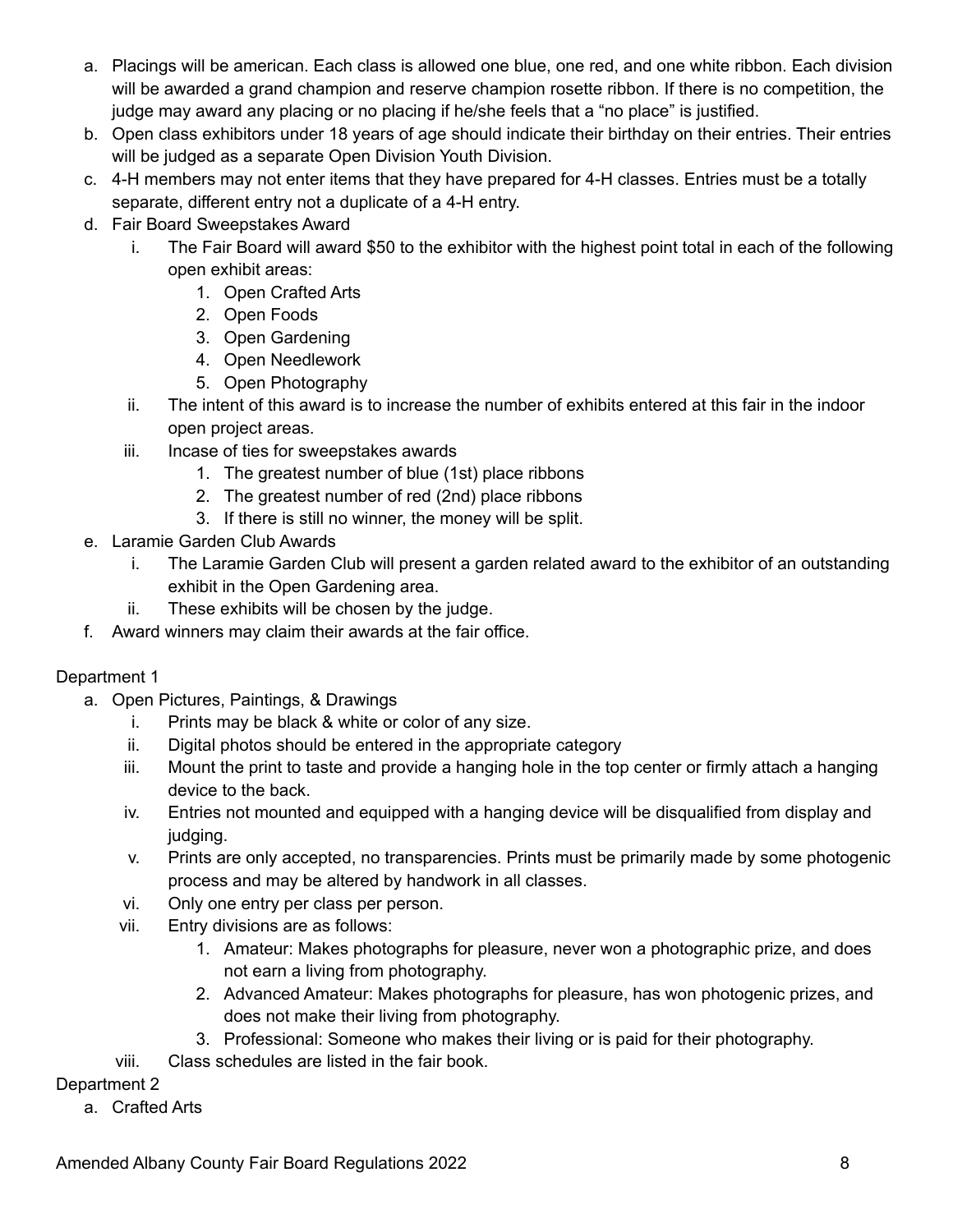- i. You may enter each Crafted Arts class as many times as you would like provided that each item shows a different technique (i.e. different patterns, stitches, etc).
- ii. A professional is a crafter that has sold over \$100 worth of craft items during the past year. If you are a professional, please list that on you entry form.
- iii. Entry divisions are as follows:
	- 1. Amateur: Someone who creates crafts for pleasure, does not earn a living form them.
	- 2. Professional: Someone who makes a living or is paid for their crafts.

# Department 3

## a. Open Foods

- i. No prepared cream or custard pies are eligible.
- ii. No mixes may be used.
- iii. Sponge, chiffon or angel food cakes should not be frosted.
- iv. Cakes made with fats or oils may be frosted.
- v. All preservation exhibits must contain a label on the jar, not the lid, with the following information.
	- 1. Name of Exhibitor
	- 2. Name of Product
	- 3. Process Method (boiling water or pressure)
	- 4. Process Time & Pounds of Pressure
	- 5. Style of Pack (Raw or Hot)
	- 6. Date Processed
	- 7. Liquid Used
	- 8. Altitude where processed
- vi. All canned fruits, vegetables and meats must follow the 1994 United States Department of Agriculture (USDA) guidelines.
- vii. You must state the source of recipe for jelly or pickle products if not from the USDA.
- viii. Canned goods must be exhibited in regulation canning jars, half pint, pint or quart. Jelly products may be exhibited in one-half  $(\frac{1}{2})$  cup regulation jars.
- ix. All jelly products must be processed in a boiling water bath to be judged.
- x. Paraffin sealed jars will not be judged.
- xi. All canned goods should be exhibited without rings.
- xii. All cookies need to be on a plate.
- xiii. Recipes must accompany all baked goods.
- xiv. Bread should be presented in ½ loaves.
- xv. Use USDA Guidelines. Information can be found at www.wyomingextension.org/eatwyoming/preserve.asp

# Department 4

- a. Open Gardening
	- i. Floriculture Preparation
		- 1. Harvest your blooms the morning of the show.
		- 2. Place them in lukewarm water and re-cut the stems at an angle. Strip off all foliage that will be below the top of the vase. During the show, you might want to check your water levels and perhaps, recut ¼" off the stems daily, depending on condition.
		- 3. Use clear vases only. Do not use styrofoam cups for containers.
		- 4. No foreign foliage in displays. No plastic bottles.
		- 5. The superintendent may remove any displays that have wilted, but your containers will be retained.
	- ii. Garden and Vegetable Exhibit Preparation

Amended Albany County Fair Board Regulations 2022 **Parameters** 2022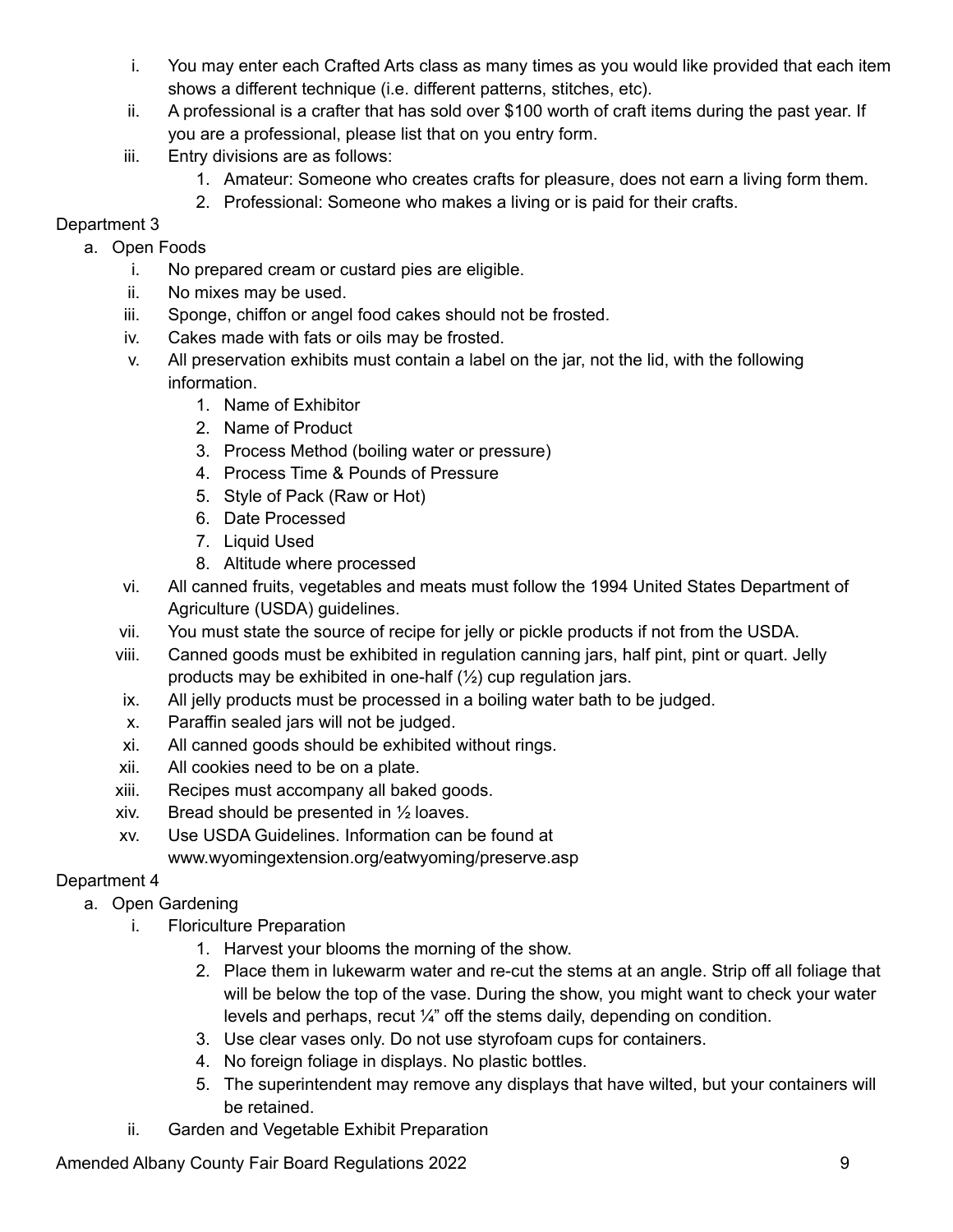- i. Beans, Snap
	- 1. Green and Wax beans should be clean, firm, crisp, and snap free from blemishes. Long, straight pods of the same length and color should be selected for exhibition. The ends of the pods should be broken off and the seeds should be one-half grown.
- ii. Beets, Table
	- 1. Diameter should be 2 2 1/2 inches. Side rootlets should be removed, but tap root should not be removed. All specimens should be uniform in color, shape and size. Tops should be trimmed, leaving one inch of leaf stalk above the crown.
- iii. Broccoli
	- 1. Heads should be uniform in dark green color, condition and size. They should be compact, not less than 3 inches in diameter, and free of damage by disease, worms, insects, or wilting. Cut the stems squarely above the first whorl of leaves to give an overall length of 5 inches.
- iv. Brussels Sprouts
	- 1. All the heads should be firm, compact, a good green color and uniform in shape and size. Heads not less than 1 inch in diameter are desired. Stems should be smoothly trimmed to 1/2 inch.
- v. Cabbage
	- 1. Heads should be the same variety, uniform in color, shape and size. Cabbage should be firm, heavy in comparison to size, free from damage by freezing, diseases and insects. Midribs should not be large, and the leaves should not be trimmed too closely. Leave the stem 1/4 inch long to hold the leaves firmly.
- vi. Caraway
	- 1. Heads should not be dried out. Cut them to a length of 8-10" and exhibit a single stem.
- vii. Carrots
	- 1. Select carrots that are smooth, straight, firm, deep orange in color and free from greening at the top. Specimens should be typical of their variety. Avoid oversize. Carrots should be free from side roots, cracks or other damage. Cut off tops to 1 inch.
- viii. Cauliflower
	- 1. Heads should be pure white, solid, uniform and close flowered. Heads should not have leaves appearing through the head. Trim the outer leaves to 1 inch above the head, trim the outer leaves to allow 4 to 6 leaves to remain.
- ix. Chives
	- 1. Specimens should be free from damage, should not have blossomed. Cut a bunch 1/2" inch thick, 6" long.
- x. Cucumbers, Pickling
	- 1. Should be the same variety, uniform in color, shape and size. Avoid oversize. Not more than 1 1/4 inches in diameter and 4 inches long. Fairly straight with blunt ends, trim stem to 1/4 inch. Clean by gently brushing with a soft brush to avoid removing the spines.
- xi. Cucumbers, Slicing
	- 1. Straight, firm, uniform in color, shape and size, all of the same variety. Not overgrown. Cucumbers should be uniformly medium or dark green, 6 to 9 inches long. Clean by gently brushing with a soft brush to avoid reducing the natural bloom. Cut the stem off to 1/4 inch.
- xii. Dill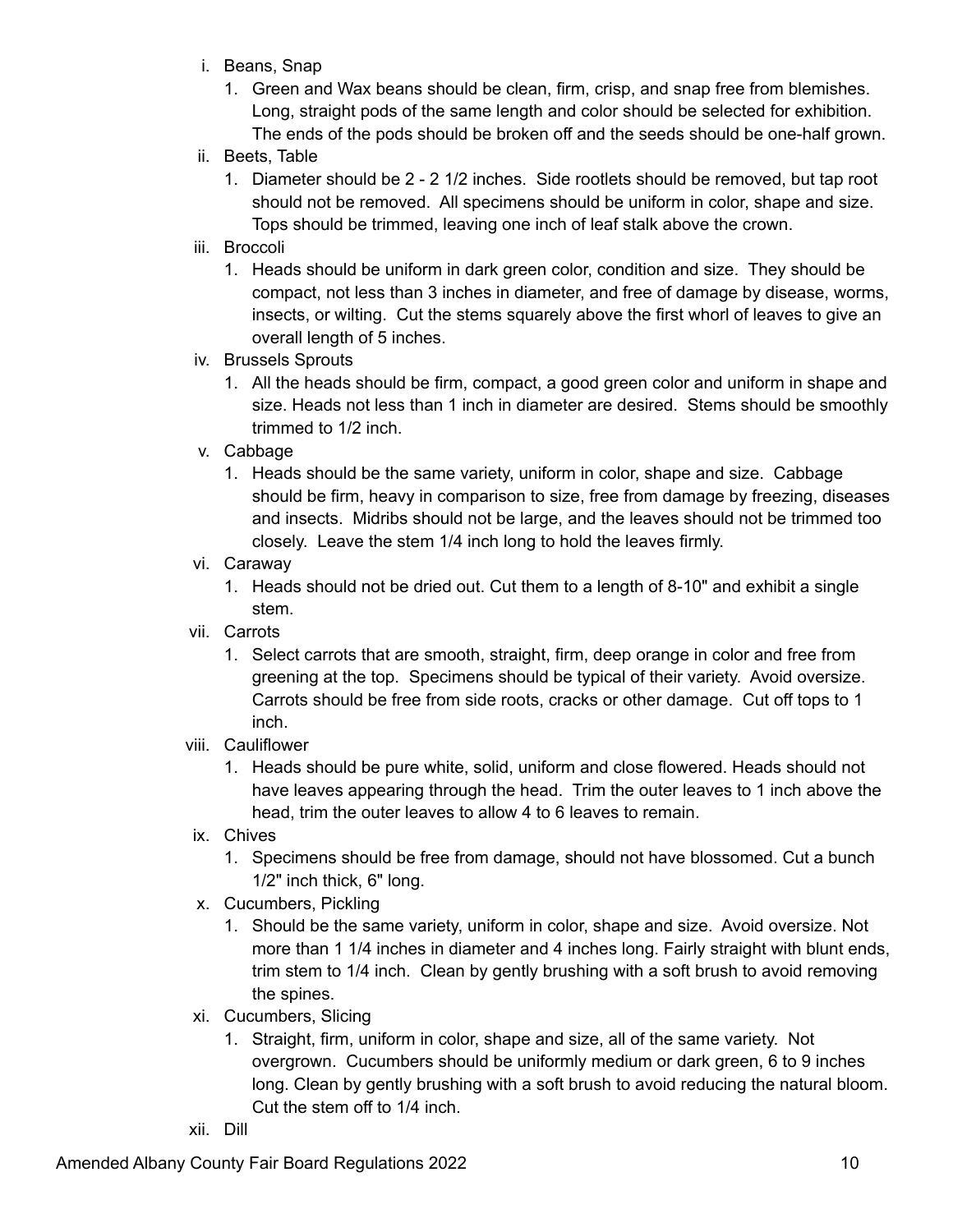- 1. Specimens should have a full, open head, free from insects. Cut 12" long, exhibit 1 stem.
- xiii. Endive
	- 1. Uniform in color, shape and size. Have a creamy white head formation with a spread of not less than 4 inches when the head is opened as far as possible without breaking the leaves. Leaves should be fresh, tender, crisp and free from blemishes. Trim roots 1/4 inch from the outer leaf stems.
- xiv. Kohlrabi
	- 1. Specimens should not be hard, woody, or pithy. They should be 2 3 inches in diameter and very smooth. Skin should be easily punctured by a thumbnail. Clean, but do not wash. Remove all leaves by trimming the stems to 1 inch long. Cut off the stem portion just below the ball.
- xv. Lettuce, Head
	- 1. All specimens should be uniform in color, shape and size. Head should be crisp, firm, clean and free from damage. Remove loose and damaged outer leaves, cut off stem 1/4 inch from bottom leaf
- xvi. Lettuce, Leaf.
	- 1. Specimens should be free of damage, roots cut to 1/2".
- xvii. Onions, Dry
	- 1. All the same variety, uniform in color, shape and size. They should be clean and free from damage of any kind. Avoid large sizes but should not be less than 2 inches in diameter. The bulbs should have most of their thin paper-like skin intact. Do not peel to give a slick appearance. The tops (neck) should be small and trimmed to 1 inch. Cut roots off close to the onion.
- xviii. Onions, Green
	- 1. All specimens should be uniform in color, size. Bulbs should be just larger than stem. Cut roots to 1/2" in length, do not cut tops.
- xix. Parsley
	- 1. Specimens should be uniform in color and about the same size. Free from dirt, yellowing or discolored leaves. Should be fresh, bright green in color. Bunch should be 1 to 1 1/2 inches at butt end. Trim stems neatly to have an overall length of 8 to 10 inches.
- xx. Parsnips
	- 1. Roots should be firm, smooth, tapering evenly, small in diameter 1 1/2 to 2 1/4 inches, with no side roots. Parsnip should be a light creamy color with tap root left on. Trim top to 1 inch.
- xxi. Peas, Green
	- 1. Pods should be fresh, bright green and well filled with tender peas. Uniform in color, shape and size, with green calyxes attached. Free from any kind of injury, such as insects, diseases or hail. Edible podded should be even with pod, not filled.
- xxii. Peppers
	- 1. All specimens should be the same variety and same color, uniform in shape and size. Peppers should be free from sunscald or damages caused by insects or diseases. Leave stems on and trim to1 inch.
- xxiii. Potatoes
	- 1. All specimens should be of the same variety, shape and size.
- xxiv. Radish.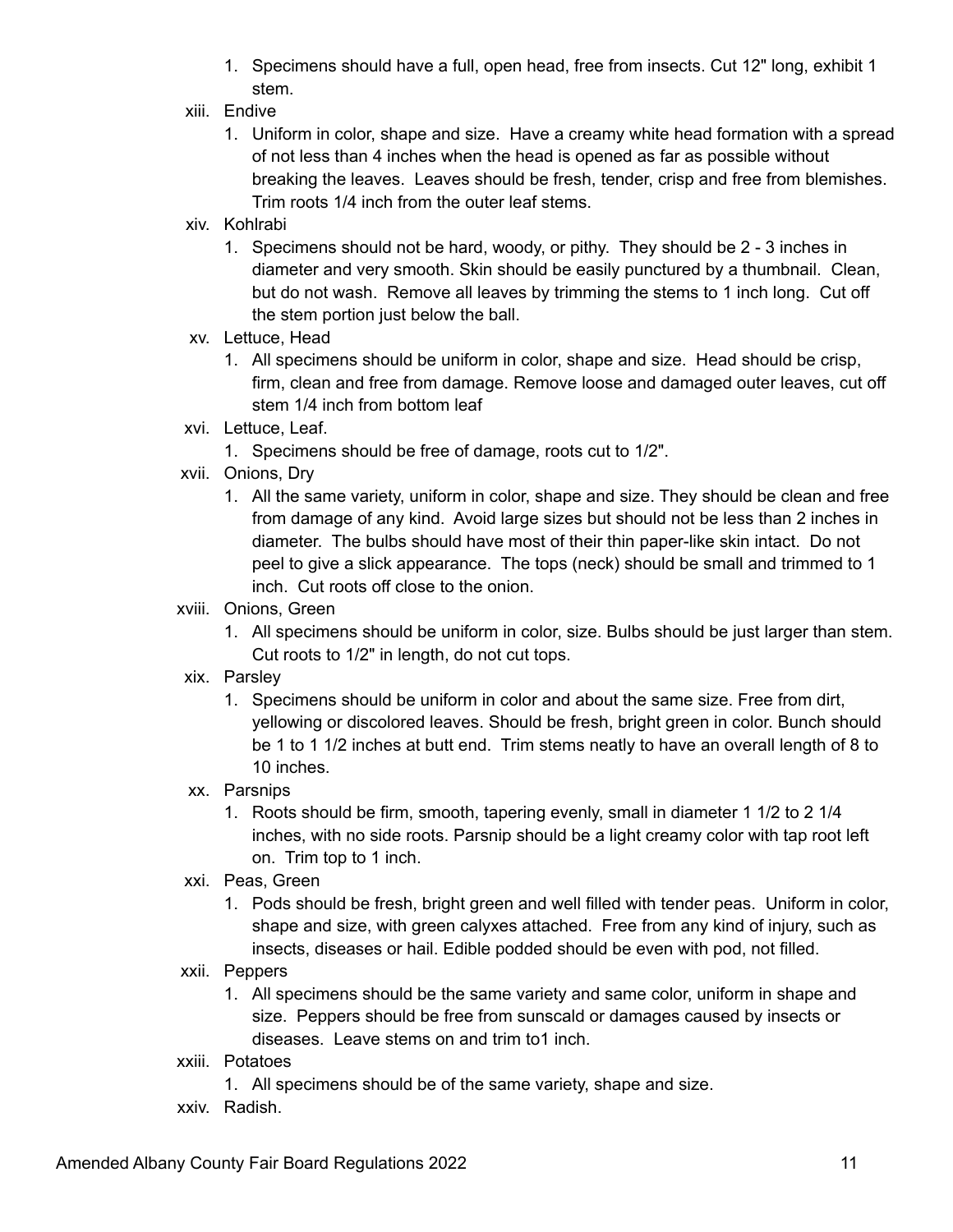- 1. Uniform in color, shape and size, crisp and tender, not pithy. Free from injury caused by disease, insects, free from damage or blemishes. Brush to clean but do not wash, trim stem to 1 inch long.
- xxv. Rhubarb.
	- 1. Stalks should be uniform in color, shape, size and texture, 1/2 to 1 inch across its flat face at the center of the stalk. Length after trimming should be at least 10 inches. Stalks should be tender, crisp, fresh, not pithy, limp or wilted. Trim tops leaving 1 inch of leaves and prongs. Pull to harvest, do not cut. Remove basal husks from the bottom of the stalk.
- xxvi. Squash, Summer
	- 1. Pick when small 4 7 inches depending on variety. The shell should be extremely soft, fairly tender and have underdeveloped seeds. Specimens should be uniform in color, shape, and size, free from damage or blemishes. Brush to clean, do not wash, and trim the stem to 1 inch long.
- xxvii. Swiss Chard.
	- 1. Must be fresh, crisp with bright green leaves and clear white stems. Specimens uniform in color and size. Clean by washing if necessary. Trim roots and trim butt to triangle shape.
- xxviii. Tomatoes.
	- 1. Uniform in color, shape and size, no cracks, sunscald, or blemishes, ripe and solid, with no stems.
- xxix. Turnips.
	- 1. Uniform in size, shape and color, medium sized 2 3 inches in diameter. Crisp, fine grained, not pithy. Clean, bright, smooth, firm, secondary rootlets removed, 2 -3 inches of tap root remaining. Trim tops to 1 inch.
- xxx. Vegetable and fruit exhibits should be displayed on disposable plates and covered with a plastic bag.
- xxxi. Different varieties of a fruit or vegetable may be entered.

### Department 5

- a. Open Needlework
	- i. You may enter each class as many times as you like provided that each item shows different techniques (i.e. different patterns, stitches, etc.).
	- ii. The superintendent will create classes necessary to judge each item against another similar item.
	- iii. There must be at least three items in each new class that is created.
	- iv. All crochet and knitting should be blocked (pressed or steamed to shape) before entering. Knots and loose thread should be eliminated.

## OPEN SHOWS

### Department 6

- a. Pee-Wee Showmanship
	- i. Open to exhibitors ages 4-7 years of age.
	- ii. Animal must have been shown in the Junior Show at this year's Albany County Fair. Animals must be owned by a 4-H or FFA member, not necessarily a family member.
	- iii. It is the responsibility of the parent of the exhibitor to assure the safety of their child.
	- iv. Large animal contests (beef market or first year heifer, horse, swine, sheep and goat) and small animal contests (dog, poultry, cat, rabbit) will be held following the showmanship contests at those particular shows.
	- v. Entry at show is allowed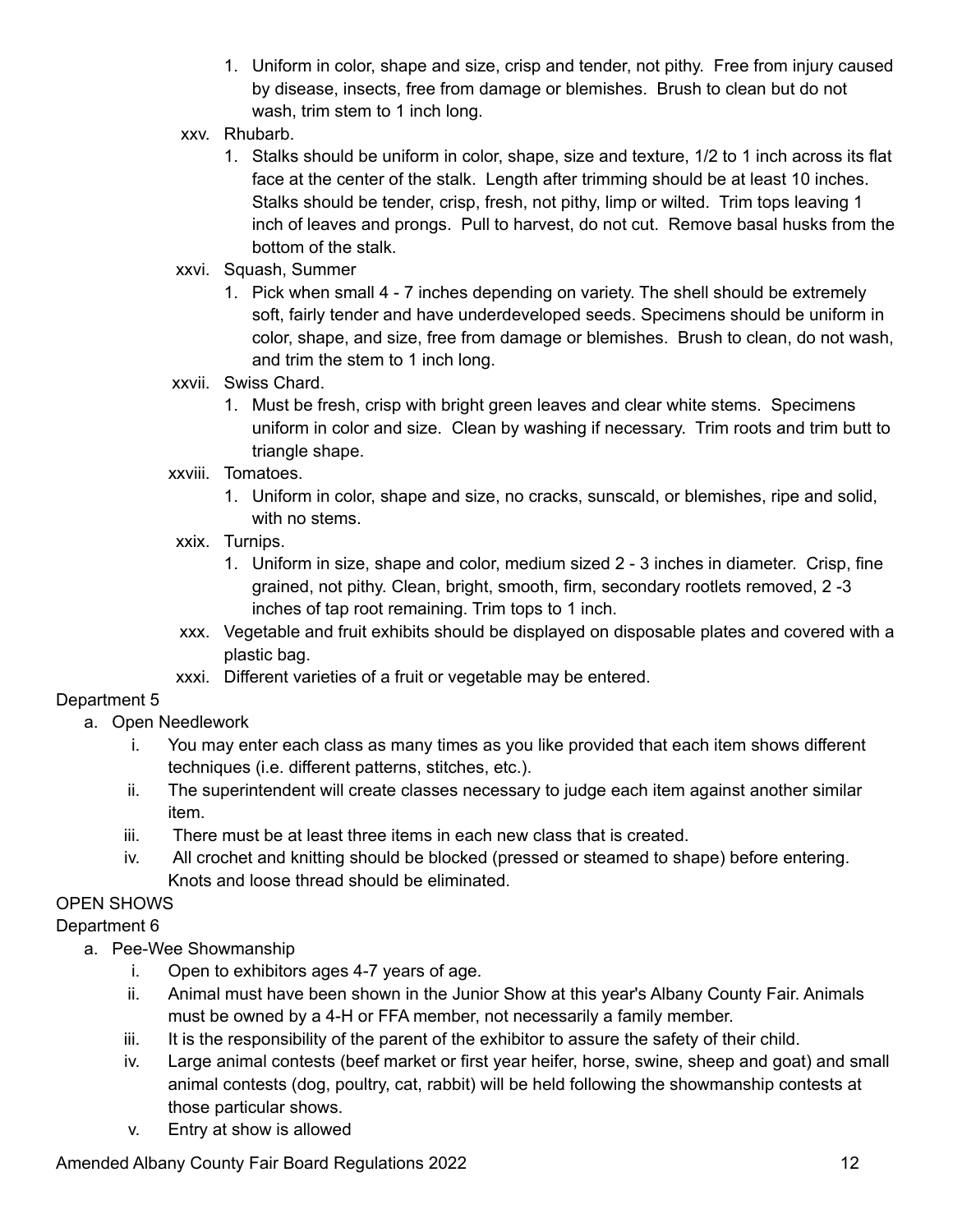- vi. There is no round robin, and there is no runoff for Champion.
- b. Open Rabbit Show
	- i. Mail completed entry forms with appropriate fees by July deadline; e-mail entries are due deadline to: Freda Dixon, 512 S. 26<sup>th</sup>, Laramie, WY 82070, fdixon@bresnan.net 307-742-0506
	- ii. Official ARBA Sanctioned Show; Ribbons and sanction points offered by these shows.
	- iii. Eric Stewart, Executive Director, PO Box 5667, Bloomington, IL 61702
	- iv. Sanction fee: \$25 Open, \$20 Youth
	- v. ARBA Dues:
		- 1. Individual -\$20 per year, \$50 for 3 years
		- 2. Husband/Wife \$30 per year, \$75 for 3 years
	- vi. Policies and Guidelines.
		- 1. ARBA Rules. The Albany County Fair is offering an official ARBA sanctioned show. American Rabbit Breeders chartered, and sanctioned show is governed by the latest official show rules of the American Rabbit Breeders Association. Exhibitors who wish to register their rabbits will be able to do so with an ARBA Registrar. All rabbits will be judged according to the ARBA Standard of perfection. By the filing of your entry, you indicate your acceptance of all our show rules and the rules of the ARBA which govern this show.
		- 2. Only one exhibitor per form. Entry form must include exhibitor's information, breed, variety, ear #, sex and class. Entry forms not accompanied by all fees will not be accepted. All fur entries will be entered in their breed fur. All fur entries must also be entered in their breed class. Meat pen consists of three rabbits per entry, same breed, variety, not over 70 days old and weighing 31/2 lbs. to 51/2 lbs.
		- 3. No substitutions will be made except for same breed, class, variety, and sex. Substitutions will be made at the show table before the class is to be judged.
		- 4. All rabbits exhibited at these shows must have a permanent legible tattoo in the left ear.
		- 5. Solid bottom carriers only. All exhibitors will be responsible for getting their rabbits to the judging table when called. The class will be called three times. If they are not on the table after the third call, the class will be closed. THERE WILL BE NO REJUDGING OF A CLASS.
		- 6. This is a carry in cage show. Cages must be self-contained.
		- 7. Any rabbit showing signs of disease shall be removed from the show area at once. Any associated costs will be the responsibility of the owner and entry fees will be forfeited.
		- 8. Anyone wishing to sanction their breed through their breed's specialty club, needs to call the show secretary immediately. Sanctioned breeds will be awarded according to the rules of their breed.
		- 9. No breeding will be allowed in the show room without the consent of both owners and knowledge of the Show Superintendent. No litters will be accepted for display.
		- 10. Judge's decisions are final. Anyone interfering with, attempting to influence or deceive the judge will be disqualified and any awards won forfeited along with entry fees. A separate Junior show is offered for Albany County 4-H and FFA members on Monday, July 29th.
		- 11. A class schedule will be posted at the judge's table. Any changes will be announced and posted at the judge's table.
		- 12. Entry form on the next page.
		- 13. Albany County Fair reserves the right to substitute judges in any event.
		- 14. Please pick-up comment cards before leaving the judging area. Comment cards and/or ribbons will not be mailed to you.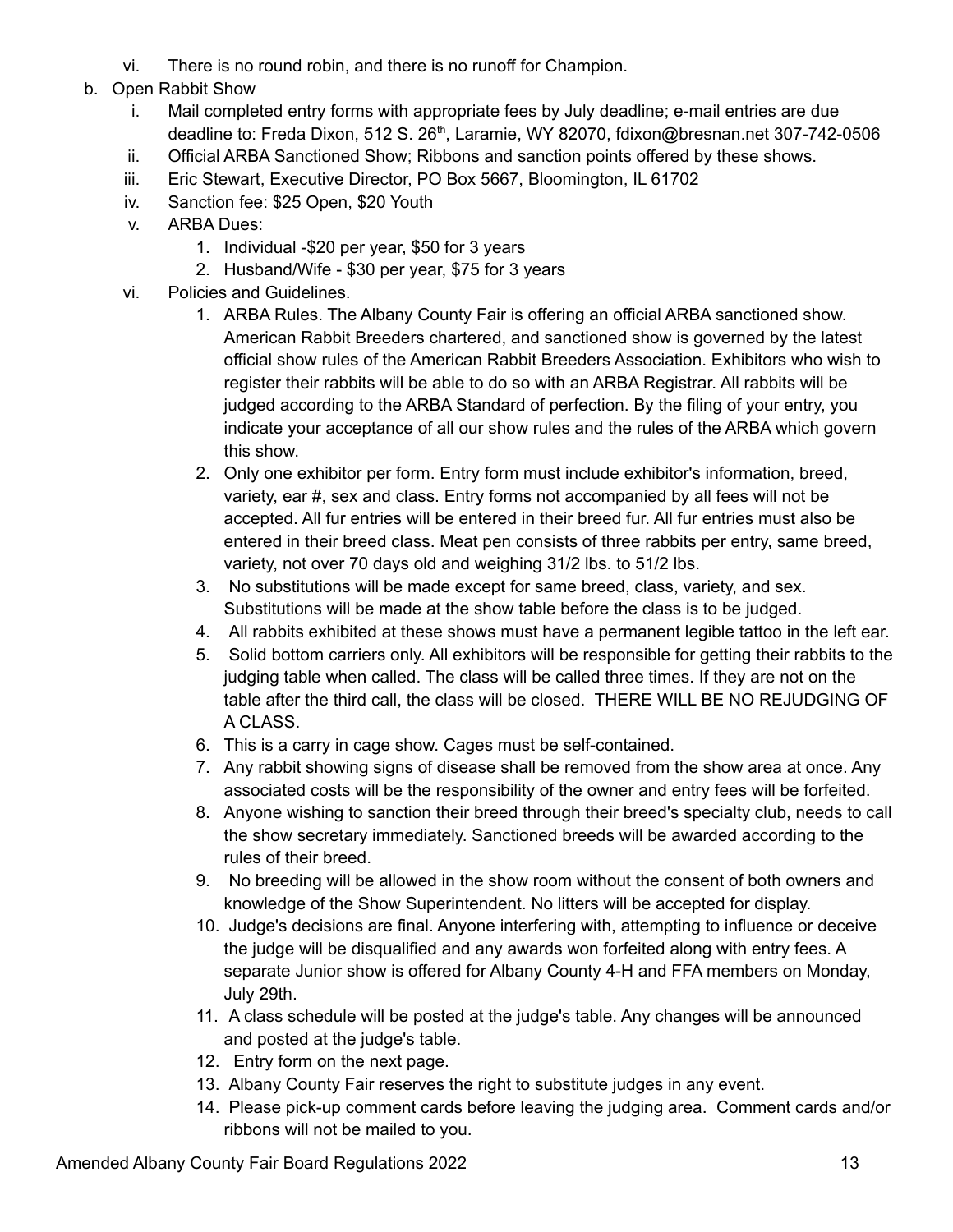- 15. No one is allowed in the judging area except for show officials and assistants.
- 16. Please keep the area clean. No smoking in the building. No alcoholic beverages allowed.
- 17. Albany County Fair, or the owner, agent, or management of the show facility, or any other related organization will not be held responsible for any type of theft, accident, or personal injury to any person or personal property due to neglect or any other cause.
- c. Pocket Pet Show
	- i. Contact the Superintendent in charge of show for official rules.
- d. Sheep Lead Show
	- i. Contact the Superintendent in charge of show for official rules.
- e. Egg Contest
	- i. Contact the Superintendent in charge of show for official rules.
- Department 17 FFA EXHIBITS
	- a. Knights of Pythias Sweepstakes Award.
		- i. \$100 will be awarded to the exhibitor with the greatest number of points accumulated in FFA Classroom and \$200 to the exhibitor with the greatest number of points accumulated in FFA Shop classes. The intent of this award is to increase the number of exhibits entered in the indoor project areas.

ii. First place - 3 points; Second place - 2 points; Third place -1 point Agricultural Mechanics

- a. Entries will be judged on workmanship, evidence of sound planning, number and degree of skills involved, practicality and agricultural usefulness of the entry.
- b. All entries must be the student's work and result from the training program in Agricultural Mechanics.
- c. Judges reserve the right to re-enter entries in classes in order to make up more judgeable groups of entries.
- d. Judge will give greater consideration to an item built entirely by the student rather than a prefabricated item.
- e. Entries in classes 1 must be mounted on display boards that may be any size less than 2' x 4'. Display boards may represent several students' work. Points from these classes will have equal value with other similar classes in judging sweepstakes. Individual items not mounted, will not be judged. Boards not meeting the specifications will be placed lower than those that do.
- f. All entries must be removed from equipment and placed in proper class area to be judged. Example: pickup bumpers and stock racks.
- g. All projects not of quality will not be judged. This will be left to the discretion of the Agricultural Mechanics judge. The items must be removed from the display area.
- h. Skill Boards must show at least 4 different skills, to include: electrical wiring, plumbing, knot tying, arc welding or gas welding.

# FFA Agronomy

- a. All samples of threshed grain and sheaf samples must conform to the size and specifications listed below. All sheaf samples must be attractively tied in three places with blue and gold (yellow) ties. Sheaf grain and forage for seed, leaves should be stripped.
- b. Agronomy exhibits may be gathered from areas outside the supervised Agricultural Experience Programs, but may be shown at only one fair.
- c. All crop entries prepared and exhibited for competition must have been prepared by the student.
- d. The Agronomy judge will not re-classify entries, exhibits entered in incorrect classes will not be judged.

e. Best exhibit of 6 Wyoming plants gathered, mounted on 10" x 14" paperboard & identified by student. FFA Classroom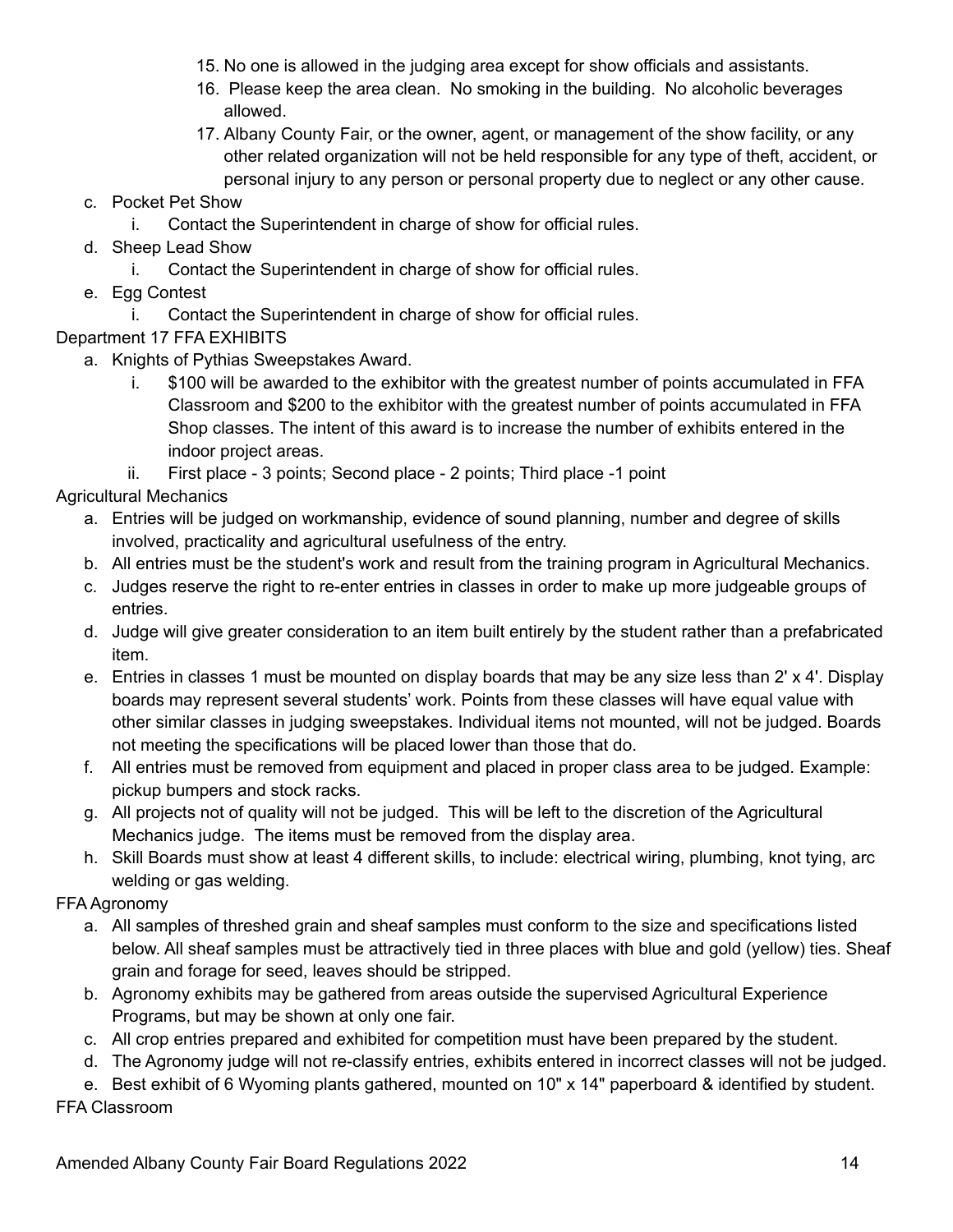- a. A student can show only one notebook and one record book in any one year with the current year's notes being the last entry. Second, third- or fourth-year notebooks shall contain only the material from that respective year or category, not from the previous years.
- b. Notebooks should be classroom notes from classes that are related to Production Agriculture/Agriculture Business class.
- c. No multiple year notebooks.
- d. Scorecard for judging notebooks:
	- i. Content; 40 points
	- ii. Organization of material; 30 points
	- iii. Neatness; 20 points
	- iv. Special Effort; 10 points
	- v. Total; 100 points

# FFA SHOWS

# FFA Showmanship

- a. An eligible member may compete in the same showmanship contest in both 4-H and FFA, provided livestock identified for the member's respective project work is shown (carried as their FFA project).
- b. Every contestant in showmanship shall be required to wear official FFA dress, except for dairy, which will allow white pants (species specific).
- c. Showmanship exhibitors must show their own animals.
- d. No boars, stallions, dairy bulls, beef bulls, or bucks (goats) will be allowed. Rams (sheep) can be shown. No lactating animals except for dairy animals are allowed.
- e. Judging will be on the basis of an exhibitor's ability to present their animal for judging including the movement and positioning of the animal, condition and cleanliness of the animal as it relates to being ready to show. Mannerisms, conduct of the showman, and industry knowledge is also included.
- f. Preparation and showing of animals must be consistent with the fitting rules in the rules section of this premium book.
- g. Previous winners are eligible to compete again in all categories and win multiple times.
- h. Classes held during each species show.

# Department 18 4-H EXHIBITS

- 1. 2022 Knights of Pythias Sweepstakes Awards.
	- a. The intent of this award is to increase the number of exhibits entered at this fair in the indoor project areas.
		- i. In the case of ties, the award will be determined by the following:
			- 1. The exhibitor with the greatest number of first place exhibits,
			- 2. The greatest number of second place exhibits,
			- 3. The greatest number of third place exhibits, in the sweepstakes eligible classes.
	- b. \$100 will be awarded to the exhibitor with the greatest number of points accumulated in the following 4-H Indoor exhibit areas:
		- i.  $1<sup>st</sup>$  place 3 points,  $2<sup>nd</sup>$  place 2 points,  $3<sup>rd</sup>$  place 1 point.
			- 1. Animal Science Beef, Cat, Dairy, Dog, Goat, Horse, Pocket Pet, Poultry, Rabbit, Sheep, Swine, Livestock, Meat & Wool judging & Veterinary Science.
			- 2. Community Involvement Citizenship, Health, Recreation, Youth leadership & club projects (excluding the club exhibit competition).
			- 3. Crafts & Hobbies Gardening, Horticulture, Leather craft, Rope craft, Vegetable Judging, Woodworking.
			- 4. Engineering & Technology Aerospace, Computers, Electricity, GIS/GPS, Robotics, Web Pages.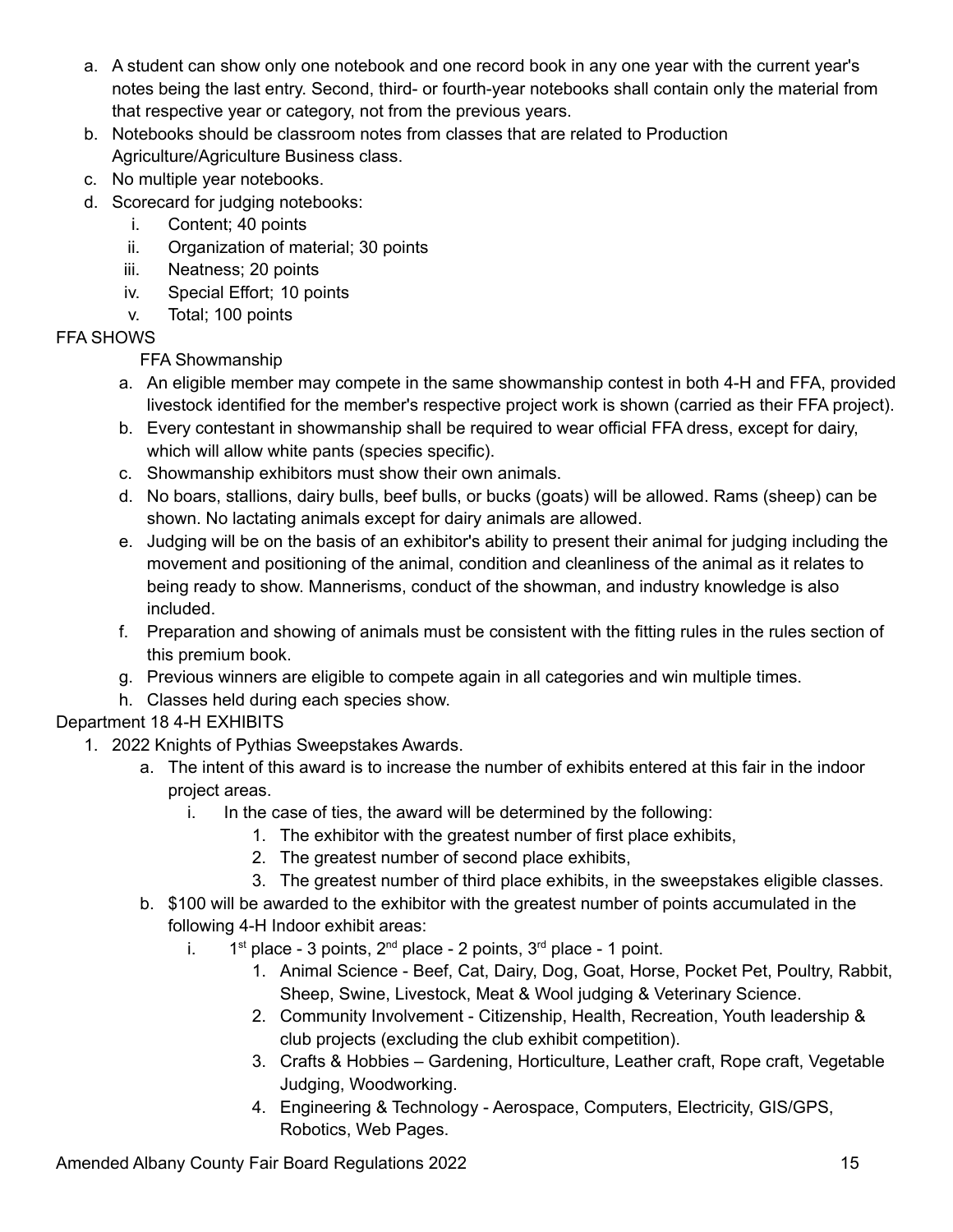- 5. Home Arts Cake Decorating, Child Development, Crocheting, Foods, Interior Design, Knitting, Clothing Projects, Quilting.
- 6. Natural Resources Entomology, Geology, Nature & Ecology, Range Management.
- 7. Sporting & Outdoors Archery, Hunting, Muzzle loading, Pistol, Rifle, Shotgun, Sport fishing, Wildlife.
- 8. Visual Arts Photography, Visual Arts

### 4-H Aerospace

- a. Posters or display boards should have a method of hanging with the poster or display, i.e. hole drilled, string hanger, etc.
- b. NO LIVE ROCKET ENGINES ARE ALLOWED IN ANY DISPLAY.

## 4-H Archery

- a. Posters or display boards should have a sufficient hanging device. Exhibits with live ammunition will not be accepted.
- b. Oversized exhibits will be displayed as space permits.
- c. Exhibits must be directly related to the sport of archery.

## 4-H Beef Project

a. ALL LIVE ANIMALS SHOULD BE ENTERED IN JUNIOR SHOWS - NOT IN THIS DIVISION. 4-H Cake Decorating

- a. Open only to members in the cake decorating project.
- b. Decorating must be done on an artificial cake form, such as Styrofoam or inverted cake pan. Do not exhibit real cakes.
- c. Place exhibits on disposable cake boards covered with foil, plastic or decorative covering, and allow 1" minimum for free space between cake and outer edge of plate or board.
- d. Do not bring exhibits on glass plates or valued trays. We are not responsible for breakage!
- e. Frosting should make a good base for the decorations.
- f. Design should be suitable for the size and shape of the cake. It should show good use of color and a pleasing combination of decorations.
- g. Members must exhibit only in class where they are enrolled. See members' manual for details on exhibit requirements.
- h. Posters should be limited to a maximum of 22" x 28". Put a small hole in the upper center of the poster for hanging. Display boards should not exceed 2' x 3'.
- i. All exhibits with frosting that are not claimed at exhibit pick up on Saturday after 5 PM or Sunday of Fair week may be disposed of.

4-H Cat Project

a. ALL LIVE ANIMALS SHOULD BE ENTERED IN 4-H CAT SHOW CLASSES – NOT IN THIS DIVISION.

# 4-H Civic Engagement

a. Pictures, posters or display boards not appropriately prepared for hanging will not be displayed. Oversize exhibits will be displayed as space permits.

# 4-H Computers

a. Exhibits may be accompanied with an explanation of operation and directions for use or operating.

# 4-H Crocheting

- a. Each exhibit may include historical information about the skill exhibited. (Information can be placed on an index card and should be one or more paragraphs in length.)
- b. Members should report person(s) other than members who were involved in the project.
- 4-H Dairy Cattle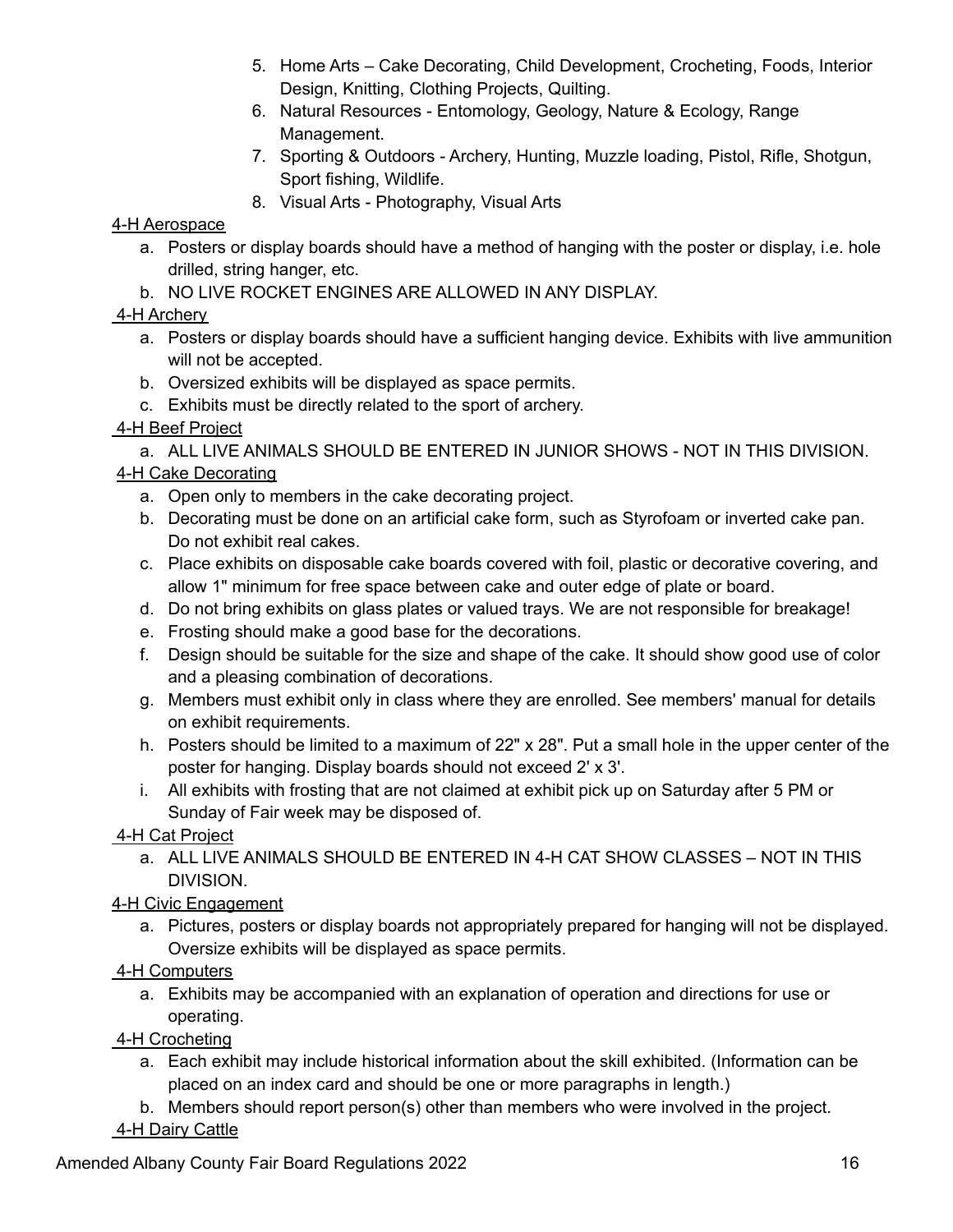a. ALL LIVE ANIMALS SHOULD BE ENTERED IN THE JUNIOR SHOW - NOT IN THIS DIVISION.

### 4-H Dairy Goat

a. ALL LIVE ANIMALS SHOULD BE ENTERED IN THE JUNIOR SHOW - NOT IN THIS DIVISION.

### 4-H Dog Project

a. ALL LIVE ANIMALS SHOULD BE ENTERED IN THE 4-H DOG SHOW - NOT IN THIS DIVISION.

### 4-H Electricity

- a. Put a small hole in the upper center of the display board and poster for hanging.
- b. Exhibits will be judged on general appearance, electrical integrity, safe construction and technical accuracy.

### 4-H Entomology

- a. Insect collections must be display collections (specimens must be visible without opening a box). Order and individual specimen labels are available from the state 4-H Bulletin Room. Individual specimen labels should include:
- b. Line 1: State and location in the state where the specimen was located (WY: 5 mi N. Cheyenne).
- c. Collection date and where specimen was found (23-VI-98, on alfalfa).
- d. Name of collector (COL: B. Smith).
- e. Posters or displays must have a hanging device.
- f. No live insects or toxic substances are allowed.

### 4-H Fabric & Fashion

- a. Members may enter multiple entries as long as every item is different in techniques or pattern.
- b. Exhibit must be the exclusive work of the 4-H member and a product of the current 4-H year.
- c. Posters and board displays should have all necessary materials included to be displayed by being hung.
- d. Buymanship projects require the same forms as Ready-to-wear.
- e. Youth competing in Fashion Revue should enter in Division 75.
	- i. Class Schedules for; Buymanship; Plan of Purchase 30%, Money Management/Budget – 30%, Wear-ability – 25%, Presentation – 15%, Portfolio forms were mailed to Fabric and Fashion members in June.

## 4-H Food & Nutrition

- a. More than one entry may be entered per class, as long as entries display different techniques. For example, a 4-H member could enter a sponge cake, coffee cake and an angel food cake.
- b. When single items are exhibited (rolls, cookies, biscuits, etc.) enter three (3) items for each class.
- c. When whole items are exhibited (cakes, loaves, etc.) enter one fourth (1/4) of the item. Take an end cut of a loaf of bread, cut top crust to bottom crust. Bread Machine Bread- Mixes are not allowed.
- d. Exhibit food on a 6 inch or smaller plastic-coated plate.
- e. Recipes are required on ALL items, recipes will not be returned and will become the property of 4-H.
- f. Only enter foods that can be safely stored at room temperature.
- g. Open to members enrolled in Food Preservation or another food project. All exhibits must have the 4-H Foods Preservation label in some fashion (obtain it from the extension office).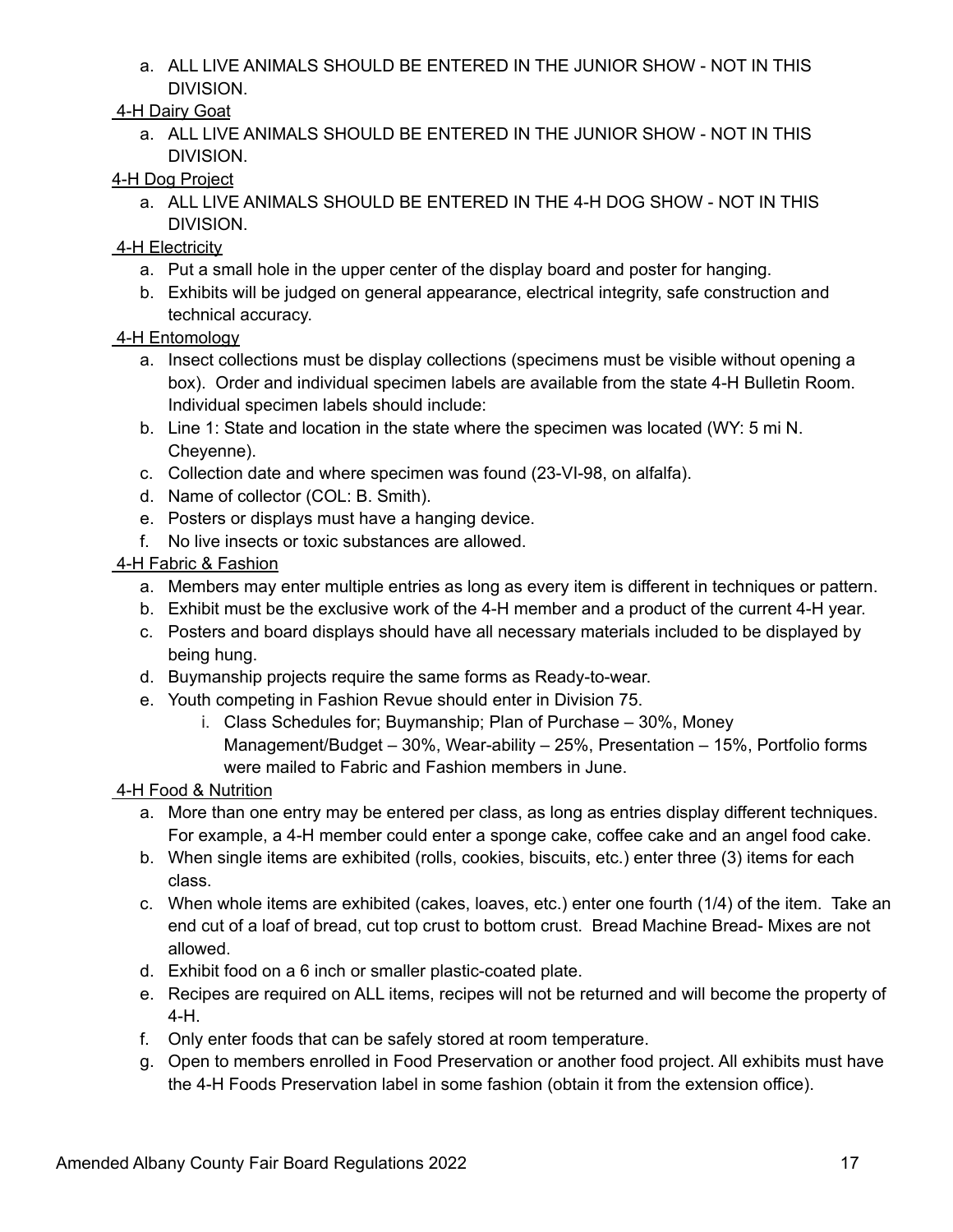- h. All canned fruits, vegetables, and meats must be prepared following the procedures referenced below, including appropriate altitude adjustments. All jelly products, (jellies, jams, conserves, marmalades, butters) must meet the minimum processing times including altitude adjustments.
- i. Specific procedures, altitude adjustments and processing times that must be followed can be found in the 2015 USDA "Guide to Home Canning" available from the extension office. State the source of recipe for all jelly and pickle products if other than USDA. Available at the extension office or at www.wyomingextension.org/eatwyoming/preserve.asp.
- j. All canned goods must be exhibited without rings. Leave rings on canned goods until you arrive at the fair. Remove for judging.
- k. Canned goods must be exhibited in regulation canning jars (half-pint, pint, or quart). All jelly products (jellies, jams, marmalades, conserves, butters) must be processed in a boiling water bath to be judged. Paraffin sealed jars will not be judged. Jelly products can be exhibited in 1/2 cup regulation jars. For instructions, check with the extension office or the UW CES Nutrition website: http://www.uwyo.edu/foods/educational-resources/food-preservation.html click on UW Foods & Nutrition Publications.
- l. For food safety reasons, meat jerky entries must be prepared using the boiling brine method recommended by the University of Wyoming Cooperative Extension Service, and the recipe must accompany the product. To obtain this recipe, contact your extension office or go to the UWCES Food and Nutrition website at

http://www.uwyo.edu/foods/educational-resources/food-preservation.html click on " Making Jerky Safely" Ground jerky products will be disqualified because they cannot be processed in the home.

- m. More than one item can be entered per class, if entries display different skills learned. For example, dried herbs should be entered as a collection. Like items (i.e., peaches canned in juice and peaches canned in water) should be entered as a collection or the best jar entered. Entries should display the member's best work and skill(s) learned.
	- i. Class Schedules are as follows:

4-H Gardening & Horticulture

- a. All exhibits should attach skills summary questions or may be penalized at judge's discretion.
- b. Use zip close bags for easy removal. Vegetables should be displayed on a paper plate. They should be of commercial size and properly prepared for exhibition. A guide to the preparation of vegetables for exhibition may be found on page 8.
- c. Flowers must be displayed in a clear container.
- d. The superintendent has the authority to dispose of any exhibit that begins to spoil before the end of fair. Exhibitors will still receive their awards.
- e. Drawings, charts, and mounted displays should be limited to a maximum of 22" x 28". Pictures, posters or display boards not appropriately prepared for hanging will not be displayed.

# 4-H Geology

a. Use a display board or box not to exceed 20" x 24" suitable for a vertical display. Attach specimens with wire to the board or box so there is no possibility of their coming loose.

# 4-H Goat

a. ALL LIVE ANIMALS SHOULD BE ENTERED IN THE APPROPRIATE JUNIOR SHOW CLASSES.

# 4-H Health

a. Pictures, posters or display boards not appropriately prepared for hanging will not be displayed. 4-H Horse Project

a. ALL LIVE ANIMALS SHOULD BE ENTERED IN THE APPROPRIATE JUNIOR SHOW CLASSES.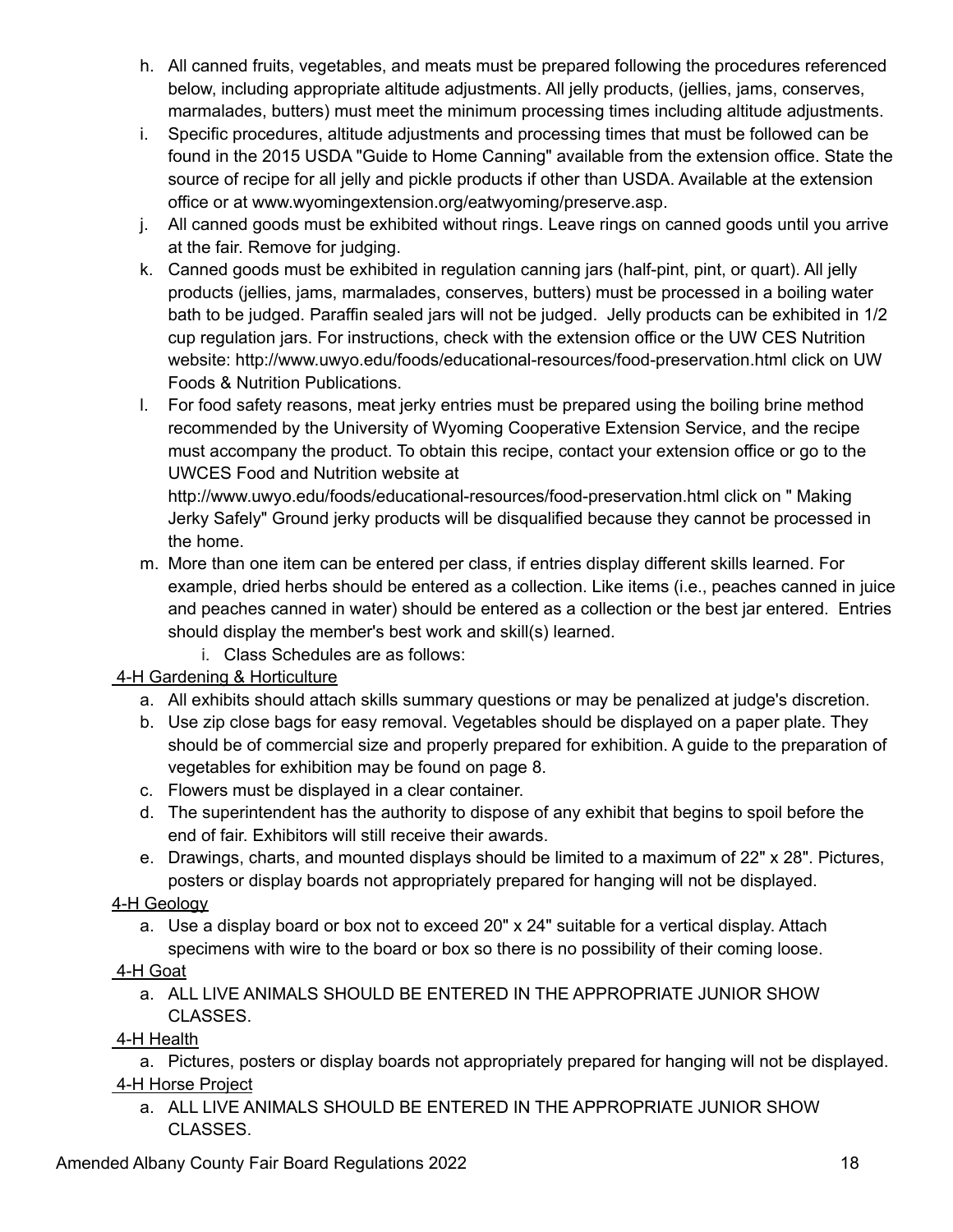### 4-H Interior Design

- a. Each article should have a securely attached label with members name, address, and age. Any additional information (type of material, finishes, etc.) is helpful, but not required.
- b. More than one item may be entered.

## 4-H Knitting

a. Each exhibit may include historical information about the skill exhibited. (Information can be placed on an index card and should be one or more paragraphs in length.)

b. Members should report person(s) other than members who were involved with the project.

## 4-H Leathercraft

- a. More than one entry may be made in classes. However, each must be of a different nature. (e.g., there may be a leather necktie and a leather halter but not two leather halters).
- b. Do not send buckles with belts, bulbs with lamps, wooden legs with campstools or clock movements with clocks. Dyeing will be considered in the judging of leather articles.
- c. If an item is made from a kit, clearly explain the type of kit used on an index card.

# 4-H Llamas & Alpacas

## 4-H Muzzle Loading

- a. Poster or display board must come with a sufficient hanging device. Oversize exhibits will be displayed as space permits. Exhibits must be directly related to the sport of shooting.
- b. NO LIVE AMMUNITION IS PERMITTED!

## 4-H Natural Resources and Ecology

a. Poster or display board must come with a sufficient hanging device. Exhibits with live ammunition will not be accepted. Oversize exhibits will be displayed as space permits.

## 4-H Photography

- a. Exhibits shall be mounted securely on a stiff mounting board of any color. To be mounted on the size of board appropriate to the photo.
- b. Display options:
	- ii. Make a hanging hole in the mounting board at top center. It shall be 1/2" down from the top and be about 1/2" in diameter, or
	- iii. Attach another adequate fastener.
	- iv. NO breakable glass allowed use of Plexiglas or shrink wrap is allowed.

# c. Limit 10 entries in this division.

Digital Creations Exhibits, created from an existing photograph that has been digitally altered to change the original content resulting in a new and unique piece.

d. This category is not intended for enhanced photographs such as removing red eye, adding a border, adjusting color or shading, etc.

## 4-H Pistol

- a. Poster or display board must come with a sufficient hanging device.
- b. Exhibits with live ammunition will not be accepted.
- c. Oversize exhibits will be displayed as space permits.
- d. Exhibits must be directly related to the sport of shooting.
- e. A written statement on why the article was constructed, what material was used, cost, hours, etc. that helps clarify the purpose of the exhibit.
- f. NO LIVE AMMUNITION IS PERMITTED!

# 4-H Pocket Pet

a. ALL LIVE ANIMAL EXHIBITS SHOULD ENTER THE OPEN CLASS PET SHOW ONLY. 4-H Poultry

a. ALL LIVE ANIMALS SHOULD BE ENTERED IN THE JUNIOR SHOW.

## 4-H Quilting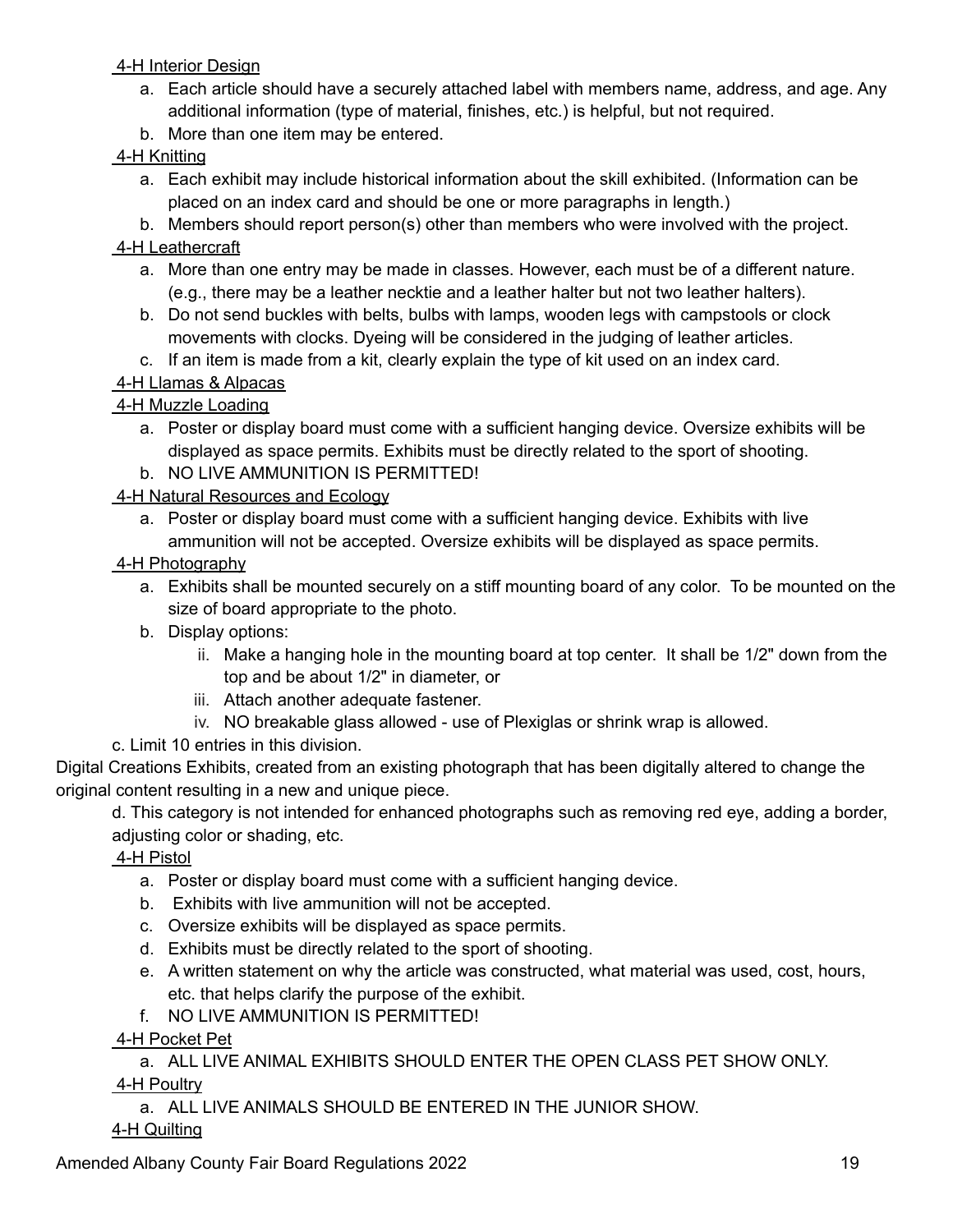- a. Each exhibit may include historical information about the skill exhibited. (Information can be placed on an index card and should be one or more paragraphs in length.)
- b. Members should report person(s) other than members who were involved with the project.
- c. All quilts must include a statement of work done by 4-H members and work completed by others.

### 4-H Rabbit

a. ALL LIVE ANIMALS SHOULD BE ENTERED IN THE JUNIOR SHOW.

### 4-H Range Management

### 4-H Rifle

- a. Poster or display board must come with a sufficient hanging device.
- b. Exhibits with live ammunition will not be accepted.
- c. Oversize exhibits will be displayed as space permits.
- d. Exhibits must be directly related to the sport of shooting.

### 4-H Robotics

a. Exhibits may be accompanied with an explanation of operation and directions for use or operating.

## 4-H Rope Craft

- a. Boards for mounting rope craft should not exceed 2'x2' and should be light plywood or masonite.
- b. A hole should be made in the top center of the display board, 1/2" down from the top and 1/4" in diameter.
- c. Boards without adequate holes will not be displayed.
- d. More than one entry may be made.

### 4-H Self Determined

- a. All self-determined projects must have a completed approval form on file with the state 4-H offices before fair.
- b. An exhibit may be entered in the self-determined division only if it can't be entered in other classes in the premium book.
- c. No group entries allowed.
- d. Each exhibit in the Self Determined area must be accompanied by an "information sheet" indicating the following, exhibits that do not have this statement will be disqualified.
	- v. Topics selected.
	- vi. Goals to be achieved.
	- vii. How the project was carried out
	- viii. Accomplishments
	- ix. The exhibit will be judged on:
	- x. How well the goals were met, or an explanation of how they were met
	- xi. Suitability of methods or procedures
	- xii. Clarity of explanation of exhibit
	- xiii. Achievement or accomplishment in project area
- e. Large exhibits will be displayed outside the 4-H Activities Building, at the exhibitor's own risk.
- f. Oversize exhibits will be displayed as space permits.
- g. You must check your exhibit in with the superintendent.
- h. Pictures, posters or display boards not appropriately prepared for hanging will not be displayed.
- i. No live exhibits will be accepted.

4-H Sheep

- a. ALL LIVE ANIMALS SHOULD BE ENTERED IN THE JUNIOR SHOW NOT IN THIS DIVISION.
- 4-H Shotgun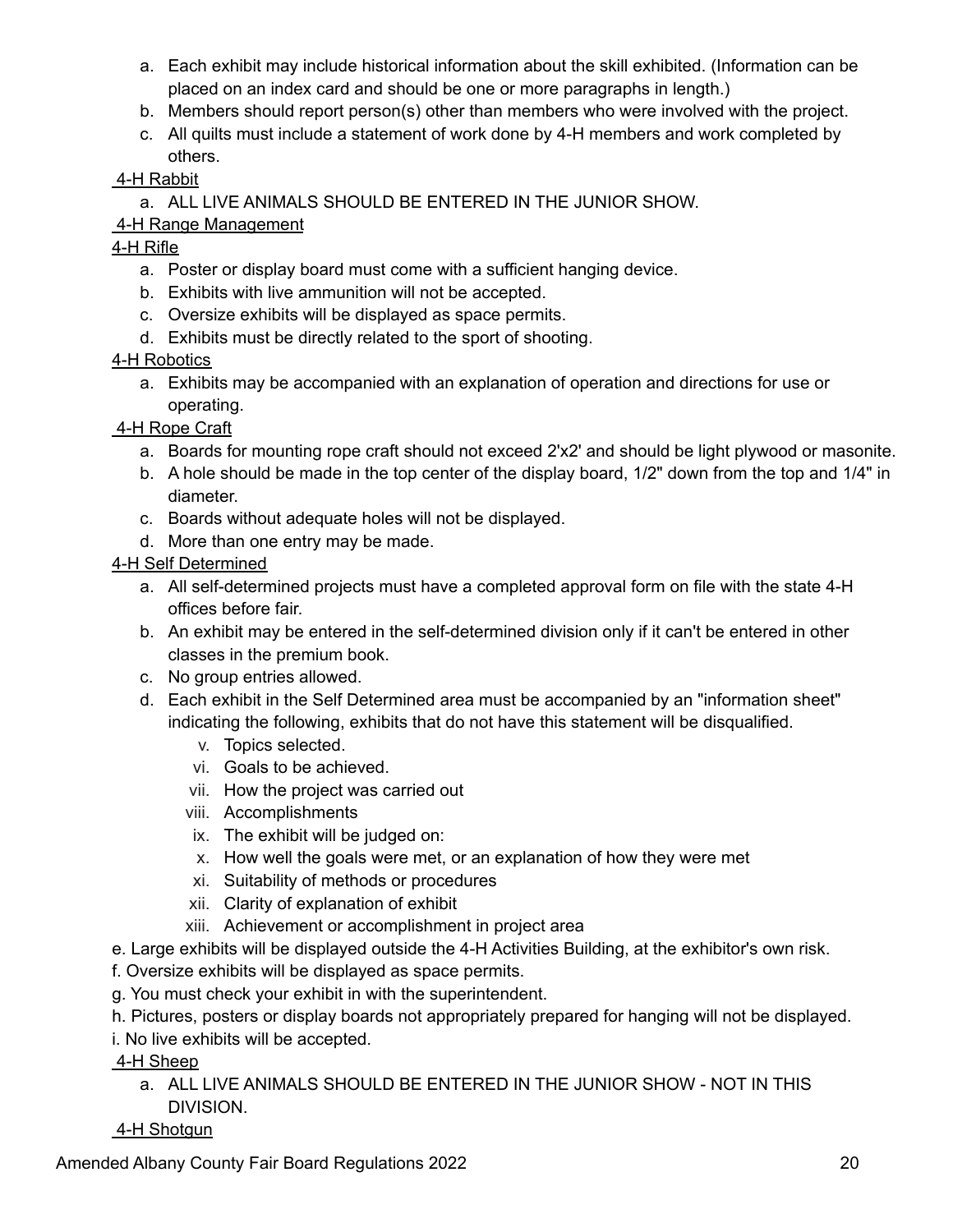- a. Poster or display board must come with a sufficient hanging device.
- b. Exhibits with live ammunition will not be accepted.
- c. Oversize exhibits will be displayed as space permits.
- d. Exhibits must be directly related to the sport of shooting

### 4-H Sportfishing

a. Posters or display board exhibits must come with a sufficient hanging device to be displayed.

### 4-H Swine

a. All live animals should be entered in the junior show - NOT in this division.

## 4-H Veterinary Science

- a. A 4-H member may enter more than one class.
- b. No dead or parts of a dead animal are allowed unless properly preserved.

## 4-H Visual Arts

- a. A project done in school should be eligible for display or show through one, but only one organization.
- b. The organization should be chosen by the member be that school or 4-H.
- c. Each exhibit or piece of the exhibit must be identified with the artist's name, age, year in project, and media used.
- d. Oversize exhibits will be displayed only as space permits.
- e. For safety in handling and for attractive display at fair each exhibit must have an adequate hanger - either string or wire firmly attached.
- f. Absolutely no pictures, posters or display boards not properly prepared for hanging will be displayed.
- g. We are not responsible for breakage due to inadequate hangers.
- h. Pictures should be matted and framed but no glass.
- i. Framing will not be judged except for its appropriateness to the type of picture.
- j. Please do not send frames with glass.
- k. Exhibits must have been created in a Visual Arts project during the current 4-H year.
- l. Members may enter multiple items as desired per class as long as items are significantly different from each other.
	- xiv. An exhibit may be accompanied by a statement indicating:
	- xv. What you started with
	- xvi. What technique you used
	- xvii. What you would change
	- xviii. What you learned
	- xix. Idea or purpose of the exhibit
	- xx. Special information you think the judge should know

## 4-H Welding

- a. A 4-H member may enter more than once.
- b. Points to consider:
	- i. Process
	- ii. Tools Used
	- iii. Skills Learned
	- iv. Goals Achieved
	- v. Help from Others

## 4-H Wildlife & Hunting

a. Posters or display boards must come with sufficient hanging device to be displayed.

## 4-H Woodworking

a. More than one entry may be made if each is different in scope.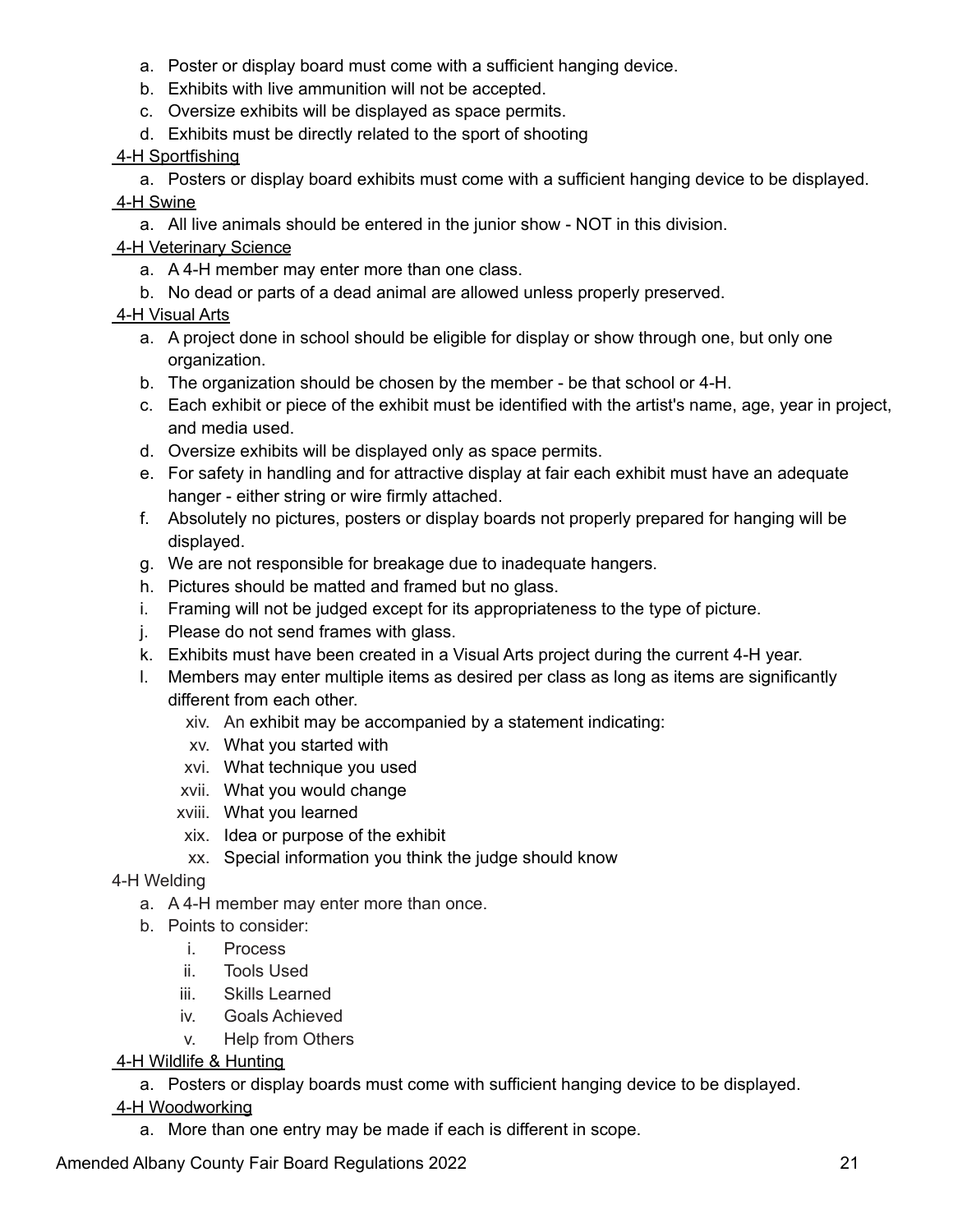4-H Club Exhibits

- a. County Fair Club Showcases; The purpose of this contest is to showcase the work of each 4-H club in the county.
- b. Each club will be supplied with a 'science fair' type display board.
- c. The Board will be available for pickup at the extension office after July 1.
- d. Each club will have 32" of tabletop space.
- e. They must keep their backboards and any display articles in the 32 " of tabletop space.
- f. There will be wall space available above their area that may also be used.
- g. Be considerate and plan your exhibits so that they do not infringe on another club's space.
- h. No inappropriate material may be displayed.
- i. No glass containers. No hazardous parts or component parts of the display are permitted.
- j. Clubs are encouraged to have their display area staffed during Family Night

## 4-H CONTESTS

## Fashion Revue

- a. For each outfit entered, you must submit a fashion revue description form, a 3" x 3" fabric sample and a photograph. (The photograph only is due at judging; all other items are due July 12).
- b. Junior (8-10) members may enter a single garment as an outfit. (Any article of clothing that would be considered a component part of an outfit.)
- c. Entries are judged as complete outfits. Judges consider skill level, member age, completeness of outfit.
- d. Small accessory items (aprons, hats, scarves, mittens, slippers, etc.) may be modeled singly or as accessories to an outfit. They are not eligible for top model awards.
- e. Members who enter ready-to-wear, may have another person make their garment.
- f. Premiums are paid by the outfit, not the garment. A maximum of three premiums may be paid in hand constructed and one premium in Ready to Wear.
- g. Interview-40%, Appearance of outfit 30%, Presentation/Poise 30% of total score.

# Class 1, 2 & 3 – Constructed to Wear

- h. Garments may be made from reused fabric and may be all or partially hand knitted or crocheted.
- i. Members entering Fashion Revue will submit an entry and a narration sheet. All garments should be labeled with the name and address of the member.
- j. Fashion Revue contestants will be judged by adult judges on the following score system: the member, style and fabric selection, outside pressing, construction detail and fit.
- Class 4, 5 & 6 Ready to Wear
	- k. All contestants must enter an exhibit in the Buymanship class of Fabric and Fashion and complete an entry form section. Portfolio forms were mailed to Fabric and Fashion members in June.

## 4-H Showmanship

1. Showmanship Rules

A. Members may compete in the same species in both 4-H and FFA. Animals must meet ownership requirements and be carried as a current FFA or 4-H project

- B. Enter your showmanship class based on your age as of January 1 of the current year.
- C. No boars, stallions, dairy bulls, beef bulls, or bucks (goats) will be allowed. Rams

(sheep) can be shown. No lactating animals except for dairy animals are allowed.

D. Showmanship exhibitors must show their own animals.

E. Judging will be on the basis of an exhibitor's ability to present their animal for judging including the movement and positioning of the animal, condition and cleanliness of the animal as it relates to being ready to show. Mannerisms, conduct of the showman and industry knowledge is also included.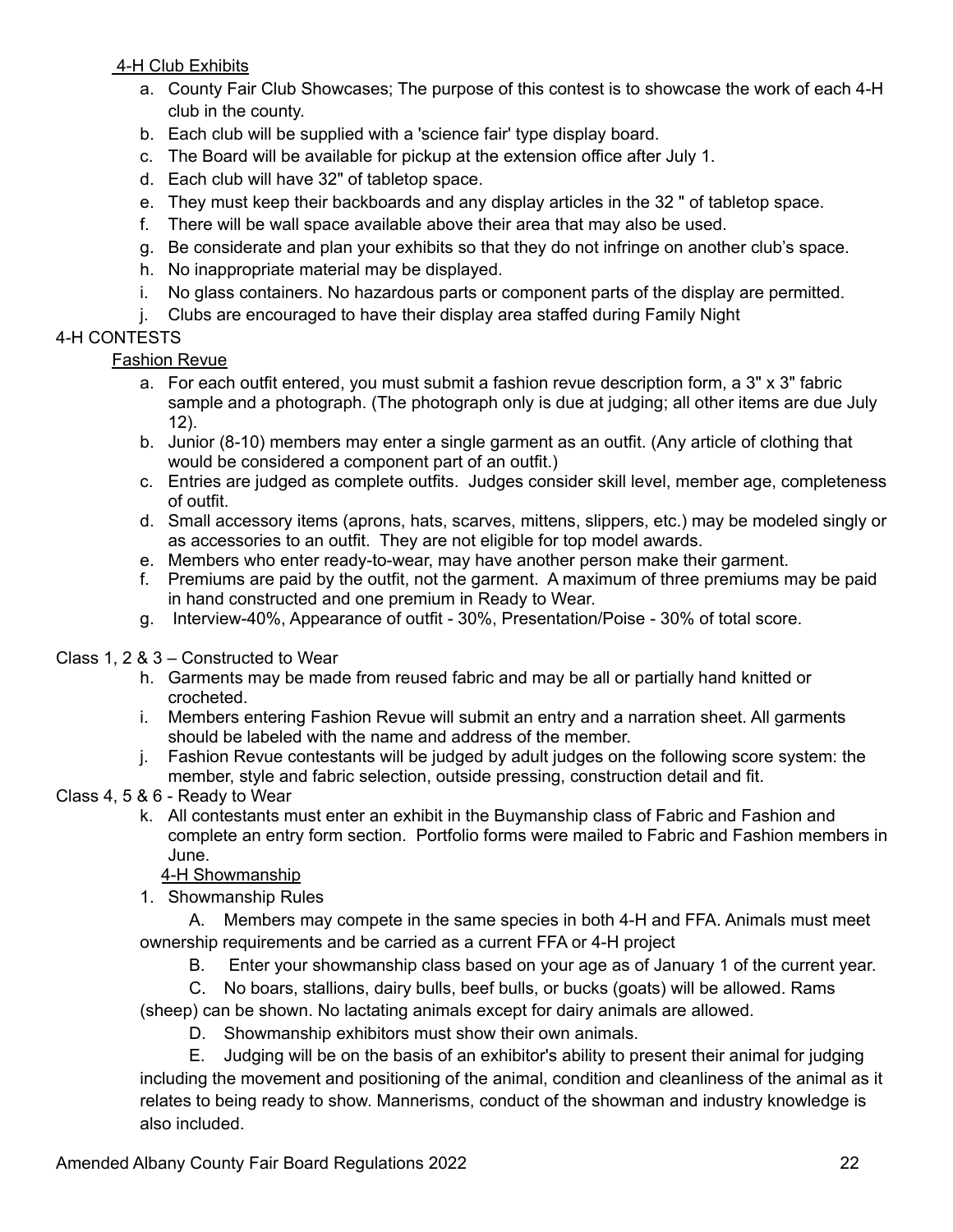F. Preparation and showing of animals must be consistent with the fitting rules in the rules section of this premium book.

G. Previous winners are eligible to compete again in all categories and win multiple times.

H. Classes with fewer than 3 entries may be combined or cancelled, at the discretion of show management.

I. Showmanship classes are held during each species' show.

J. The FFA Champion and Reserve Champion and 4-H Champion Showmanship winners in each species may compete in Round Robin on Friday afternoon. FFA Round Robin will begin at 1:00 PM this includes beef, sheep, goats, hogs, and horses. 4-H Small Animal Round Robin will begin at approximately 2:00 PM this includes rabbits, poultry, dogs and cats. 4-H Large Animal Round Robin will begin at approximately 3:30 PM this includes beef, sheep, goats, hogs, horses and may include dairy cattle and breeding sheep.

2. Enter based on your age as of January 1 of the current year.

A. Juniors 8 - 10 Years B. Intermediate 11 - 13 Years

C. Senior 14 - 18 Years

3. 4-H Shooting Sports

1. 4-H Shooting Sports Contests Rules

2. Enter based on your age as of January 1 of the current year.

| <b>A</b> . | Junior.      | 8 - 10 Years  |
|------------|--------------|---------------|
|            | Intermediate | 11 - 13 Years |

C. Senior 14 - 18 Years

You must be enrolled in the Shooting Sports Project in Albany County to enter this contest.

# 4-H Shows

## 4-H Cat Show

- 1. General Provisions
	- A. Vaccinations must be current, animals must be parasite free.
	- B. Claws must be clipped and animals in a carrier or on a leash.
	- C. No pregnant or nursing cats.
	- D. Cats released following shows.

### 4-H Dog Show

1. General Provisions

A. Rules in the current Wyoming State Fair Book and the 4-H project manual will serve as the official rules for the obedience and showmanship contests. You are responsible for knowing and complying with them.

- B. A" classes are for dogs that have not had a qualifying Obedience or Rally score in AKC competitions or that do not have an Obedience or Rally Title in AKC competitions. "B" classes are for dogs that have had a qualifying Obedience or Rally score in AKC competitions or that do have an Obedience or Rally Title in AKC competitions.
- C. To enter Agility, you must also have entered obedience or showmanship.
- D. Health certificates and vaccination records must be presented at the pre-show check in beginning at 8 AM.
- E. Dogs must be on leash at all times and are confined to the area of the dog show. Do not enter the activities building or the livestock barns.
- F.Dogs released following the show.

G. Showmanship classes will be grouped by age group, no individual showmanship. Dog Obedience and Showmanship

1. General Provisions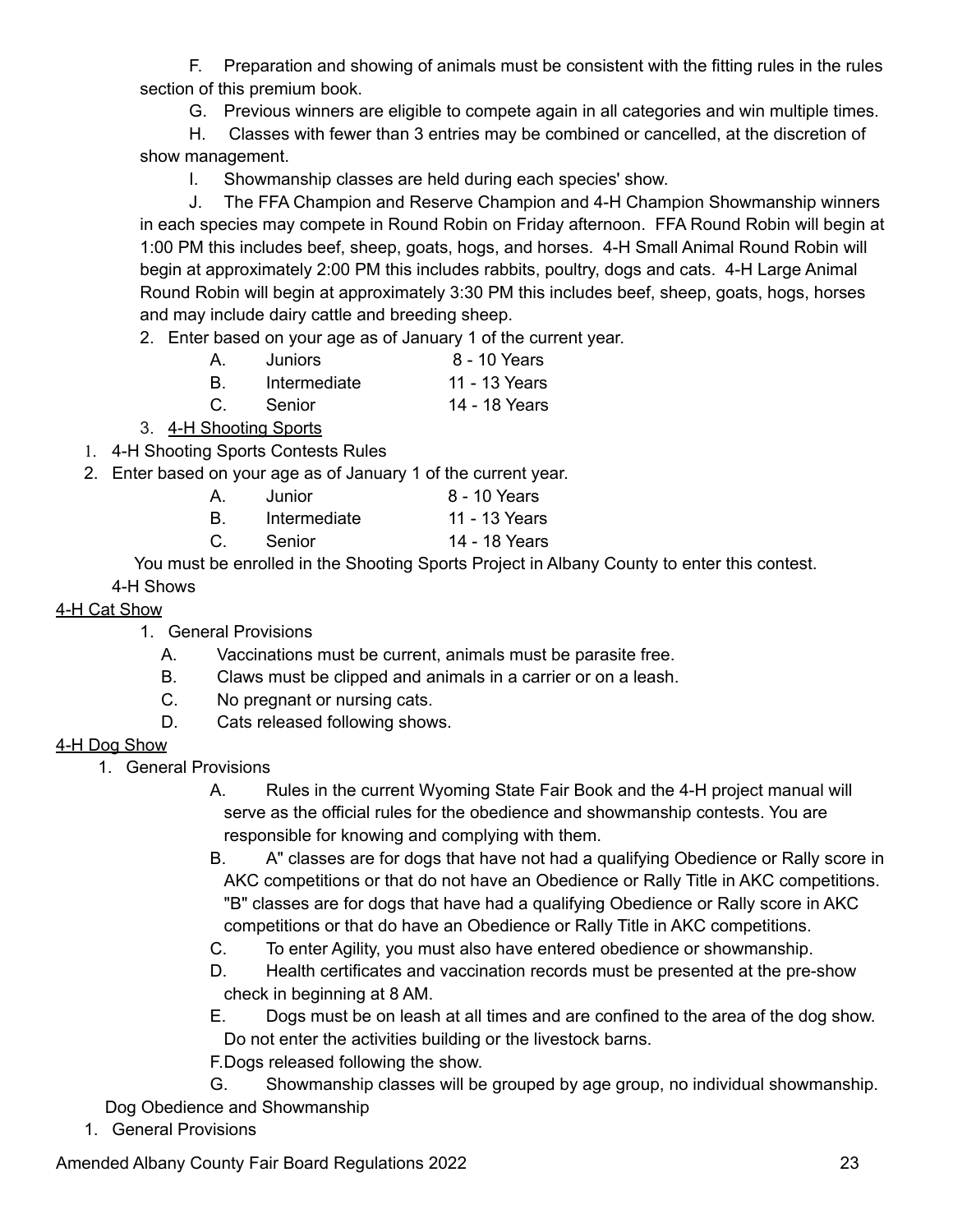- a. A 4-H member may compete in only one obedience class per Dog. If there are more than one dog, then each dog shall be referred to "A" and thereafter for class entries.
- b. The first-year beginner novice class is for members who are in their first year of the dog project, not the first year with a new dog. It is designed as a training class for members who do not feel competent to start in the On Leash class. Members may compete in the first-year beginner novice class only once.
- c. A 4-H exhibitor with a dog shown previously in obedience classes by another 4-H member, or a dog that has a title from another organization or has three qualifying scores from the designated annual county 4-H show, must show the dog by these guidelines:
- d. Junior and Intermediate age exhibitors may move back or down one level.
- e. Senior age exhibitors must show the dog at the highest level the dog has achieved.

2. A dog receiving a qualifying score of at least 170 points at the designated annual county 4-H show may advance the following year to the next higher class but must advance after receiving 3 qualifying scores from the designated annual county 4-H show. Once the higher level of obedience is selected for the dog, the member may not drop back/down to the lower level with the same dog.

- a. High in trial will be calculated on the basis of the raw qualifying score plus five additional points with each increase in level of difficulty.
- b. Showmanship classes will compete in age division groups. There will be no individual showmanship.
- 3. Score Sheets.
	- a. The Wyoming 4-H dog score sheets were designed for the benefit of 4-H members. They are intended as guides for judges. Judges use their discretion in deciding the seriousness of errors.
- 4. Competition Guidelines
	- a. All dogs must enter/leave the show ring and compete with a leash.
	- b. Bait and/or toys are not allowed in obedience competition.
	- c. Dogs soiling or urinating in the ring during judging will be disqualified and receive no score.
	- d. Males and females will be shown in the same class. Females in heat will be shown last in the class and must be kept away from the obedience ring until call time.
	- e. An identification paper must have been filed with the extension office by May 1st, the state deadline for any dog to participate in any Albany County Fair dog event.
	- f. Governing rules shall be from the Wyoming State 4-H Dog Show Guidelines, not AKC guidelines. Classes will run in book order unless exhibitors are notified prior to the show.
	- g. 4-H members in the dog project may use co-owned or leased dogs, the member must have responsibility for the sole care, training and showing of that dog for the current 4-H year and in the case of a co-owned dog, there must be a training contract.
	- h. Dogs must have current immunizations including rabies, distemper, and parvo. Rabies shots must be renewed under state guidelines. Dogs must be accompanied by an official health certificate by a veterinarian to participate at Albany County Fair.
	- i. Dogs may only be taken into the Livestock Show Arena, or in the South End of Swine barn, where an area is designated for your kennels and show staging.
	- j. Be prepared to clean up after your animal while on the fairgrounds. Dogs soiling in the ring will be disqualified.
	- k. Vicious dogs will be dismissed from the ring and must be immediately removed from the fairgrounds.
	- l. An exhibitor must show with a six-foot (6') leash.

Wyoming 4-H Dog Agility

- 1. General Provisions
	- a. Agility classes are open only to members enrolled in the dog project in Albany County.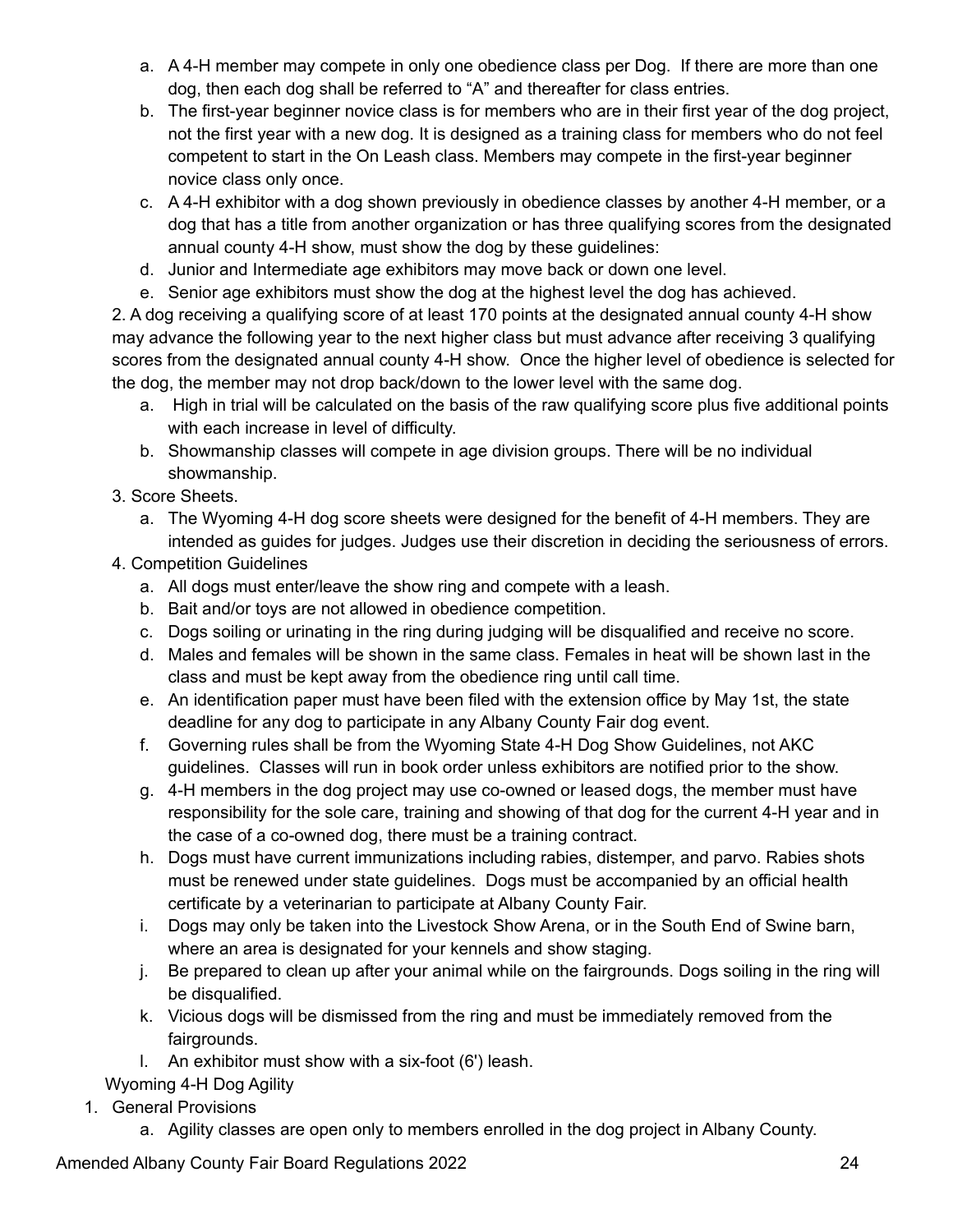- b. Before competing in agility, the team of dog and handler must have received instruction in agility procedures. It is mandatory that the team participate in one year of obedience concurrent or prior to instruction in agility. Entry in agility is required to accompany participation in one additional area of the dog project.
- 2. Competition guidelines.
	- a. No dogs under the age of one year, by May  $1<sup>st</sup>$ , may participate.
	- b. Obstacle contact familiarization for handler and dog on levels 1, 2, or 3 will be held before competing. A separate course familiarization for handlers only on all levels will be held, not to exceed ten minutes for each.
	- c. Bait may not be used in competition.
	- d. Dogs in heat will be run at the end of the class. We discourage competing with very pregnant dogs.
	- e. You must use a flat, buckle collar with nothing hanging from it. Leashes, if allowed, can be up to six feet (6') in length or a one-half foot (6") tab or fob.
	- f. Dogs must be at least one year of age by May 1st.
	- g. State entrants must achieve qualifying scores at their county level before competing in the State 4-H Dog Show. The level at which a member qualifies at the county level is the level in which they will compete at the State 4-H Dog Show.
	- h. A dog receiving a qualifying score of at least 75 points at the county 4-H show may advance the following year to the next higher class but must advance after receiving 3 qualifying scores from the designated county 4-H show. Once the higher level of agility is selected for the dog, the member may not drop back to the lower level with the same dog.
	- i. Youth, with a dog shown in previous years by another 4-H member, or a dog that has a standard agility title from another organization or has received three qualifying scores from the designated annual county 4-H show must show the dog under these guidelines.
	- j. Junior and Intermediate aged 4-H youth may move back/down one level.
	- k. Senior aged 4-H youth must show the dog at the highest level the dog has.
	- l. All dogs must enter and leave the ring on leash.
	- m. Level 1 dogs will run on a leash. Level 2 dogs must run off leash or with a tab no longer than 6 inches. Collars must be of a flat, buckle variety with nothing hanging from it such as tags.
	- n. A time for all handlers (only) to familiarize themselves with the course they are competing in will be established and announced.
	- o. To qualify for agility competition, the handler must compete in an obedience or showmanship class at the fair.
- 3. Competition scoring
	- a. Same day advancement to another level is not allowed. However, Junior 4-H members with a dog shown previously by another 4-H handler of AKC agility show champion may move back or down one level. A Senior 4-H member with the same dog, must show at the last level in which the dog competed.
	- b. Level 1: Six obstacles. Dog walk, single bar jump, wall jump, broad jump, open tunnel, pause table. On or off leash, no penalty for touching the dog or obstacles. Qualifying score is 150; time allowed is 1:30.
	- c. Level 2: Nine obstacles. All six level 1 plus A Frame, tire jump, and closed tunnel. On or off leash, no penalty for touching the dog or obstacles. Qualifying score is 150; time allowed is 2:00.
	- d. Level 3: All of level 1 & 2 obstacles plus double bar and/or see-saw. Off leash, collar optional. Qualifying score is 175; time allowed is 2:00.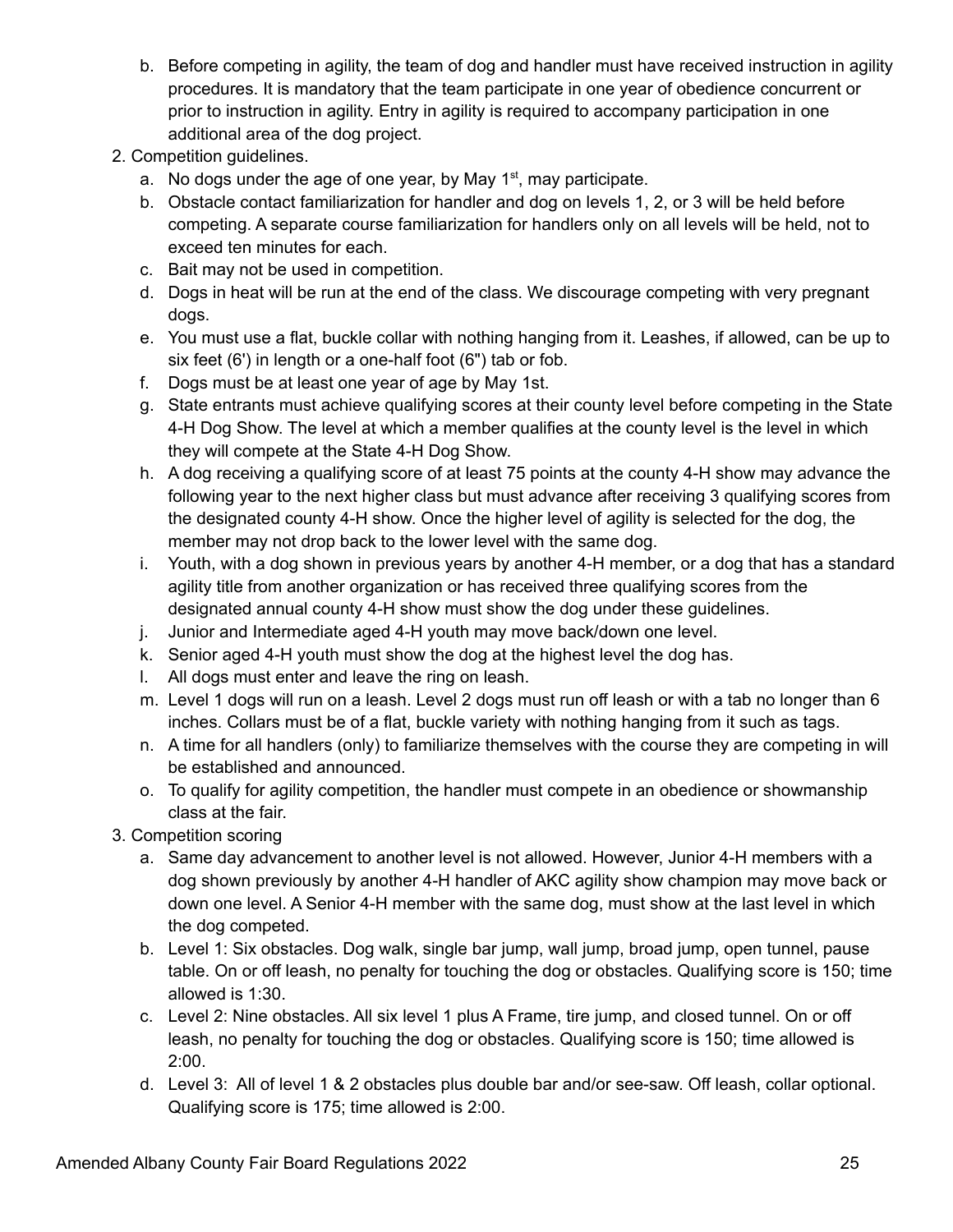- e. Level 4: 12 obstacles, all of level 3 plus weave poles (6 poles). Off leash, collar optional. Qualifying score is 175; time allowed is 2:00.
- f. Level 5: 14-15 obstacles, all of level 4 plus weave poles (12 poles). Off leash collar optional. Qualifying score is 185; time allowed is 2:00.
- g. Level 6: Includes all of level 5 obstacles, may be included multiple times. Off leash collar optional. Course consists of two runs.  $1<sup>st</sup>$  run standard level 5, second run jumps with weaves. Times and scores will be combined for placing.
- h. Fastest times will be used to break ties on scores at all levels.
- i. Check In following rally classes. Present your health certificates, vaccination records and have your dog measured at this time
- j. State dog agility rules will be followed.
- 4-H Dog Rally; following obedience and showmanship.

Wyoming 4-H Rally Guidelines

- 1. General Provisions
	- a. Youth can enter a single dog in only one rally class.
	- b. "A" classes are for dogs that have not had a qualifying Obedience or Rally score in AKC competitions or that do not have an Obedience or Rally Title in AKC competitions.
	- c. "B" classes are for dogs that have had a qualifying Obedience or Rally score in AKC competitions or that do have an Obedience or Rally Title in AKC competitions.
	- d. Dogs soiling in the ring will be disqualified.
	- e. All dogs must enter and leave the ring on leash. Those competing in on leash classes should do so with a 6-foot leash.
	- f. Collars may be flat buckle (leather or nylon) or choke chains.
	- g. No bait (dog treats or toys) is allowed in the ring.
- 2. See the 2019 4-H Wyoming Dog Show Guide for specifics, explanations, and references.
- 3. Definitions.
	- a. Junior, Intermediate and Senior are the 4-H age of the youth.
	- b. Rookie a youth who is competing for the first time
	- c. Veteran– a youth which has competed before and this is his/her second or more year competing.
	- d. Novice a dog which is competing for the first time or which has not obtained a qualifying score to achieve advanced status.
	- e. Advanced a dog which has been used for competition before and received a score of at least 70 points in a novice class.
	- f. Excellent a dog which has been used for competition before and received a score of at least 70 points in an advanced class.

Dog Show Wyoming State Fair Qualifications. State Fair Entries due by \_\_\_\_\_\_\_\_\_.

- 1. Showmanship Any 4-H dog member may sign up.
- 2. Obedience received a qualifying score of at least (170) at the county fair.
- 3. Conformation Place in the top 4 at county fair.
- 4. Agility and Rally must compete at the same level as county fair. **Conformation**
- 1. General Provisions
	- A. Classes will be subdivided by breed within a class, if numbers warrant. First place winners in classes 12 - 21 will compete for the Best in Show trophy in confirmation.
	- B. Exhibitors entering more than one dog in any class may be assisted only by another 4-H member (from the same county, if possible), if the dogs must be shown at the same time.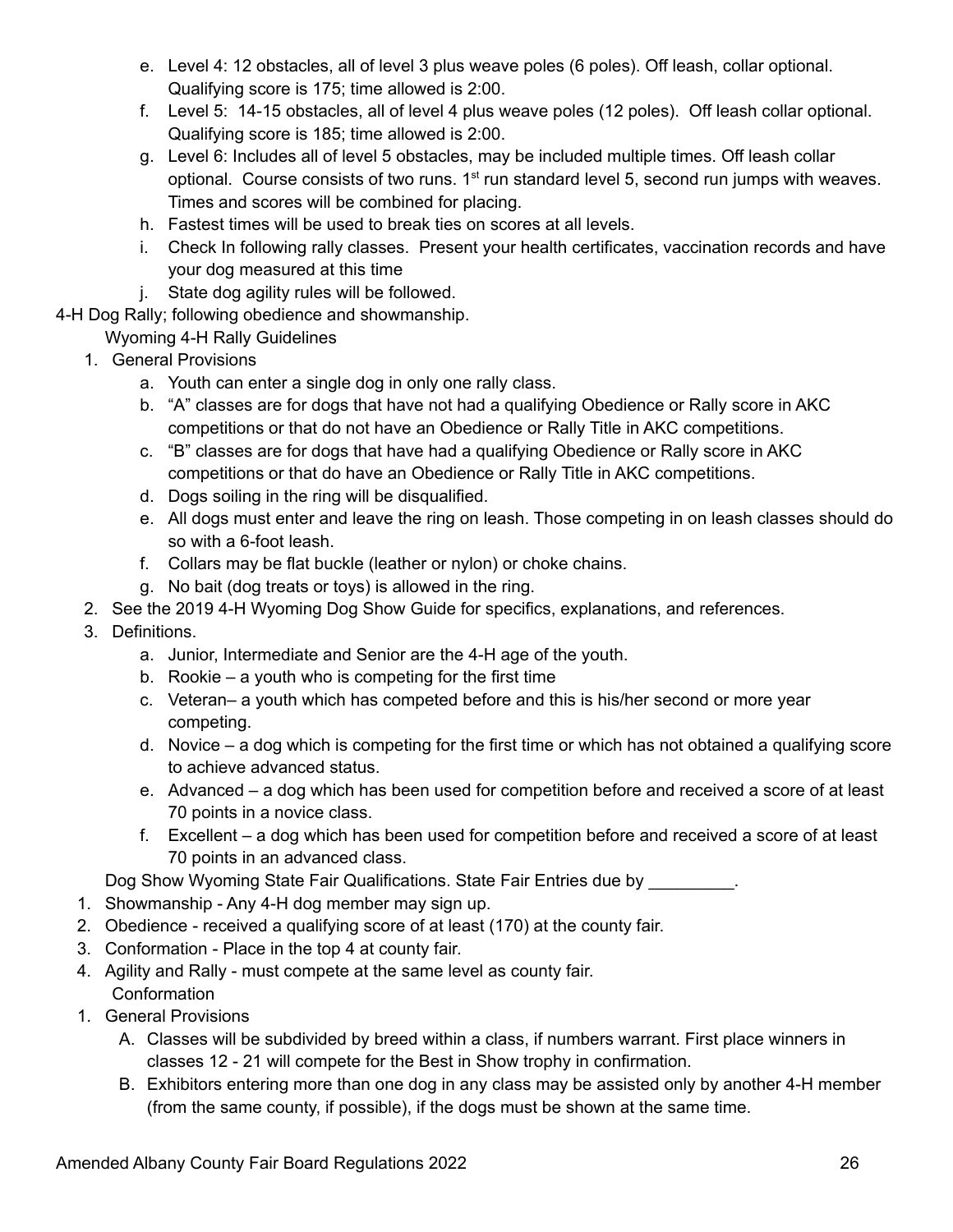- C. Classes 12 19 will be judged according to AKC Standards, but it is not necessary that dogs be registered; they must be purebred - both animal parents of the same breed.
- D. Classes 20 and 21 will be judged according to the predominant breed characteristics and/or soundness, gait, condition and grooming.
- E. Before entering your dog, check the list of breeds that are eligible for each group. It can be found online at http://Wyoming4H.org under the dog link of the projects tab.

## JUNIOR LIVESTOCK SHOWS

Junior Livestock Shows

- 1. Dress Code.
	- a. Is in effect for all shows and the sale. Exhibitors must be dressed in clean, full-length, solid-colored pants, dress shirts or blouses, a collar is recommended, but not required, and closed toe shoes. Exceptions may be considered in special circumstances. Exhibitors should comply with species specific requirements.
	- b. If there is a dress code for specific shows, members should follow that dress code. If members choose to dress in theme for the sale, they must do so while also observing the footwear policy stated above.

Junior Breeding Beef Cattle

- a. Bulls over calf age must be shown with a nose lead and be double tied.
- b. Cattle, excluding those entered in the Supreme Cow Phase 2 Program, must be tied in the barn during the day and tied out in the stalls at night. In case of inclement weather, check with the Superintendent.
- c. All females entered in this division must be led into the show arena for the judge to evaluate. This includes cow-calf pairs. Cow-calf pairs must be led by the exhibitor who entered the pair and an additional 4-H or FFA member.
- d. Current year feeder calves may be brought onto the grounds the morning of show day.
- e. No straw bedding is allowed on the fairgrounds.

Junior Market Beef Cattle

- a. Market animals must be steers or open heifers. Refer to the Junior Livestock Exhibit Rules for information related to market heifer eligibility. Heifers must be pregnancy checked with supreme heifers and confirmed open or have a letter from Veterinarian certifying the heifer is open. Market animals must be polled or dehorned.
- b. Animals must have been tagged with a Wyoming State Fair ear tag at the winter weigh date/s to be eligible to show at this fair.
- c. All market beef animals will be weighed at weigh in. To be eligible for the Junior Livestock Sale, market beef animals must weigh at least 1,050 pounds. Final Junior Livestock Sale eligibility will be determined by show superintendent and the Fair management. Animals determined to be ineligible for the Junior Livestock Sale based on these weight requirements will be shown.
- d. To qualify for the Miniature Beef class the maximum hip height is 46 inches. The minimum weight is 16 lbs. per inch of hip height with a maximum weight of 1000 lbs. Animals who exceed these maximum hip height qualifications will fall under the market beef qualifications. Animals who do not reach the minimum will show in the market beef feeder class. Miniature animals must be declared at tagging.
- e. No reweighs except at the discretion of show management.
- f. No straw bedding is allowed on the fairgrounds.
- g. If there are three or fewer market heifers entered in the show, they will show with the market steers. If there are more than three (3) market heifers entered in the show they will show in their own division. The Champion of the market heifer division will compete against Division Champions of the steer show for Overall Grand Champion Market Beef.

Albany County Bred Market Beef.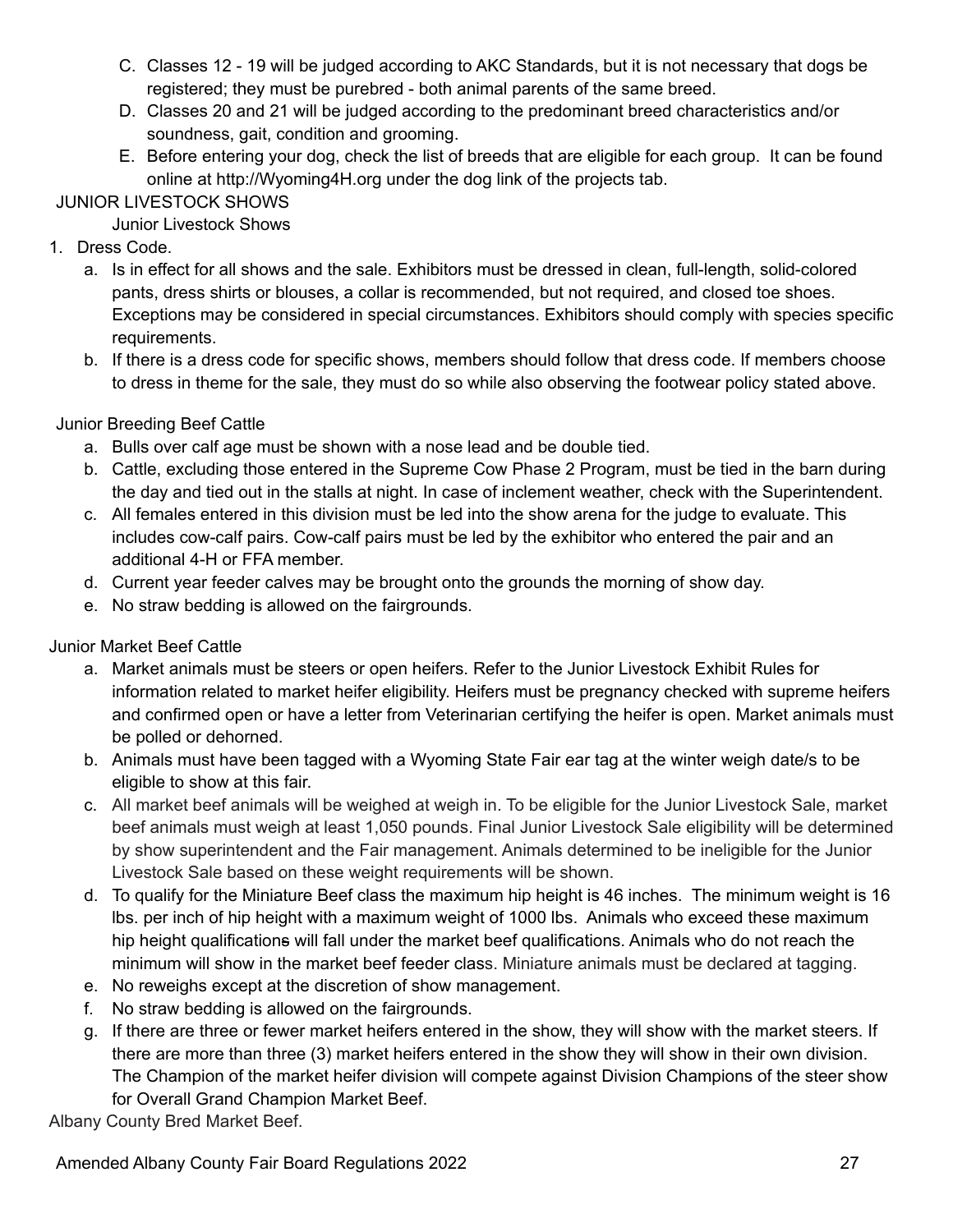a. This market beef must be from the member's families (family can be Parent or Grandparent) own herd, owned and raised by an exhibitor eligible to exhibit at the Albany County Fair.

Albany County Raised Market Beef.

a. This market beef must have been born in Albany County, raised in Albany County and exhibited at the Albany County Fair.

Dairy Cattle Show

- a. Dairy cows may be naturally polled, dehorned or horned. This will be in accordance with breed standards.
- b. All dairy heifers and cows must have a bangs tag and visible, high quality tattoo.
- c. Health inspections must be brought with animals. Health Inspections must be no older than 10 days at the time of check in. Animals must be free of active fungus or lice.
- d. All dairy cows will stay in the barn on the fairgrounds. No dairy bulls will be shown.
- e. All dairy cows must be clipped to breed standard or shorter. Fitting of dairy cows will be left to the discretion of the exhibitor, but the animals are to be shown in natural conformation and color.
- f. Breeding animals, bred females, etc Breeding animals can be released at the discretion of show management after their respective show. Pending show management or superintendent approval upon submission of a written request.
- g. Upon entry breeding animals birthdate and ear tag or identification number/tattoo (which is permanently attached to the animal) must be used. Each animal must have a unique identifier that will be used when checking in for shows.
- h. All dairy cows must milk out by the specified time set by the superintendent. If the animal is milked out before the deadline you must notify the superintendent for verification of milking.
- i. The superintendent reserves the right to modify shows or make determinations on rules at any time. The superintendent can make stall changes at any time. Any disputes will be settled by the Superintendent in the applicable area as a representative of the fair board.
- j. All breeds show together at the county fair.

Dairy Goat Show

- a. All dairy goats must be disbudded, dehorned, or naturally polled. No horned dairy goats allowed.
- b. All dairy goats must have a USDA/APHIS Scrapies tag or visible, high quality tattoo with accompanying registration papers presented at check in at the north gate and check in with the superintendent.
- c. Health inspections must be brought with animals. Health Inspections must be no older than 10 days at the time of check in.
- d. All dairy goat does will stay in the barn on the fairgrounds. No dairy bucks are allowed to show or stall on the grounds unless nursing from the doe. They must stay in the same pen with the doe and siblings and must be 3 months or younger at the time of the county fair.
- e. All dairy goats must be clipped to breed standard or shorter. Fitting of dairy goats will be left to the discretion of the exhibitor, but the animals are to be shown in natural conformation and color.
- f. Breeding animals, bred females, etc. Breeding animals can be released at the discretion of show management after their respective show. Pending show management or superintendent approval upon submission of a written request.
- g. Upon entry breeding animals birthdate and ear tag or identification number/tattoo (which is permanently attached to the animal) must be used. Each animal must have a unique identifier that will be used when checking in for shows.
- h. All dairy does must milk out by the specified time set by the superintendent. If the animals are milked out before the deadline you must notify the superintendent for verification of milking.
- i. The superintendent reserves the right to modify shows or make determinations on rules at any time. The superintendent can make stall changes at any time. Any disputes will be settled by the Superintendent in the applicable area as a representative of the fair board.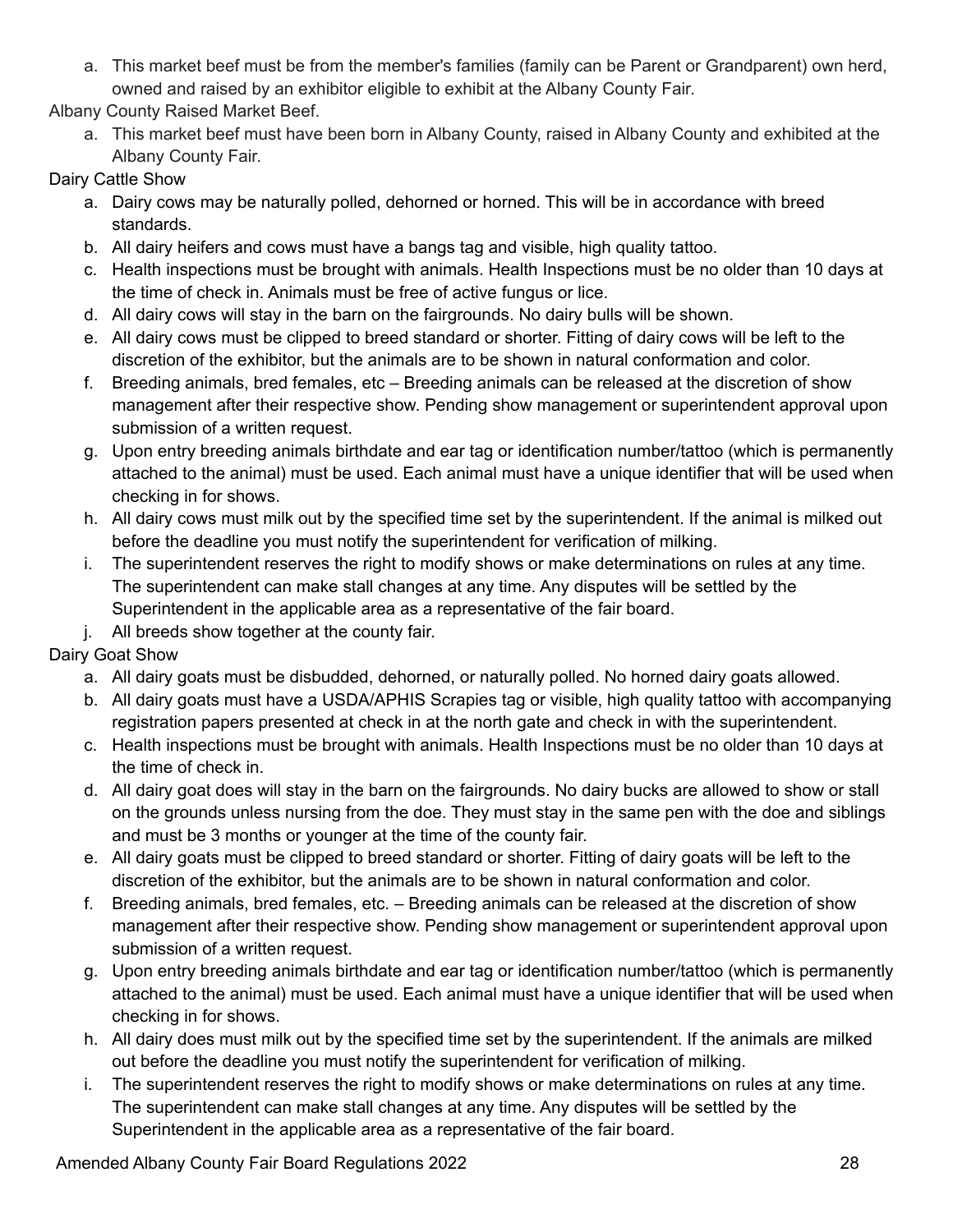Market Meat Goat Show

- a. ALL market goats must have a USDA/APHIS Scrapie tag or visible, high quality tattoo with accompanying registration papers presented at check in at the north gate and check in with the superintendent.
- b. Health inspections must be brought with animals. Health Inspections must be no older than 10 days at the time of check in. Animals must be free from fungus or lice.
- c. ALL market goats will stay in the barn on the fairgrounds during ACF.
- d. ALL market goats must be uniformly slick shorn with 1/2" of hair or less at the time of arrival on the fairgrounds. Legs may have hair up to the hock and knee only. Hair above the knee and hock must be trimmed.
- e. 4-H exhibitors must be enrolled in the market goat project. FFA members must be a dues paying member of FFA to compete in this division.
- f. The slapping or lifting of market goats in the show ring is not allowed. All goats must have four feet on the ground during the judge's inspection or handling. Lifting the feet off the ground or placing feet on any support or altered ring surface is not acceptable. Exhibitors will receive one warning if they are found lifting or slapping goats. Second offenses will result in automatic exhibitor and animal disqualification.
- g. Animals must be tagged with a Wyoming State Fair ear tag at the weigh date in June to be eligible for the market show at the Albany County Fair. WSF tags will be scanned as market animals enter the show arena.
- h. Market goats must weigh a minimum of 60 pounds to sell, with no set upper weight limit. Underweight market goats will not be eligible for the sale. Market goats will be weighed one time; No weigh-backs will be allowed.
- i. No reweighs except at the discretion of show management. Weight grievance must follow grievance procedures.
- j. Halters with chains as leads will be removed for weigh-ins. Goats must have blankets or covers removed before coming to the scale.
- k. The superintendent reserves the right to modify shows or make determinations on rules at any time. The superintendent can make stall changes at any time. Any disputes will be settled by the Superintendent in the applicable area as a representative of the fair board.
- l. Classes will be established by 8 pound or logical weight breaks by the show superintendent following processing/weigh-in. Any dispute of weight will be handled using the grievance policy set forth in this fair book.
- m. Does entered and processed as breeding animals may not be exhibited as market animals. Does entered, processed, and shown as market animals, may not be exhibited as breeding animals. WSF market tags must be removed from all breeding does prior to the county fair.

Breeding Meat Goat Show

- a. ALL breeding meat goats must have a USDA/APHIS scrapie tag or visible, high quality tattoo with accompanying registration papers presented at check in at the north gate and check in with the superintendent.
- b. Health inspections must be brought with animals. Health Inspections must be no older than 10 days at the time of check in. Animals must be free from fungus or lice.
- c. ALL breeding meat goat does will stay in the barn on the fairgrounds. Bucks, over 1 year of age, must be brought the day of the show. Your breeding meat goats might be penned with your market goat unless designated otherwise and pen space is available. If you choose, you can bring your breeding does the day of the show. Notify upon entry if bringing your breeding animals, the day of the show.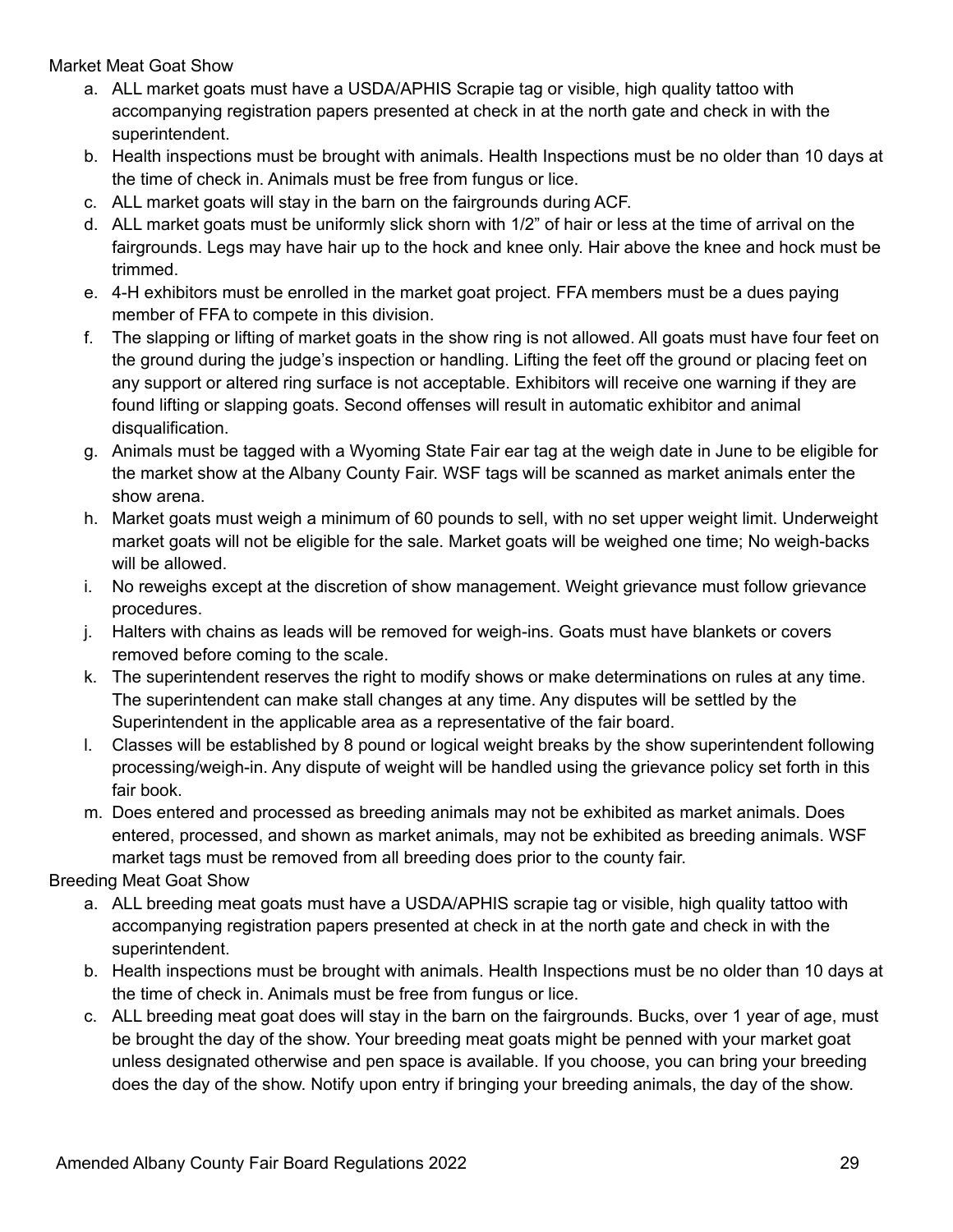- d. Breeding animals, bred females, etc. Breeding animals can be released at the discretion of show management after their respective show. Pending show management or superintendent approval upon submission of a written request.
- e. When entering breeding animals, a birthdate and ear tag or identification number/tattoo (which is permanently attached to the animal) must be used. Each animal must have a unique identifier that will be used when checking in for shows and classification.
- f. Fitting will be left to the discretion of the exhibitor. Artificial coloring that enhances the goat's natural color is acceptable.
- g. Breeding meat goats may have horns. They must be well maintained.
- h. The superintendent reserves the right to modify shows or make determinations on rules at any time. The superintendent can make stall changes at any time. Any disputes will be settled by the Superintendent in the applicable area as a representative of the fair board.

Pygmy Goat Division

- a. ALL pygmy goats must have a USDA/APHIS Scrapie tag or visible, high quality tattoo with accompanying registration papers presented at check in at the north gate and check in with the superintendent.
- b. Health inspections must be brought with animals. Health Inspections must be no older than 10 days at the time of check in.
- c. ALL pygmy goat does will stay in the barn on the fairgrounds. No pygmy bucks are allowed to show. Your pygmy goat doe might be penned with your market goat unless designated otherwise and pen space is available.
- d. You can choose to bring your goat the day of the show. Note this on entries or notify the superintendent.
- e. ALL pygmy goats must be clipped to breed standard or shorter. Fitting will be left to the discretion of the exhibitor. Artificial coloring that enhances the goat's natural color is acceptable.
- f. Breeding animals, bred females, etc. Breeding animals can be released at the discretion of show management after their respective show. Pending show management or superintendent approval upon submission of a written request.
- g. When entering pygmy goats, a birthdate and ear tag or identification number/tattoo (which is permanently attached to the animal) must be used. Each animal must have a unique identifier that will be used when checking in for shows.
- h. Pygmy goats may have horns. They must be well maintained.
- i. Showmanship for pygmy goat showmen will take place with dairy goat showmanship
- j. The superintendent reserves the right to modify shows or make determinations on rules at any time. The superintendent can make stall changes at any time. Any disputes will be settled by the Superintendent in the applicable area as a representative of the fair board.

Youth Market Lamb Show

- a. ALL sheep must have a USDA/APHIS Scrapie tag at check in at the north gate and check in with the superintendent.
- b. Market sheep cannot have any horns and may be wethers or ewe lambs.
- c. Health inspections must be brought with animals. Health Inspections must be no older than 10 days at the time of check in. Animals must be free from fungus or lice.
- d. ALL market sheep will stay in the barn on the fairgrounds during the county fair.
- e. Market lambs must weigh a minimum of 100 pounds. Underweight lambs will not be eligible for the sale.
- f. No weigh backs allowed unless deemed appropriate by the sheep superintendent or fair board.
- g. ALL market lambs must have no more than <sup>3</sup>/<sub>6</sub>" dry wool upon presentation to weigh. No lamb can wear a blanket or covering through the scale. Sheep can have wool/hair below the knee and hock that remains untrimmed. Wool above the knee and hock must be trimmed.
- h. Halters with chains as leads and blankets/all coverings will be removed for weigh-ins.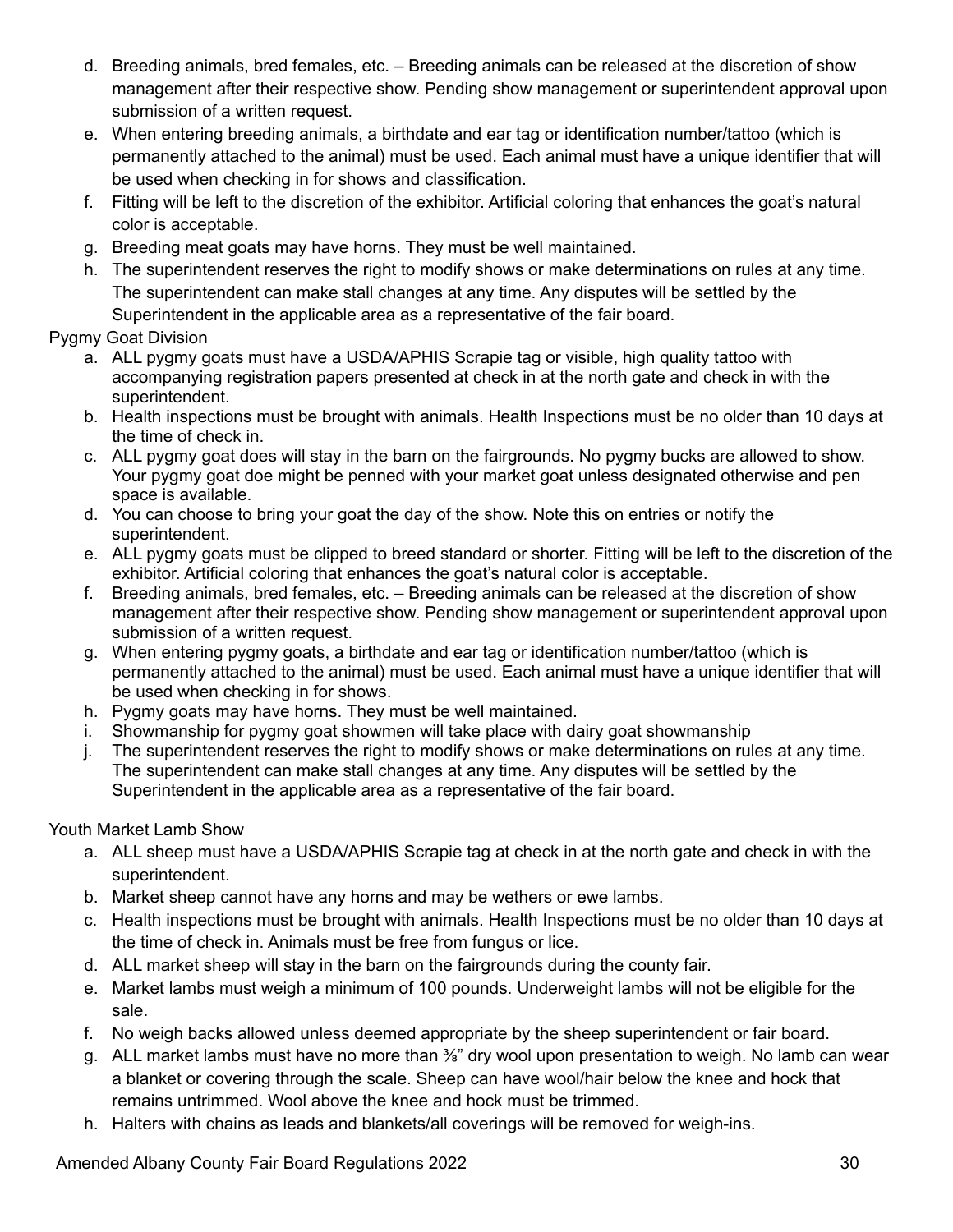- i. All market lambs must have the proper Wyoming State Fair ear tag in place. WSF ear tags will be scanned before entry into respective market classes.
- j. The slapping or lifting of market lambs in the show ring is not allowed. All lambs must have four feet on the ground during the judge's inspection or handling. Lifting the feet off the ground or placing feet on any support or altered ring surface is not acceptable. Exhibitors will receive one warning if they are found lifting or slapping lambs. Second offenses will result in automatic exhibitor and animal disqualification.
- k. ALL market sheep must have less than 3/8" (slick shorn) or less dry wool when weighed.
- l. Ewe lambs entered and processed as breeding animals may not be exhibited as market animals. Ewe lambs entered, processed and shown as market animals, may not be exhibited as breeding animals. WSF market tags must be removed from all breeding ewe lambs shown at county and state fair.
- m. The superintendent reserves the right to modify shows or make determinations on rules at any time. The superintendent can make stall changes at any time. Any disputes will be settled by the Superintendent in the applicable area as a representative of the fair board.
- n. Pen of 5 market lambs may come from an exhibitor, if owned by one exhibitor. They may also come from a 4-H club or FFA chapter.
- o. Classes will be established by 10 pound or logical weight breaks by the show superintendent following processing/weigh-in. Any dispute of weight will be handled using the grievance policy set forth in this fair book.
- p. At the June weigh-in and county fair weigh-in the superintendent reserves the right to make classification calls on breeds of sheep. (Ex: Entering a blackface as a speckle face) Use the following classifications to help you enter your sheep correctly.

## Breed Classifications:

- a. Blackface Market Lamb
	- i. Black face: These are generally white, or natural colored bodied, black or a black and white wool/hair mix on their legs, with a black head. Some blackfaces may have a Hampshire appearance with a wool/light colored faceplate.
- b. Whiteface Market Lamb
	- i. Whiteface: Lambs that are crossed with a wool type or Dorset. They have white heads, bodies, legs and generally have white hooves. No black marking of any kind is allowed in the whiteface division.
- c. Speckleface Market Lamb
	- i. Speckle face: These are generally a cross between a wool breed and a blackface (meat) breed. Lambs should show significant evidence of their wool breed ancestry. Skin will appear pink, white wool, brown/black spots in conjunction with wool in legs below the knees/hocks, significant brown/black spots on the face plate. Being wool crossbreds, may also have A smut face (light brown mottling on the face and legs).

Youth Breeding Sheep Show

a. ALL breeding sheep must have a USDA/APHIS Scrapie tag at check in at the north gate and check in with the superintendent.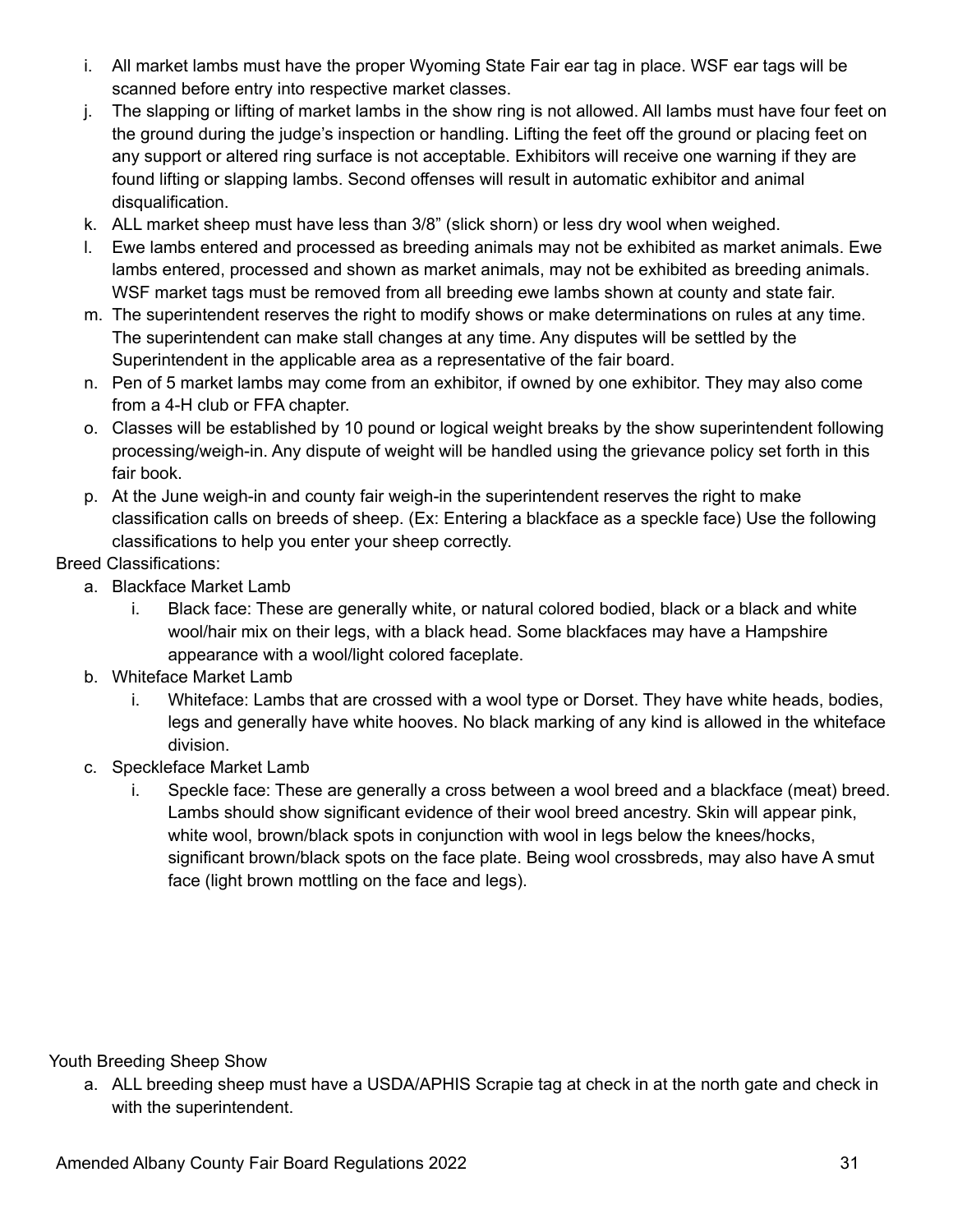- b. Health inspections must be brought with animals. Health Inspections must be no older than 10 days at the time of check in. Animals must be free from fungus or lice.
- c. ALL breeding sheep will stay in the barn on the fairgrounds with the exception of Rams over 1 year old.
- d. Rams, over one year old, must be brought the day of the show.
- e. Your breeding sheep might be penned with your market lambs unless designated otherwise and pen space is available. Ram Lambs or under one year of age may stall at the fairgrounds. This must be noted on your entries if you will bring a ram. If this is not noted, we assume you are bringing them the day of the show.
- f. ALL breeding sheep must be shorn or hand sheared to breed standard. Fitting of breeding sheep will be left to the discretion of the exhibitor, but the animals are to be shown in natural conformation, color and breed standard.
- g. Breeding animals, bred females, etc. Breeding animals can be released at the discretion of show management after their respective show. Pending show management or superintendent approval upon submission of a written request.
- h. When entering breeding animals a birthdate and ear tag or identification number/tattoo (which is permanently attached to the animal) must be used. Each animal must have a unique identifier that will be used when checking in for shows and classification..
- i. Ewe lambs entered and processed as breeding animals may not be exhibited as market animals. Ewe lambs entered, processed, and shown as market animals, may not be exhibited as breeding animals. WSF market tags must be removed from all breeding ewe lambs prior to county fair.
- j. Animals shown in the breeding classes must be ewes or rams. No castrated males allowed.
- k. Animals can be entered only once in the breeding show with the exception of breeding ewe phase 2 classes. Ewes may be entered in the proper age class as well as phase class.
- l. Yearlings entered in the yearling classes MUST have yearling teeth and must be born in the previous year.
- m. Supreme Ewe phase 1 and 2 is a separate show and calculation for the overall winner. Included in our breeding show is phase 1 (ewe without lamb) and phase 2 (ewe that has lambed). That is different from the supreme program. Questions and clarification on rules governing the supreme ewe program should be directed to the Albany County Stockgrowers. The supreme ewe program show will take place after the breeding sheep show is complete.
- n. The superintendent reserves the right to modify shows or make determinations on rules at any time. The superintendent can make stall changes at any time. Any disputes will be settled by the Superintendent in the applicable area as a representative of the fair board.

Junior Rabbit.

- a. You must own your rabbits before June 1 of the current year. Proof of purchase showing the date ownership began may be required.
- b. Health inspections are required to be checked by the Superintendent before you pen your rabbits. They must be issued within 72 hours prior to your check in time.
- c. Rabbits must be permanently tattooed in the left ear. Tattoos must be recorded on the entry form.
- d. Only three entries per class per exhibitor. An exhibitor is defined as a person. If you are in FFA, you may enter three FFA entries per class, if you are in 4-H, you may enter three entries per class in 4-H, but if you are in both organizations, and wish to enter in both, you may enter a total of three.
- e. Rabbits entered in meat pens as a 4-H entry must be from a doe owned April 15 and identified as a 4-H animal by the member. Rabbits entered as an FFA entry must be from a doe owned April 15 and identified as an FFA animal by the member. You may not transfer the offspring of a litter between organizations. You may not buy animals to exhibit in this class; this is the culmination of a breeding project.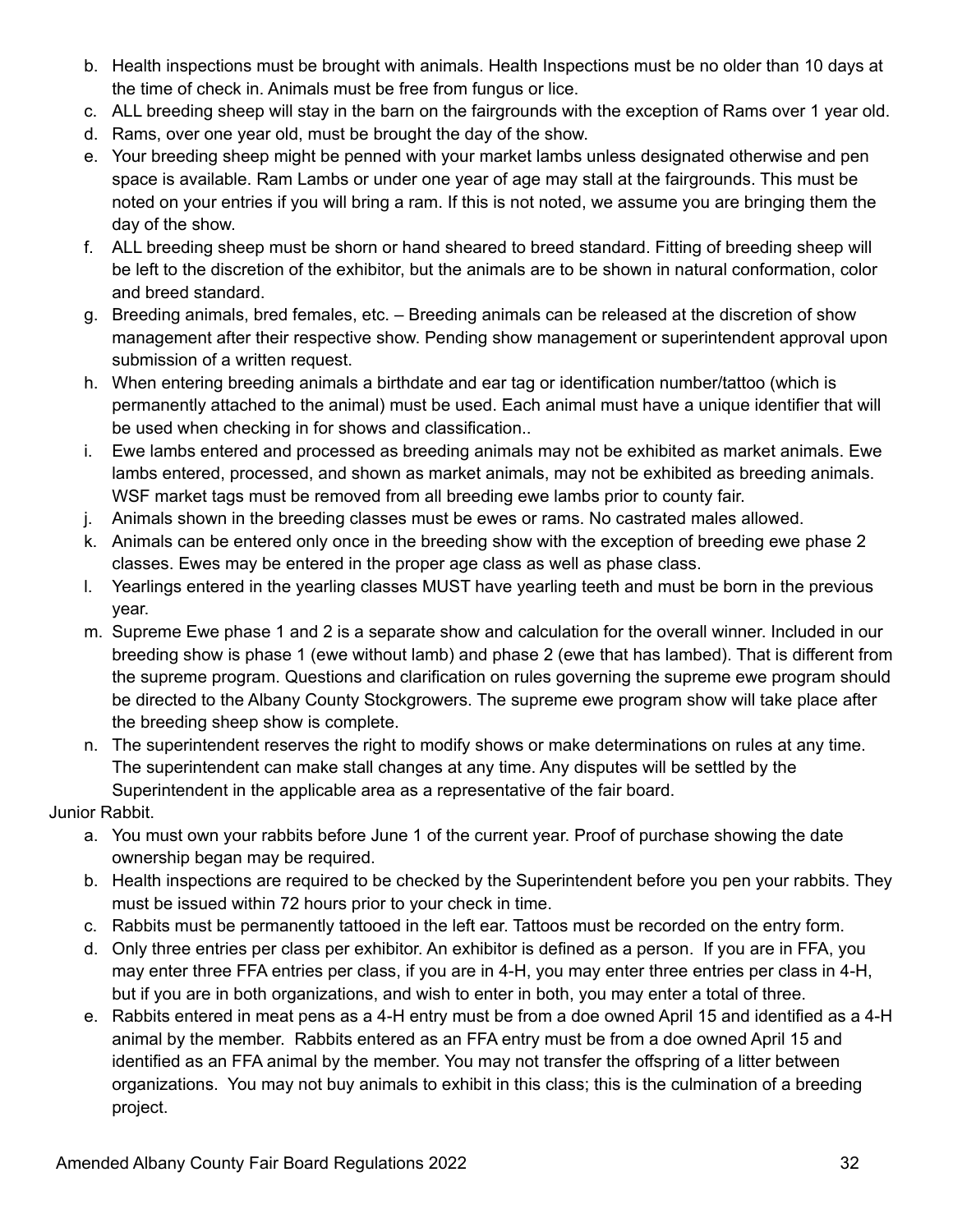- f. Rabbits do not necessarily need to be registered, pedigreed or meet ARBA Standards, however, good quality individuals should be bred and shown.
- g. When any variety averages three entries per class, it will be shown separately.
- h. Members must be present to present their animals to the judge. (add emergency)
- i. Checkout time is Friday at 7:00 PM.
- j. Your pens and aisles must be clean. All decorations must be off of your cages and walls in the barn.
- k. No kits less than 6 weeks of age allowed on the fairgrounds.
- l. For hopping and agility classes, 4-H or FFA youth must attend at least 50% of the rabbit training or receive approval from the project leader.
- m. Rabbits participating in agility and/or hopping should be at least 6 months old and healthy.
- n. Harnesses must be plain, flat webbing, either a "H" harness (preferred), a yoke style harness or a non-slip "figure 8" harness. No collars. The harness should not be able to slip on its own. Leashes must be between 4-6 feet long and be of the web material sort, not a chain.
- o. If the rabbit is not in a carrier or in the competition area, it must be supervised and under control at all times. The rabbit must be on leash and not left tied to any objects.
- p. A time for all handlers to familiarize themselves with the course they are competing in will be established and announced.
- q. Obstacles and jumps in the respective classes will follow the rules in the ARBA Rabbit Agility Rules and 4-H Rabbit Hopping Rules for each class.
- r. The best time will be taken of two runs of the course to determine placings.
- s. A rabbit must be entered in a breed class in order to participate in rabbit hopping and/or agility class.

# Meat Rabbit Classes

- a. Meat Pens
	- i. Limited to two pens per exhibitor. ARBA Standards will be followed. Rabbits must be separate rabbits from breed classes. They must be 70 days or less in age and between 31/2 - 51/2 pounds.
- b. Single Fryer
	- i. Limited to two entries per exhibitor
- c. Running Breeds
	- i. Junior =  $Up$  to 6 months
	- ii. Intermediate  $= 6-8$  months
	- iii. Senior = 8 months & older

# Fur Classes

a. Any animal entered in a breed or meat class may also be shown in fur classes.

Junior Market Swine Show.

- a. Animals must have been tagged with a Wyoming State Fair ear tag at the weigh date in June to be eligible to show at this fair.
- b. Market animals must weigh between 220 lbs. and 325lbs. Animals weighing less than 220lbs will show in the lightest weight class and are not eligible for the Jr. Livestock Sale. Animals weighing over 325 will show in the heavyweight class and are not eligible for the Jr. Livestock Sale.
- c. Club or chapter group of five animals that have been entered and shown in the market animal classes at the current year's county fair, but no more than two animals may be owned by the same individual.
- d. No reweighs except at the discretion of show management.
- e. All animals brought into Wyoming must be in compliance with all state and federal regulations. A letter supplied by the Wyoming State Veterinarian must be presented releasing the animal from any mandatory quarantine after the required blood work is completed, if it is purchased out of state.
- f. No oil may be used on market swine in any class.
- g. No private wash racks allowed on the grounds.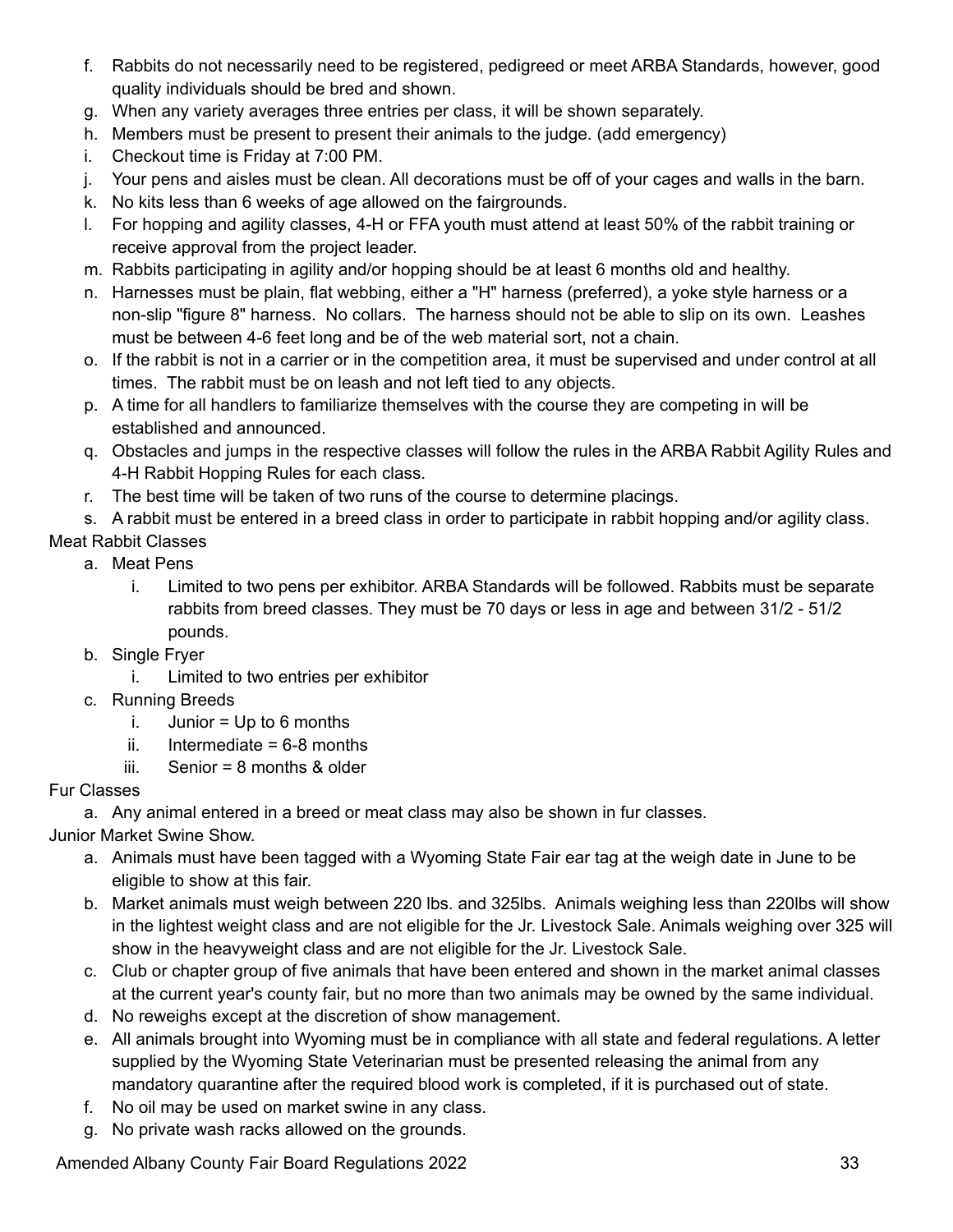h. No straw bedding is allowed on the fairgrounds.

Junior Poultry Show

- a. Bedding used in transport cages must be removed from the barn.
- b. Transport cages/boxes may not be stored in the barn.
- c. All youth market show birds must be banded (turkeys and geese) or tagged (chicken and ducks) by June 1st. The market birds will be tagged with blue wing tags and individuals may request that the Poultry Superintendent tag at their residence and number must be listed on entry forms. Poultry weigh-in dates will be announced.
- d. All meat pen birds must be hatched on or after January 1st of the current year.
- e. Minimum and Maximum weights on meat pens as follows:
	- i. Turkeys: Min 18lbs, Max 38lbs
	- ii. Geese: Min 8, Max 22
	- iii. Ducks: Min 5, Max 13
	- iv. Chickens: Min 6, Max 12
- f. All meat pen poultry must be able to support their weight and walk without assistance. If at any point during the fair they are not able to, they will not be eligible to continue to exhibit or for the Jr. Livestock Sale and must be removed from the grounds.
- g. No caponized birds will be allowed in the show.
- h. Any and all birds currently regulated by Wyoming Game and Fish, or a federal agency, must present documents to show they are in compliance with the regulations set forth by the agency(ies) that govern their species or variety.
- i. One meat pen of poultry of two (2) to three (3) market birds is equivalent to one large animal unit.
- j. Market entry limits: Each exhibitor may enter a total of 6 pens of market birds with a max of two pens per species.
- k. Breeding Bird entry limits: Each exhibitor may enter a total of two (two) birds per class division.

Junior Livestock Sale

- a. Dress Code.
	- i. Is in effect for all shows and the sale. Exhibitors must be dressed in clean, full-length, solid-colored pants, dress shirts or blouses, a collar is recommended, but not required, and closed toe shoes.
- b. Donations from Sale Consignments.
	- i. Any member wishing to donate to a scholarship fund, a foundation or any other organization MUST do so when they fill out their consignment forms for the sale. You must have complete address and donation information. The auctioneers will not announce donations at the sale, a list of lot numbers with donations published at sale.
- c. For Sale Signs
	- i. No "for sale" signs are allowed on stalls/pens, or on the fair grounds. A sign-up list of exhibitors with animals to sell will be compiled in the fair office. Feel free to add your animals to it.
- d. Eligibility.
	- i. Only 4-H & FFA Members or members of other approved organization (pursuant to section 6, eligibility provisions) regularly enrolled in Albany County Market Animal programs and participating as an active member of their club/chapter, will be allowed to sell an animal in this sale.
	- ii. 4-H and FFA members must meet the Junior Livestock Exhibit eligibility rules.
	- iii. Members must attend a Quality Assurance Meeting the first year of membership and again as they enter each new age division, to be eligible for the sale.
	- iv. You must show your own animal in its market class and take your own animal into the sale ring in order to be eligible to sell. Exceptions given to multiple animals in a single market class,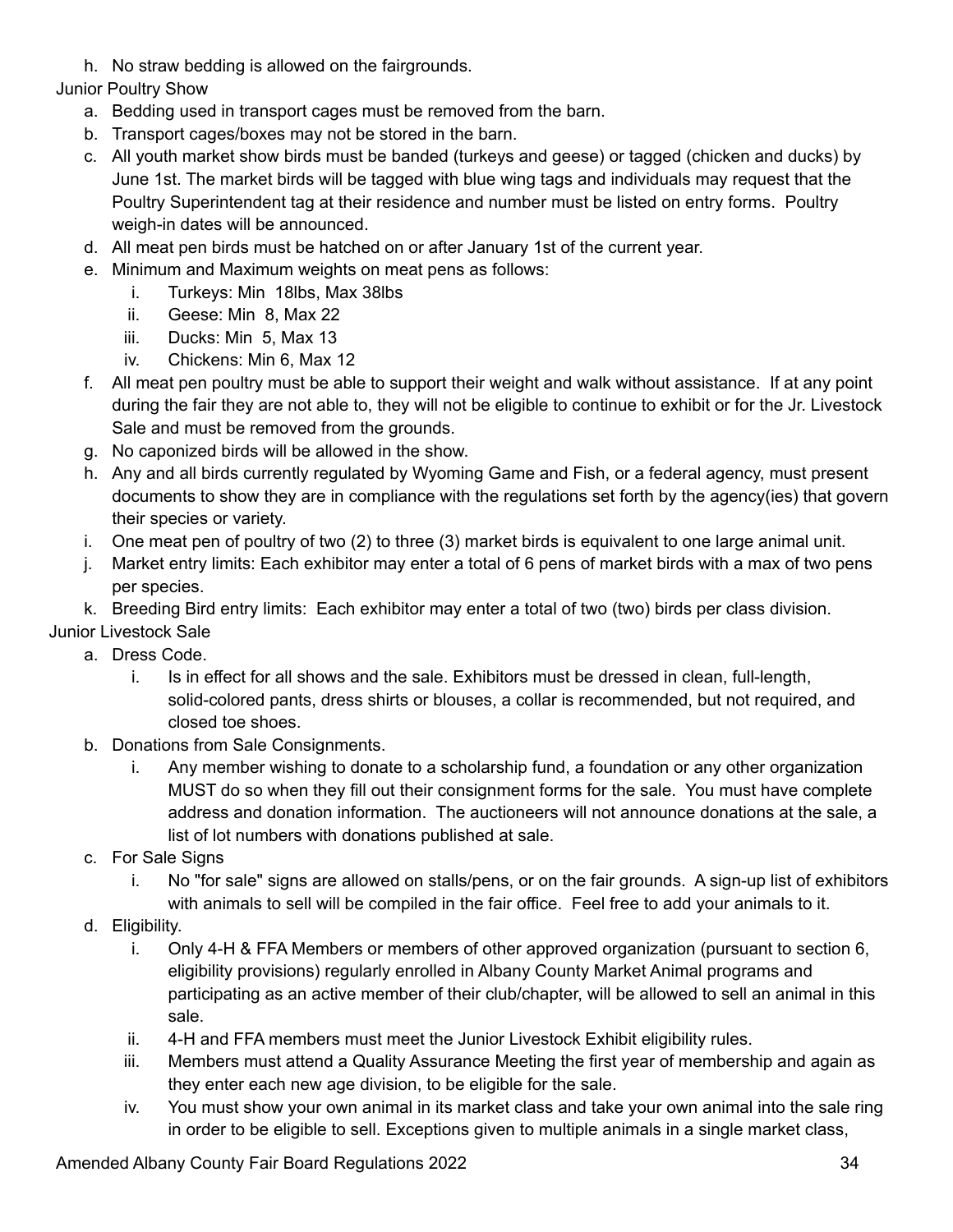medical emergency, and/or illness. Exhibitor or exhibitor's representative (parent/guardian, 4-H agent/leader, FFA advisor) must notify the respective show superintendent of any extenuating circumstances. For scenarios not outlined above the fair manager should be notified as soon as possible.

- e. Marketability
	- i. Animals must have met weight requirements, been judged salable by the official fair judge, and been entered in and shown by the consignor in the market animal classes in the Junior Department of the current year's Albany County Fair.
	- ii. In order to show, a qualified entry must be willing to sell their animal, should that animal win the Grand Champion title for their species.
	- iii. No improper drugs may have been administered to this animal before this sale pursuant to USDA slaughter restrictions. You must certify this when you consign.
- f. Establishment of Ownership.
	- i. All cattle and lambs must have a current brand inspection showing a change in ownership on a state approved brand inspection form. All other species must have a current bill of sale except in some cases of home raised animals.
- g. Sale Order.
	- i. Sale order is established by the Fair Office using the official placing off of the judging sheets and the following criteria:
	- ii. Each consignor may sell two (2) animals of different species but only one pen of poultry.
	- iii. The Grand and Reserve Grand Champion Market Beef, Lamb, Goat and Hog must sell at this sale, provided that the exhibitor is eligible. The Grand and Reserve Grand Champions will sell at the beginning of this sale.
- h. Poultry & Rabbits.
	- i. You are responsible for delivery and/or processing of your animal(s) and transporting the animal(s) to the new owner. The sale committee will not make slaughter or delivery arrangements, nor will they pay any incurred costs by either party.
	- ii. Do not leave your animals in the barn.
- i. Consignments.
	- i. All necessary forms for consignment will be due complete with all exhibitor and parent signatures by Friday at 2PM for all species.
	- ii. Consignment will be during the market animal show for each large species.
	- iii. No late signatures or consignments will be accepted. You must know your ear tag, tattoo or leg band numbers and the weights of your animal when you consign.
	- iv. Consignment cards will not leave the consignment table. Your parents must be with you to sign them, (unless the exhibitor is over 18). No exceptions. Be prepared to indicate the way you want your parents announced at the sale on your consignment form.
- j. State Fair Insurance.
	- i. You must indicate if you are going to the Wyoming State Fair when you consign. If you go, you will be responsible for the animal after the county and during the state fair. Remember that you no longer own the animal.
	- ii. Realize there is a risk of loss of the animal during this time and consider your decision carefully. This insurance does not cover the transport of your animal to any other show or location other than your home and the Wyoming State Fair.
	- iii. Insurance will be purchased to cover the cost of the loss of market beef, sheep, goats and hogs that you sell at this sale if you indicated that you are going to the state fair. If you change your mind and decide not to go to the state fair, you are responsible for caring for the animal until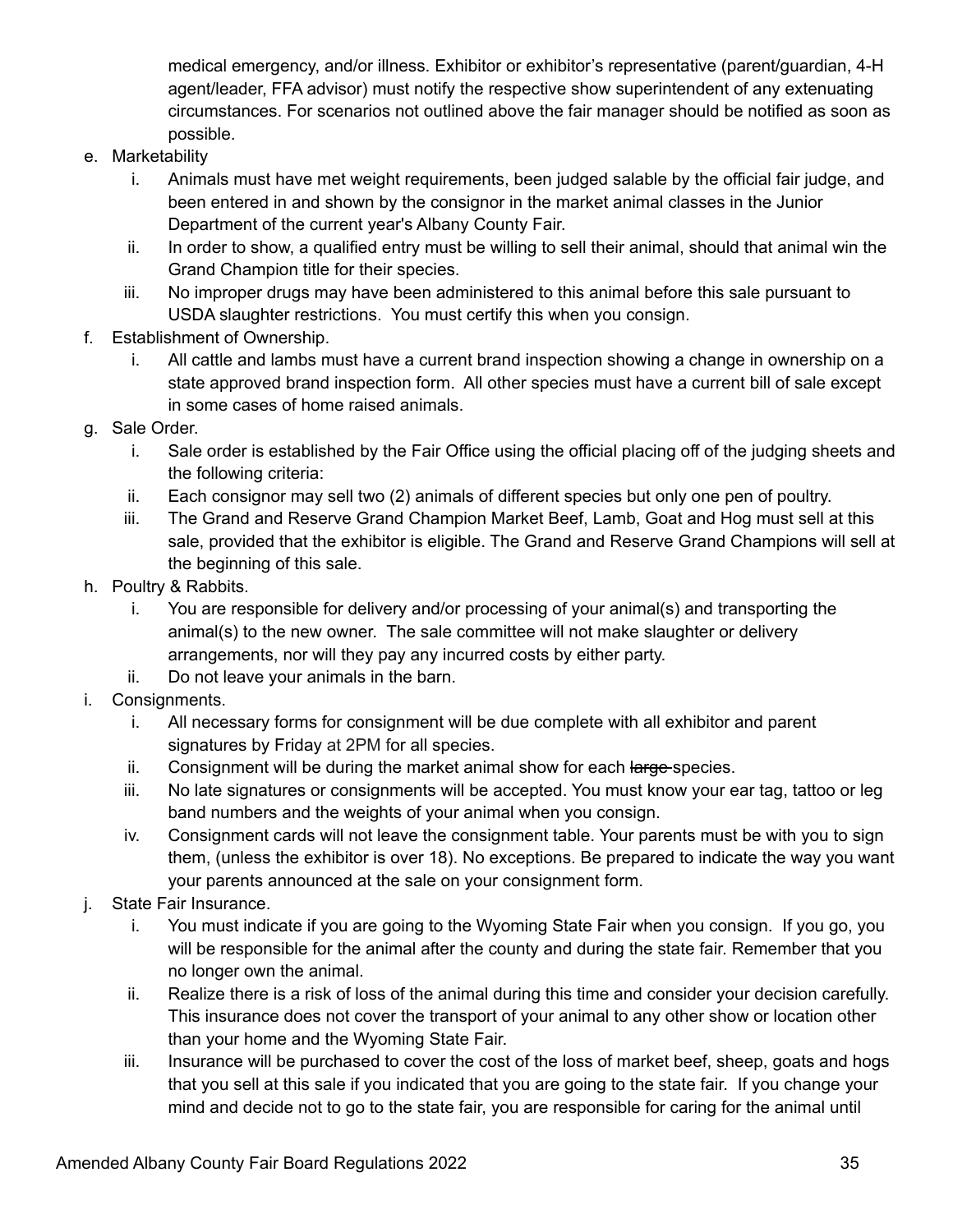other members have returned from the state fair. You are then to deliver the animal to the location directed by the sale committee as if you had gone to the state fair.

- iv. Insurance will still be deducted. Insurance is assessed at 1.5 2% of the market value of the animal.
- v. You are responsible for delivering your animal to the announced drop off point on Sunday, immediately upon your return from the state fair. Do not take your animal home. The insurance the committee purchases is not good unless the animal is dropped off directly upon return from State Fair.
- k. Transfer of Ownership.
	- i. All sales are final, by consigning your animal to the sale, after it is purchased, the exhibitor no longer owns it and may not contact the buyer to negotiate trading/switching/or buying back the animal. Violation of this rule may cause the sale to be negated and the buyers money to be returned.
	- ii. Clean your animals' pens before 10:00 AM Saturday morning, then contact the barn superintendent for your yellow sale order card and post it over your pen. Consignors only, must be in the barn ready to be called 20 minutes before their turn.
	- iii. Checks must be cashed within 90 days of the issue date. Checks not cashed will be voided. If a previous auction sales invoice was signed by the consignor's parent, immediate family and/or guardian and remains unpaid, auction sales proceeds will be withheld from the exhibitor until such time as full payment for the prior obligation is received. This committee will take any steps necessary to collect outstanding debts owed to it. A commission will be charged of no more than 10%.
	- iv. A table will be set up in the sale barn to enable consignors to find out the names of the buyers of their animals and to write their thank you notes on sale day. You must sign three (3) thank you cards from the list supplied by the sale committee (in addition to the notes to your buyer/s). Thank you notes to your buyers must be turned into the sale committee before you receive your checks. If three people go in together to buy your animal, then you must write six (6) thank you notes for your animal. It is highly recommended that consigners send thank you notes to buyers who do add ons.

# Junior Horse Show

- a. General Rules
	- i. The American Quarter Horse Association (AQHA) rulebook will be used to determine appropriate courses of action for all performance and showmanship classes. Barrel Racing, Pole Bending, Goat Tying, Team Roping and Breakaway Roping will use National High School Rodeo Association (NHSRA) Rules. The judge's interpretation of any rule or guideline is final. Programmed Ride will use the United States Equestrian Team Federation 2019 Training Level Test 1 for Juniors,Test 2 for Intermediates, Seniors will ride Test 3. Programmed Ride will be shown in English tack only.
	- ii. For questions not covered by these rules, nor addressed in this premium book, the superintendent has the authority to settle disputes.
	- iii. No lame horses, at the discretion of the show superintendent, will be allowed to compete. Disqualification resulting from this rule is final.
- b. Class Size and Class Information
	- i. Classes with less than three entries may be combined or canceled; the decision will be made by the show superintendent. Classes too large for safety may be split into sections for judging and safety. Classes may be combined to save time.
	- ii. No animal that is determined by show management to be a danger to another horse or human will be allowed to participate or allowed to be on the grounds during horse events.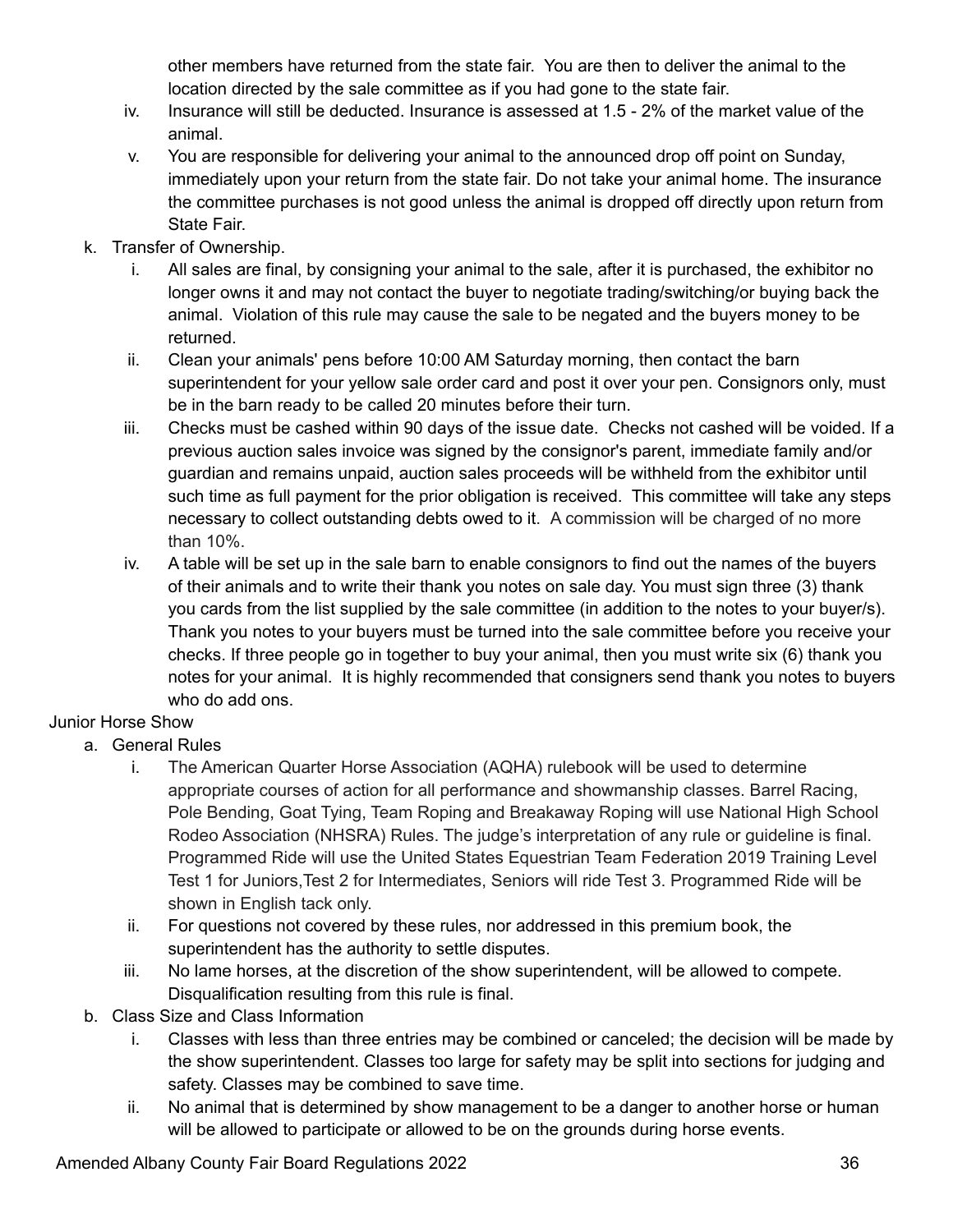- iii. No vehicles are allowed in the UW Hansen Arena or within 20 feet of any door.
- c. Conduct.
	- i. Conduct by the exhibitor, their parents, guardians or a guest, which is determined to be unacceptable, will be dealt with on a case-by-case basis by the management.
	- ii. Any adult who attempts to influence the outcome of the classes will be asked to leave the show grounds immediately.
	- iii. Penalties against the associated exhibitor may include disqualification, loss of premium money and prizes, and removal from the show grounds. With approval of the fair board, show superintendents have the authority to supervise the schedule, combine or cut classes and to enforce the rules.
	- iv. Disagreements are grievances and must follow established procedures.
- d. Horse Safety Certifications.
	- i. You must have submitted safety certification sheets by the FFA or 4-H deadlines. An animal may be identified in only one organization. You must show the horse you have certified on in FFA as an FFA entry, or in 4-H as a 4-H entry. You may not show the same horse in both 4-H & FFA.
	- ii. Each club member may own, lease and possess as many horses as he or she desires. However, each horse can only be exhibited by a single club member.
	- iii. In extreme circumstances, such as the death of a horse, the fair board may determine a youth exhibitor can safety certify with and/or exhibit a leased horse after the safety certification deadline but prior to fair. Each case must be presented to the Albany County Fair board by the member.
- e. Competition Guidelines.
	- i. No one other than show officials and competitors are allowed in the arena during the show; no leaders, no parents, no adults.
	- ii. Equipment must be compliant to WSF Rules.
	- iii. When in the arena, the contestant must have the proper attire: Western hat or helmet, long sleeve shirt with collar and cuffs, and heeled boots.
	- iv. No stallions of any age or mares with colts at side are allowed.
	- v. You must be ready for your classes. Only one gate call will be given.
	- vi. Two numbers will be issued to each exhibitor. It is encouraged that you attach both numbers to your saddle. Keep your numbers; they are good for all days of the show. You will NOT receive new numbers each day. The correct numbers must be attached to both sides of your horse. Wrong number, no points.
	- vii. Classes are run in book order. We will begin promptly at 8 am. No classes will be held for you. Be on time.
	- viii. All horses must be at a walk and under control when outside of the arena.
	- ix. Your show age is your age as of January 1 of the current year, and you may turn 19 during the year, but you may not show if you were 19 on January 1 of the current year.
	- x. 4-H Champion Junior, Intermediate and Senior Showmanship winners, and the Champion and Reserve Champion FFA Showmanship winners will compete in Round Robin on the last Friday evening of the fair.
	- xi. Awards to first and ribbons  $1<sup>st</sup>$  through 6th in each class
	- xii. Age Groups; Classes marked with an asterisk\* are State Fair Qualifying
		- 1. Senior Rider, 14-18 years old as of Jan. 1st.
		- 2. Intermediate Rider, 11-13 years old as of Jan. 1st.
		- 3. Junior Rider, 8-10 years old as of Jan. 1st.
- f. Champion Awards.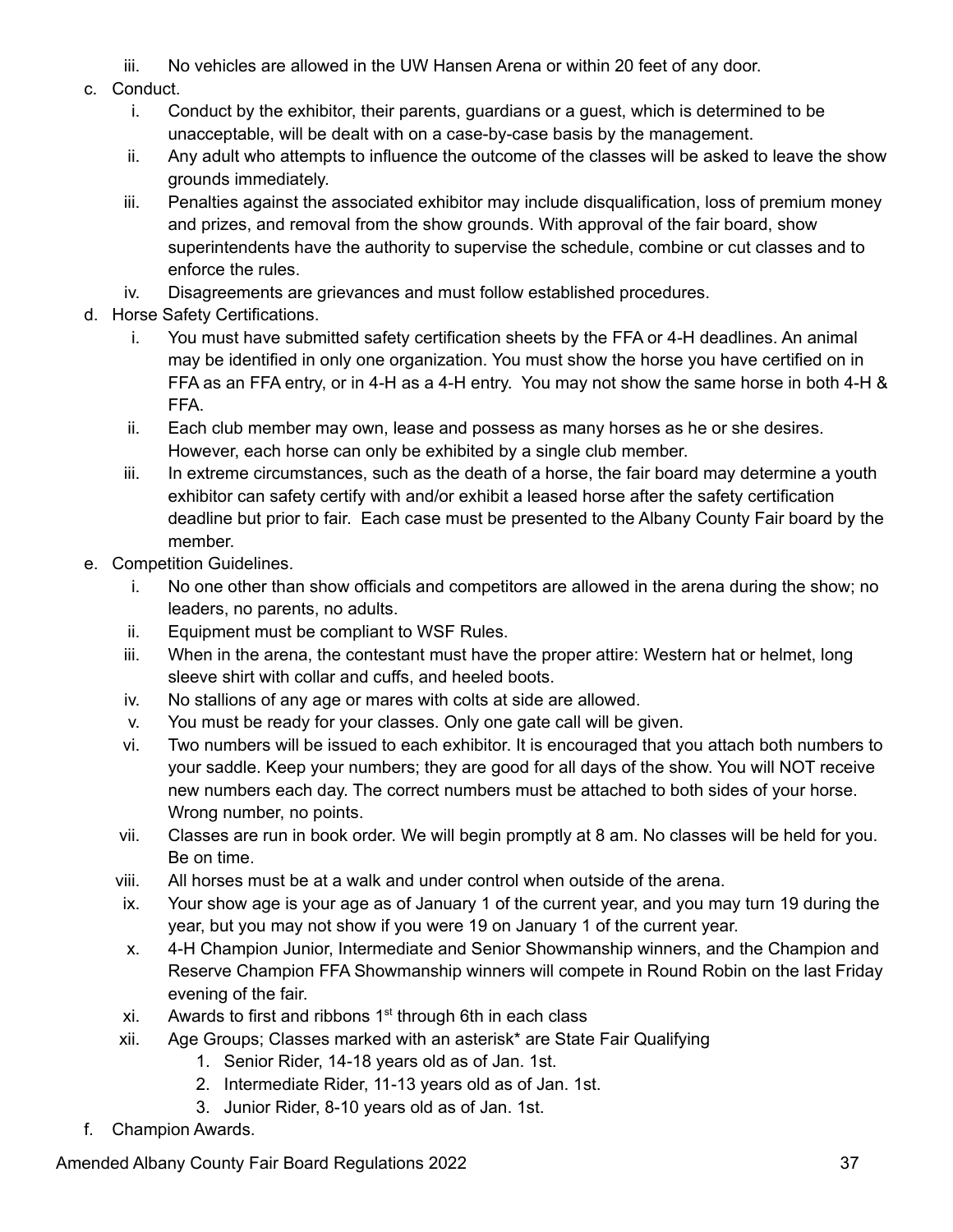- i. To be eligible for the following awards, you must be a currently enrolled, eligible, and participating member (18 and under) in Albany County 4-H or FFA horse programs.
- ii. Points System. Points are counted for one horse and rider combination.
- iii.  $1st 5$  points, 2nd -4 points, 3rd  $-3$  points, 4th  $-2$  points, 5th  $-1$  point.
- iv. Mechanical Classes Points system: 1st 4 points, 2nd 3 points, 3rd 2 points, 4th 1 point.
- v. Showmanship is the only required class the others are optional.
- vi. Tie Breaker: Greatest number of first place finishes.
- g. Horse Show Awards.
	- i. English.
		- 1. Champion English Rider Senior 14-18
			- a. Classes that count: Showmanship, Programmed Ride- English, English Equitation and English Pleasure
		- 2. Champion English Rider Intermediate 11-13
			- a. Classes that count: Showmanship, Programmed Ride- English, English Equitation and English Pleasure
		- 3. Champion English Rider Junior 8-10
			- a. Classes that count: Showmanship, Programmed Ride- English, English Equitation and English Pleasure
	- ii. Western.
		- 1. Champion Western Rider Senior 14-18
			- a. Classes that are required: Showmanship. Classes that count Western Equitation, Western Riding, Reining, Trail, Western Pleasure, Goat Tying, Working Cow, Breakaway Roping and Team Roping, Barrels and Poles.
		- 2. Champion Western Rider Intermediate 11-13
			- a. Classes that are required: Showmanship. Classes that count: Western Equitation, Western Riding, Reining, Trail and Western Pleasure, Barrels and Poles.
		- 3. Champion Western Rider Junior 8-10
			- a. Classes that are required: Showmanship. Classes that count Western Equitation, Western Riding, Reining, Trail and Western Pleasure, Barrels and Poles.
		- 4. All Around Rider.
			- a. All around Rider Awards will be presented to a Senior, Intermediate and Junior who accumulates the most points in the following classes:
			- b. Showmanship, Programmed Ride English, English Equitation, English Pleasure, Western Equitation, Western Riding, Reining, Western Pleasure, Barrels, Poles, Trail, Working Cow, Breakaway Roping and Team Roping. This is an all-around award – you must show in at least one class that requires an English saddle, enter in and ride in Western and English horse show classes and either speed events or roping classes. You must ride and use the same horse in all classes.
		- 5. Any member who enters an event in the Speed Event and Stock Horse Division- Division 8 must be safety certified for that event. This is more than the original safety certifications needed to participate in horse events at the Fair.
- h. Roping Rules.
	- i. All the above rules apply in addition to the following:
	- ii. You can only enter breakaway once per horse with a max. of two entries per exhibitor. You may enter team roping two times per exhibitor, regardless of horse choice.
	- iii. You must have the correct number on each horse. Wrong number...no points.